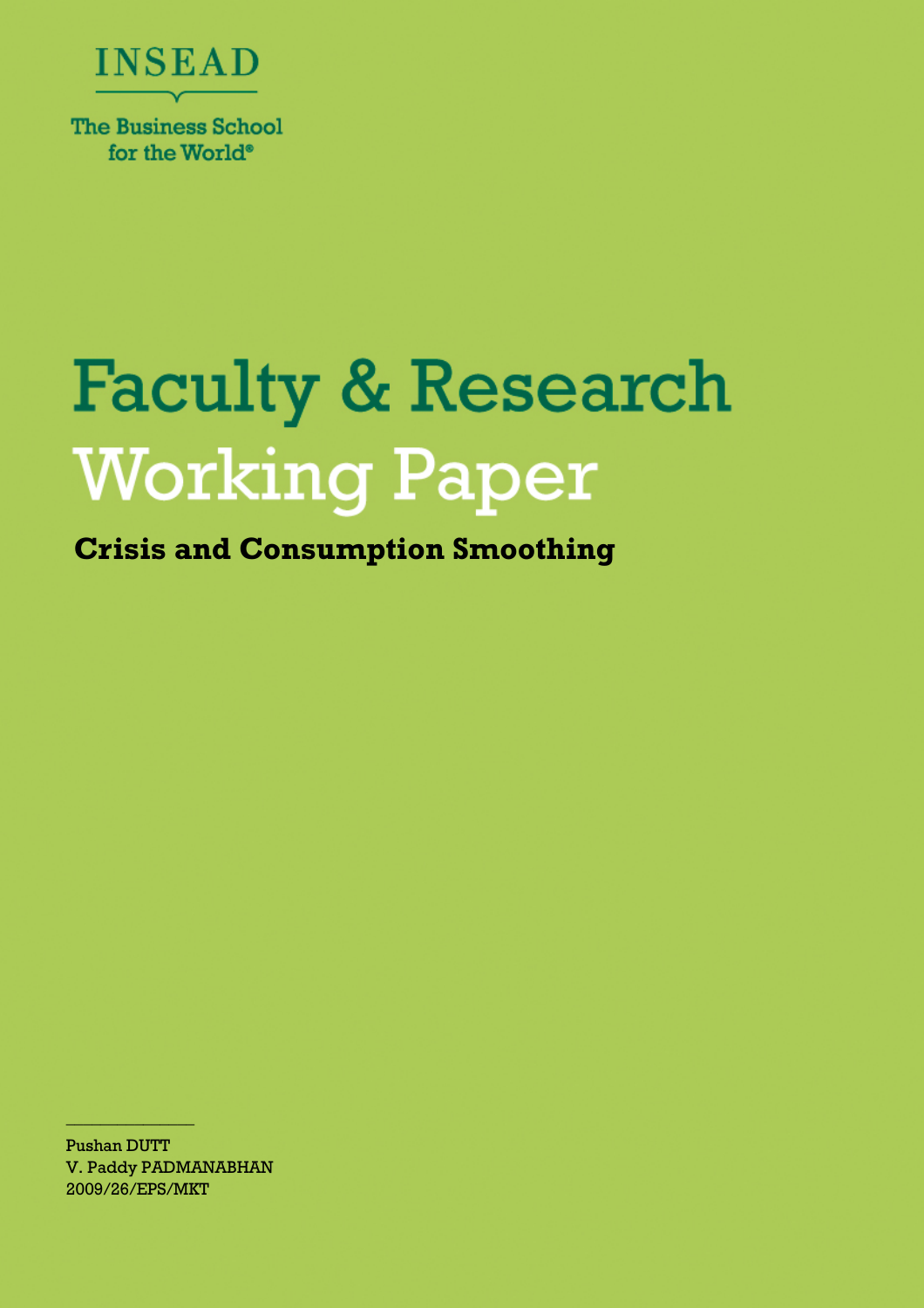## **Crisis and Consumption Smoothing**

May 2009

by

Dutt Pushan\*

and

V. Padmanabhan\*\*

Acknowledgements: We would like to thank Anant Arun, Simon Benarroch, Henry Briggs,Christophe Le Caillec, Tat Chan, Marnik Dekimpe, Bob Herbold, Vish Iyer, Alex Lambeek,Sridhar Narayanan, Narayan Pant, Vithala Rao, Victor Saeijs, K. Sudhir, Naufel Vilcassim,Robert Weltevreden, Horatio Zhu and seminar participants at the INSEAD Marketing SeminarSeries (2008), Singapore Marketing Research Rountable (2008) and Summer Institute ofCompetitive Strategy (2008) for their comments and suggestions. We gratefully acknowledge the considerable assistance of Ilian Mihov on econometrics issues

A working paper in the INSEAD Working Paper Series is intended as a means whereby a faculty researcher's thoughts and findings may be communicated to interested readers. The paper should be considered preliminary in nature and may require revision.

Printed at INSEAD, Fontainebleau, France. Kindly do not reproduce or circulate without permission.

<sup>\*\*</sup> Assistant Professor of Economics, 1 Ayer Rajah Avenue, INSEAD, Singapore 138676 Email: Pushan.Dutt@insead.edu Ph: + 65 6799 5498

<sup>\*\*\*</sup> John H. Loudon Chaired Professor of Marketing, 1 Ayer Rajah Avenue, INSEAD, Singapore 138676 Email: paddy.padmanabhan@insead.edu Ph: + 65 6799 5335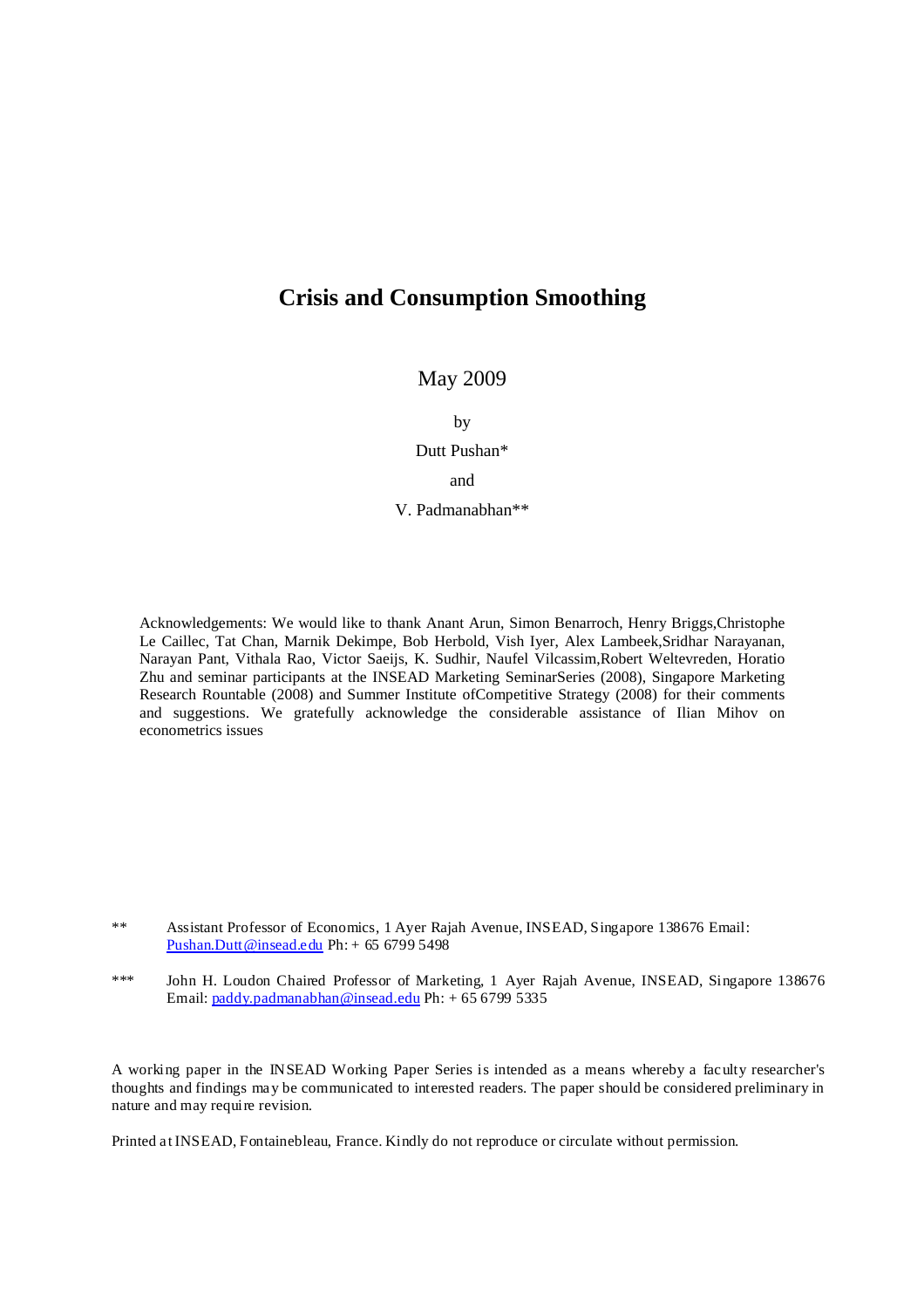## **Crisis and Consumption Smoothing**

May, 2009

#### Abstract

The dramatic impact of the current crisis on performance of businesses across sectors and economies have been headlining the business press for the past many months. Interestingly, the impact of the crisis across categories of goods/services and across economies reveals several interesting patterns. Extant reconciliations of these patterns in the popular press rely on ad-hoc reasoning. Using historical data on currency crisis episodes across the world, this paper shows that the observed patterns in the impact of a crisis across classes of goods and economies are a consequence of active smoothing of consumption expenditures by consumers.

The results reveal that consumer behavior in a crisis is characterized by consumption smoothing at various levels – inter-temporal, inter-category and intra-category. In sum, these behavioral adjustments result in significant reallocation of consumption expenditures. More importantly, the smoothing decisions due to a crisis are distinct and independent of the impact of changes in income and prices that accompany a crisis. Interestingly, there is marked variation in the patterns of consumption smoothing across different types of economies. Taken together, these results have important and interesting implications for managers, policy makers and academics.

#### *JEL Classification*: F31; M31; M38; F34

*Key Words*: Currency Crisis, Consumption Smoothing, Consumer Expenditure, Category Shares.

Acknowledgements: We would like to thank Anant Arun, Simon Benarroch, Henry Briggs, Christophe Le Caillec, Tat Chan, Marnik Dekimpe, Bob Herbold, Vish Iyer, Alex Lambeek, Sridhar Narayanan, Narayan Pant, Vithala Rao, Victor Saeijs, K. Sudhir, Naufel Vilcassim, Robert Weltevreden, Horatio Zhu and seminar participants at the INSEAD Marketing Seminar Series (2008), Singapore Marketing Research Rountable (2008) and Summer Institute of Competitive Strategy (2008) for their comments and suggestions. We gratefully acknowledge the considerable assistance of Ilian Mihov on econometrics issues.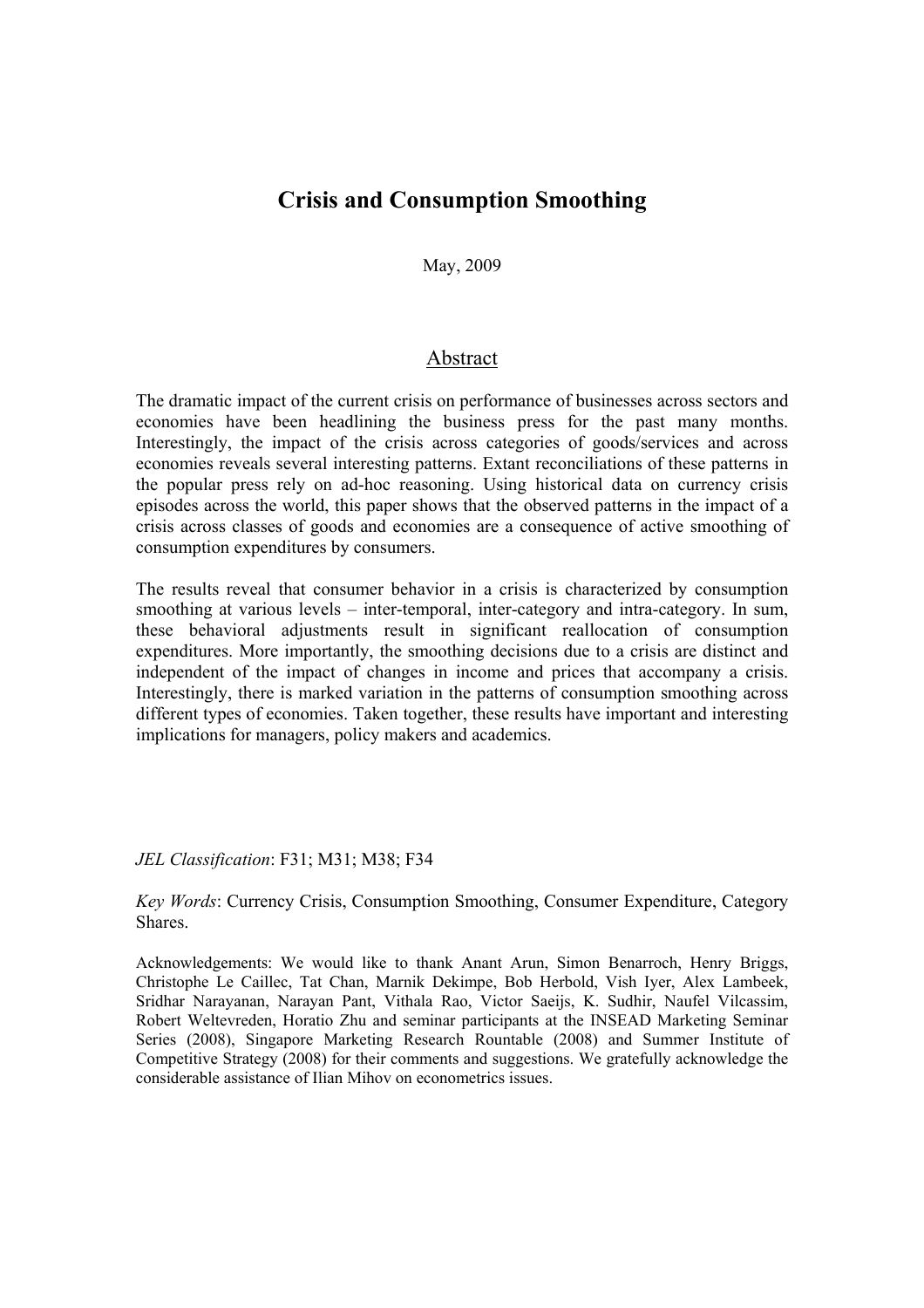# 1 Introduction

What started as a problem in the mortgage industry in the United States has morphed into a crisis that has engulfed the globe. An examination of recent newspaper headlines shows that the impact of the crisis on businesses exhibits several interesting patterns. For instance, the roll call of firms reporting severe contractions in their business is as long as it is illustrious (American Express, Cargill, De Beers, General Electric, Maersk, Nokia, Procter & Gamble, Singapore Airlines, Toyota, etc.). Yet, there are several others reporting mild or no impact of the crisis on their business (Bharati, China Mobile, McDonalds, Syngenta, Walmart, etc.). Similarly, the impact of the crisis on a category seems to vary markedly across the world. For instance, the telecommunication handheld devices market reported sales contractions that ranged from -19% in N. America, -42% in Latin America,  $-27\%$  in EMEA (Europe, Middle East and Africa) to  $+6\%$  in Asia-Pacific ex-China (J. P. Morgan Equity Research, 17 April, 2009). In contrast, the pharmaceutical sector reported 1.4% growth in N. America, 15.3% growth in Asia-Pacific & Africa and 5% growth in Europe (Shinhan Securities, May 21, 2009).

There are several rationales advanced in the popular press for the observed patterns on the impact of the crisis on a firm. The variation in impact of a crisis across different categories is commonly attributed to the role of the category – necessity versus discretionary. Items such as food are considered necessities and hence less severely impacted relative to discretionary items such as durables (automobiles) or luxuries. Yet, there is no formal classification of what is a necessity versus discretionary and how this applies in the context of a crisis. The reconciliation of variation in impact across geography is also ad-hoc and sometimes contradictory. Here it is argued that the patterns could be a consequence of growth and development, (i.e., lower impact of a crisis on emerging markets such as China, India - the decoupling hypothesis), dependence of the economy on exports relative to domestic demand (i.e., greater impact on China, Singapore,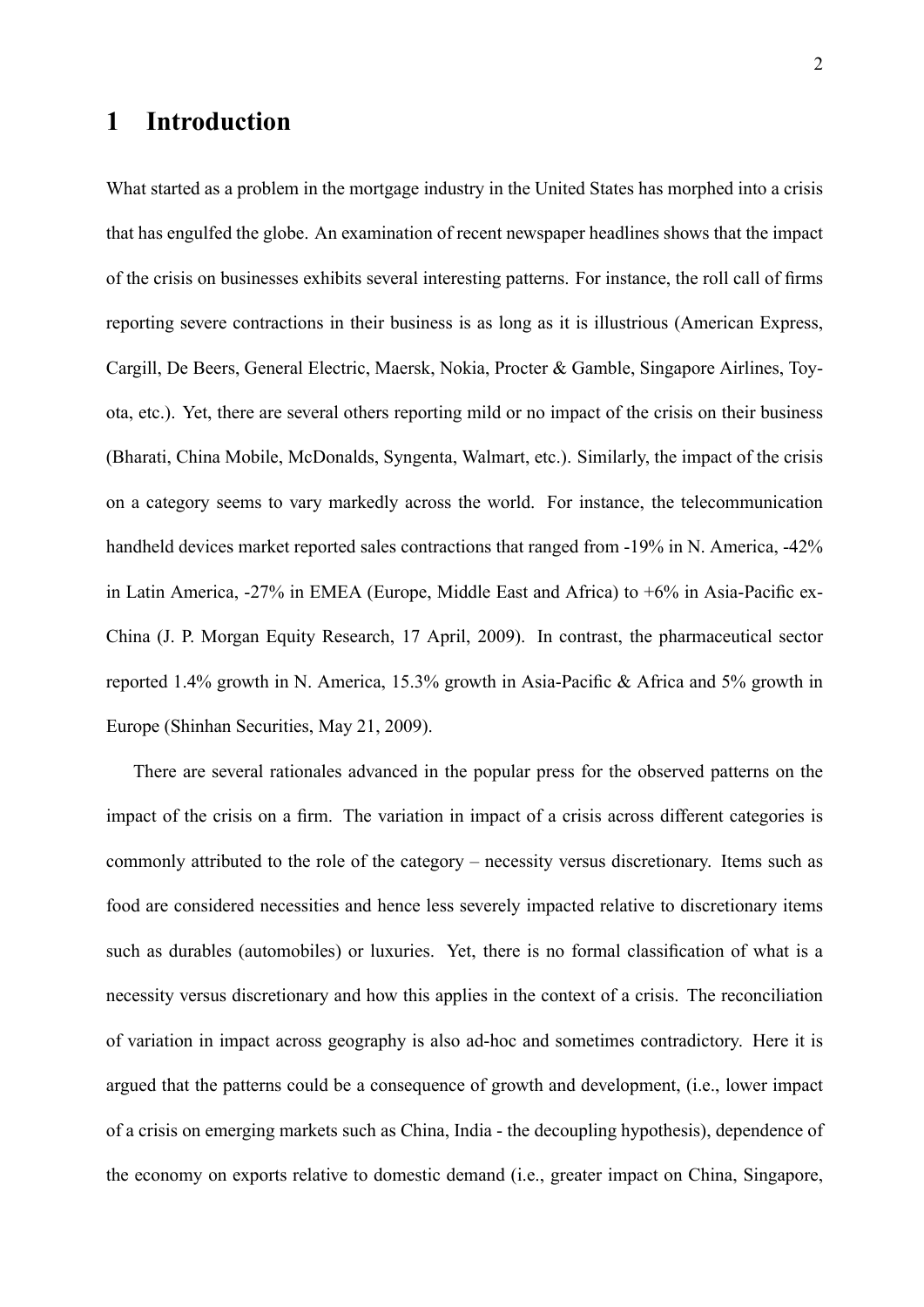etc., due to their high dependence on exports relative to domestic consumption), extent of debt (i.e., more indebted implying greater impact in Eastern European countries) and so on. In short, there is an abundance of ad-hoc explanations for the observed patterns of impact of the crisis but a serious lack of careful and systematic analysis.

This research analyzes crisis episodes over the past decades and establishes a series of stylized facts about the impact of a crisis. In particular, it shows that the impact of a crisis and its variance across different categories and classes of economies is a consequence of active smoothing of consumption expenditures by consumers in response to a crisis. In other words, it is the consumer's decisions on how much to spend and the allocation of this expenditures across their consumption basket following a crisis that underpins the observed patterns of impact of a crisis on business. The key message of the paper is that decision makers seeking to obtain a proper assessment of the impact of the crisis on a their business need to start by understanding the impact of a crisis on their consumer's behaviors. This is also consistent with the recent editorial observations of Bradlow (2009) that the crisis represents a real opportunity for marketing academia to contribute to a better understanding of the impact of a crisis.

As a first step, it is useful to define what is meant by a crisis. Economic crisis may be broadly classified as banking crisis and/or currency crisis. In the former, the country's financial sector experiences a large number of defaults, bank runs increase in frequency, and we observe massive liquidity support for banks and bailout packages. A currency crisis, on the other hand, entails a sharp correction in the exchange rate of a country. Currency crises are easier to measure and identify since data on exchange rates are widely available. Banking crises, on the other hand, require much more detailed data on bank runs, bank closures, and bailouts. Assembling data for a comprehensive set of countries over time is non-trivial, a task which is further complicated by the fact that identifying a banking crisis involves subjective assessments. In this paper, therefore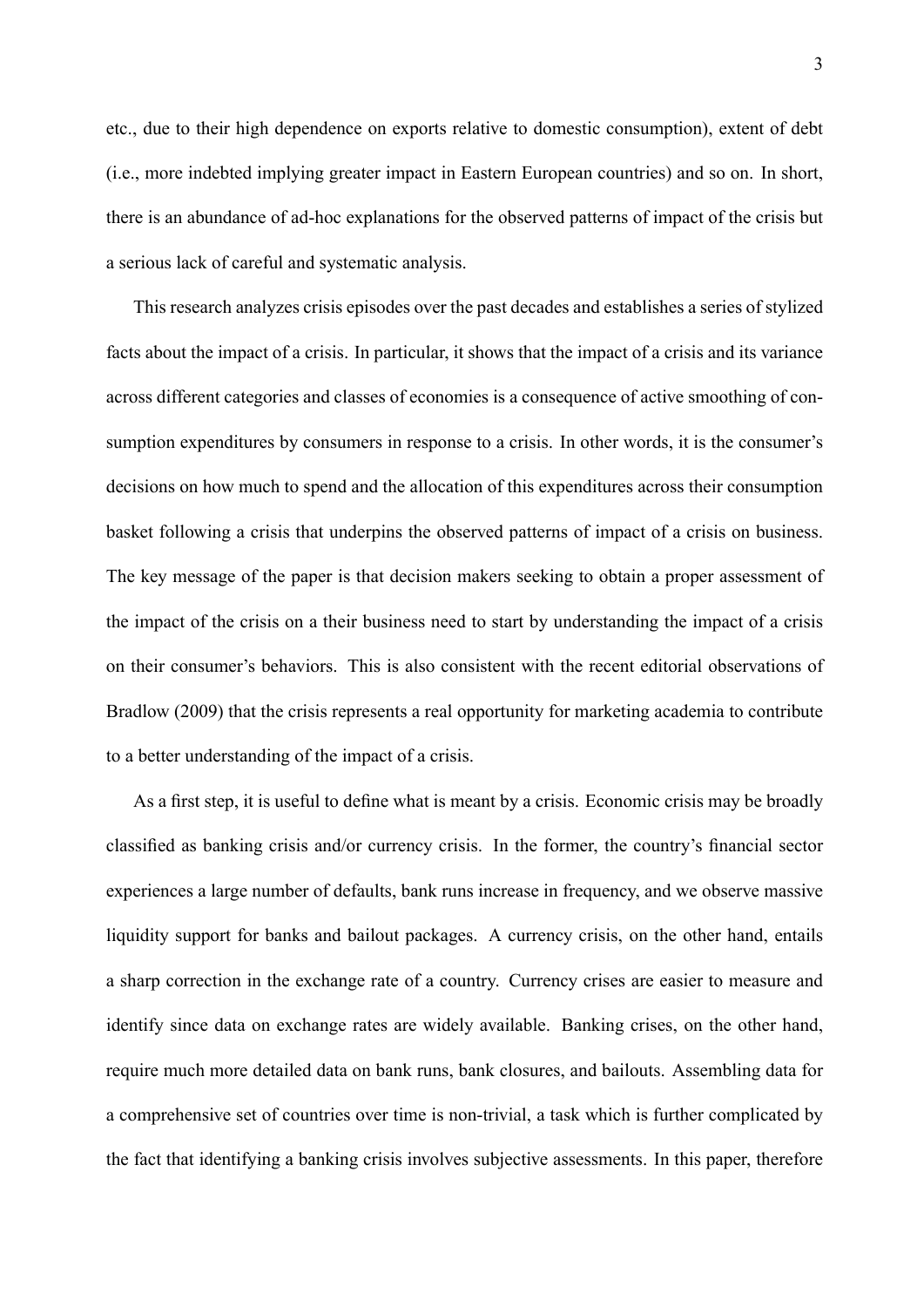we focus on currency crisis. $<sup>1</sup>$ </sup>

Consumer's response to a crisis could manifest itself in several different ways.

- At an aggregate level, consumers could respond to a crisis by changing how much they spend (i.e., altering the size of their wallet). We use aggregate indicators of consumption such as per capita consumption expenditure and per capita retail sales to show precisely how consumers smooth their aggregate consumption expenditures over time in the event of a crisis.
- Consumers can also respond to a crisis by altering the composition of their consumption expenditures (i.e., altering the share of wallet allocated to different classes of goods and services). We show using a four fold classification of consumer expenditures (spending on durable goods, non-durable goods, semi-durable goods and services) that consumer behavior in a crisis is characterized by rich patterns of consumption smoothing across the four different categories of consumption. More importantly, it is the patterns of consumption smoothing that reveals what categories are considered as necessities versus discretionary by consumers in times of crisis.
- Finally, consumers could also engage in intra-category consumption smoothing by reallocating expenditures across the different sub-categories within each of the four different categories. We show using disaggregate sub-category expenditures that consumers engage in significant consumption smoothing within each of the four classes of goods and services. In summary, by examining consumption smoothing at various levels of analysis - intertemporal, inter-category and intra-category - we highlight the rich patterns of consumption smoothing that characterize consumer behavior in a crisis.

<sup>&</sup>lt;sup>1</sup> Reinhart and Rogoff (2009) find that 26% of all banking crisis are also currency crisis - termed twin crisis.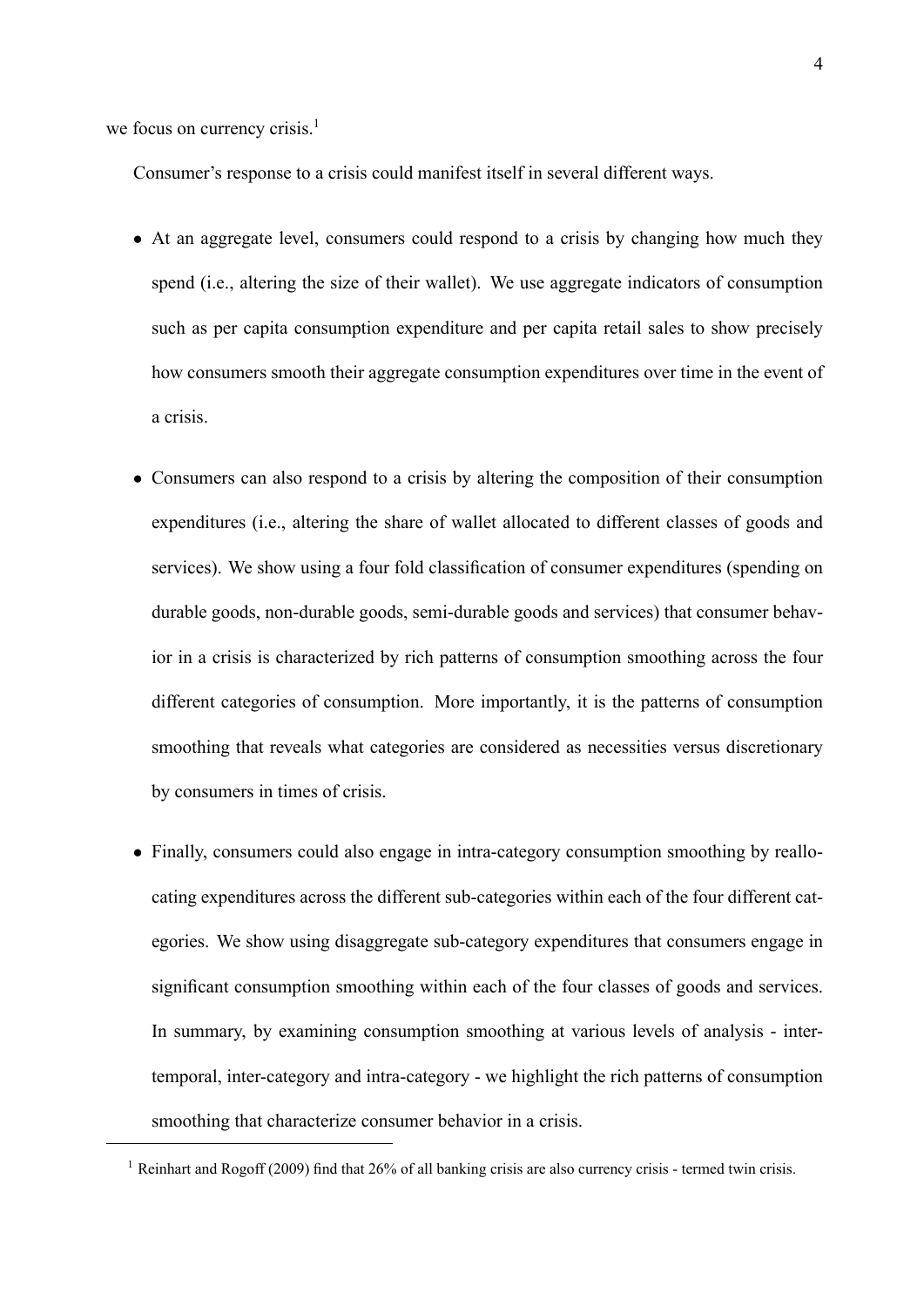• Interestingly, there is marked variation in the patterns of consumption smoothing across developed and developing economies.

Taken together, these results establish a series of stylized facts about the impact of a crisis which have important and interesting implications for managers, policy makers and academics. The rest of the paper is organized as follows. Section 2 provides a brief review of the related economics and marketing literature. Section 3 provides a formal definition of a crisis. Section 4 details the impact of a crisis on aggregate consumption indicators. Section 5 uses a four fold classification of consumption to illuminate the patterns of consumption smoothing across categories. Section 6 analyzes intra-category consumption smoothing. Section 7 highlights the implications of these findings and concludes with some suggestions for future research.

## 2 Related Literature

The empirical work on currency crisis can be broadly classified into three categories. First, are papers that simply establish a set of stylized facts by examining how various macroeconomic variables behaved prior to and immediately following a crisis (Hutchison and Noy, 2005; Bordo et al 2001; Eichengreen et al, 1996. Second, some papers estimate the probability of a currency crisis (in terms of a large devaluation) as a function of various macroeconomic indicators (Frankel and Rose, 1996; Sachs, Tornell and Velasco, 1996). A third set of papers use a nonparametric approach to evaluate the usefulness of several variables in signaling an impending crisis (Kaminsky et al, 1998). The focus of this empirical literature has been on broad macroeconomic aggregates such as GDP, current account, and GDP growth. Surprisingly, it is silent on the impact of a crisis on consumption expenditure and more disaggregate variables such as retail and category sales. The lack of research on the impact of a crisis on consumption expenditure is puzzling since consumption expenditure is by far the biggest component of GDP and the fall in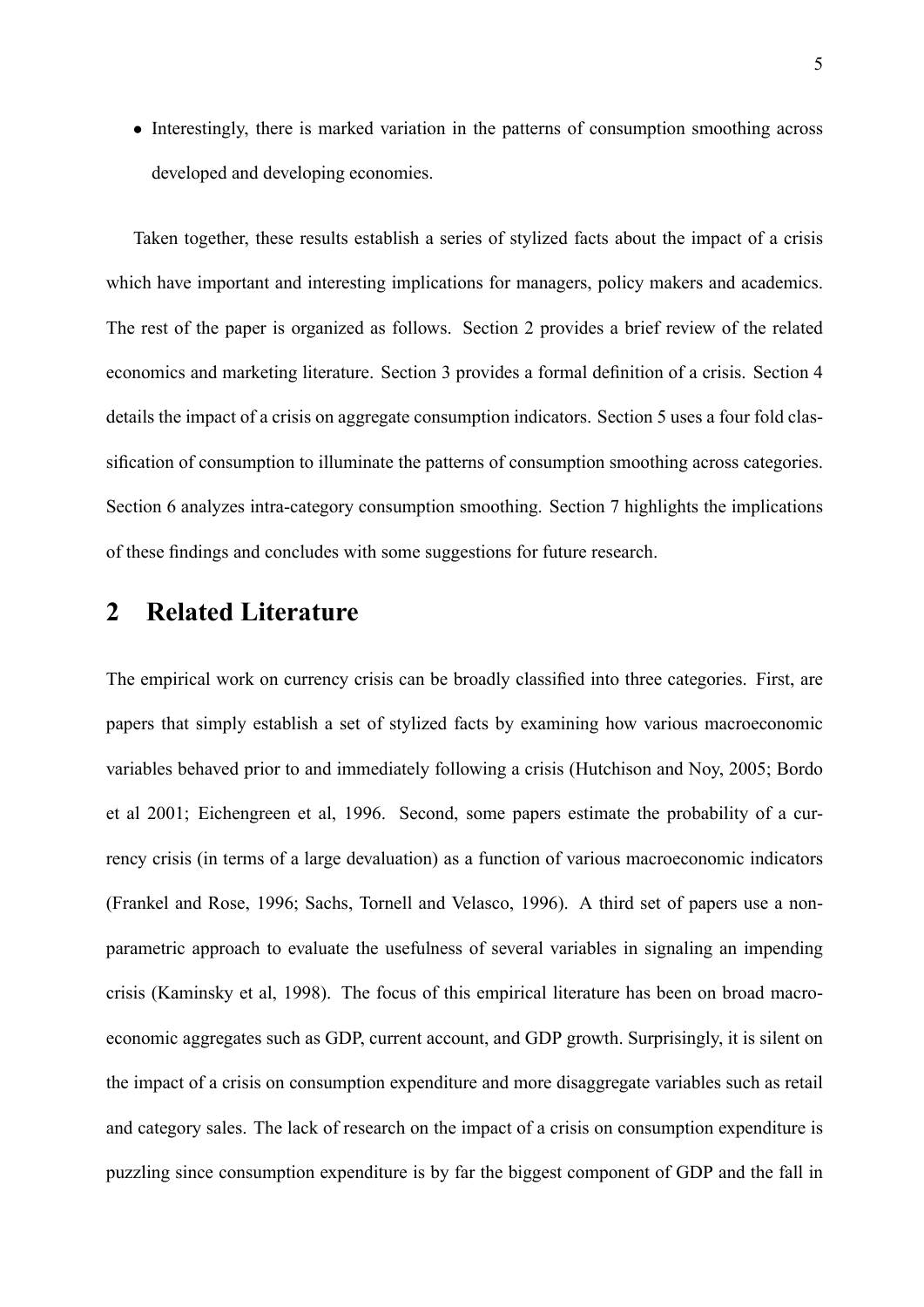consumption expenditure has direct welfare implications. Theoretically, it may be argued that a crisis is a temporary event, and has no impact on consumption expenditures. This follows from the permanent income hypothesis theory of consumption (Friedman, 1957) according to which forward looking consumers base their consumption decisions on the expected discounted value of lifetime resources or their permanent income, and not on current income. Only changes to permanent income triggers changes in consumption. However, this is inconsistent with our data which shows marked shifts in consumer expenditures following a crisis.

Within economics, researchers have also documented the impact of a particular crisis on consumption patterns within a country. Frankenberg et al. (1999) for instance find substantial reallocation of expenditure towards food staples such as rice during the Indonesian crisis. McKenzie (2006) uses Mexican household income and expenditure surveys to investigate changes in consumption for the Mexico peso crisis of 1994. Kang and Sawada (2008) show that Korean households coped with negative shocks of the 1997 Asian crisis by reducing consumption of luxury items. However, all these are country case studies focusing on one country and a single crisis episode. Our paper complements this literature by highlighting consistent patterns in the impact of a crisis on consumption behavior of consumers for a large sample of countries over multiple crisis episodes. Further, it analyzes aggregate consumption expenditure as well as category-level consumption expenditures.

Researchers in marketing have studied the marketing implications of a crisis. For instance, Rubel, Naik and Srinivasan (2007), Van Heerde, Helsen and Dekimpe (2007) and Klein and Dawar (2004) have focused on the implications of product-harm crisis. Pennings, Wansink and Meulenberg (2002) have focused on the implications of the mad-cow crisis. However, we have not been able to uncover any work that focuses on the marketing implications of a economic crisis. The closest work in spirit is the literature in marketing on the impact of business cycles. Deleer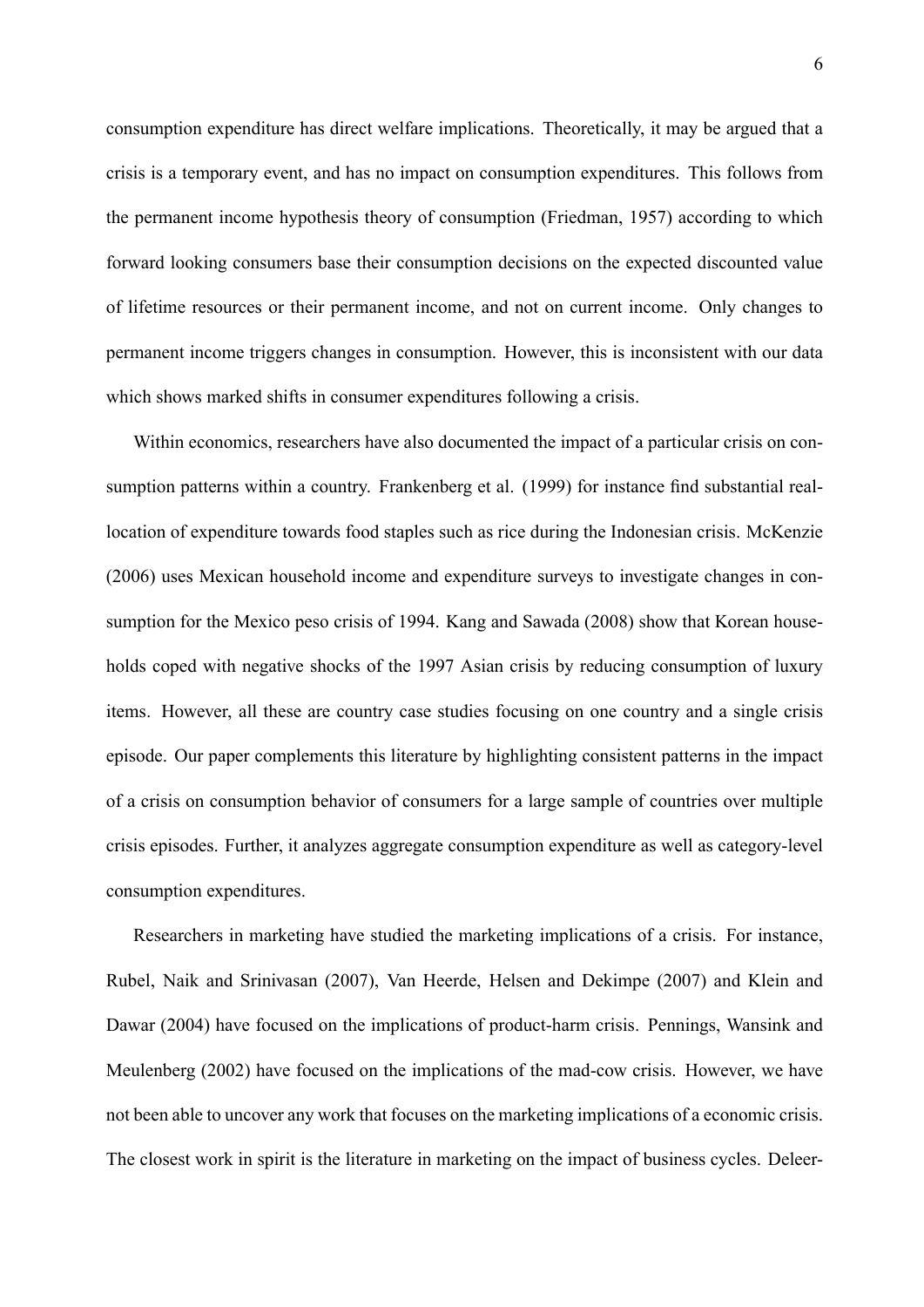synder et al (2004) show that consumer durables are more sensitive to business cycle fluctuations than general economic indicators. Additionally, they find that sales fall more quickly during contractions whereas they adjust upwards more slowly during expansions. Lamey, et al (2007) examine the impact of business cycles on private labels (a fast moving consumer good versus the consumer durable context of their earlier work) and report largely similar results. Deleersnyder et al (2009) show that advertising expenditures are more sensitive to business cycle fluctuations than the economy as a whole and highlight the variations in sensitivity across different media. Further, they show that cultural and economic considerations play an important role in moderating advertising's sensitivity to the business cycle. Our focus in this paper is on economic crisis and not business cycles. Economic crisis impacts the periodicity of the business cycle and in that sense there is a relation to this stream of work. Additionally, our work is very different in terms of its focus on both developed and developing countries (amongst whom, the latter have experienced the majority of crisis episodes).

# 3 Currency Crisis: Definition and Measurement

A canonical currency crisis is one where investors flee a currency (sell the local currency in exchange for safer currencies such as US dollars or Euros) because they expect it to be devalued, and much of the pressure on the currency comes precisely because of this lack of confidence. This sort of circular logic is the defining feature of a currency crisis. While this is the broad and general feature of a currency crisis, it can manifest itself in various ways - a sharp depreciation of the exchange rate, a depletion of foreign exchange reserves, an increase in interest rates to shore up the currency, etc.

For purposes of this paper, we draw on the commonly accepted definition of currency crisis (Frankel and Rose, 1996; Hong and Tornell, 2005) - a country is said to experience a currency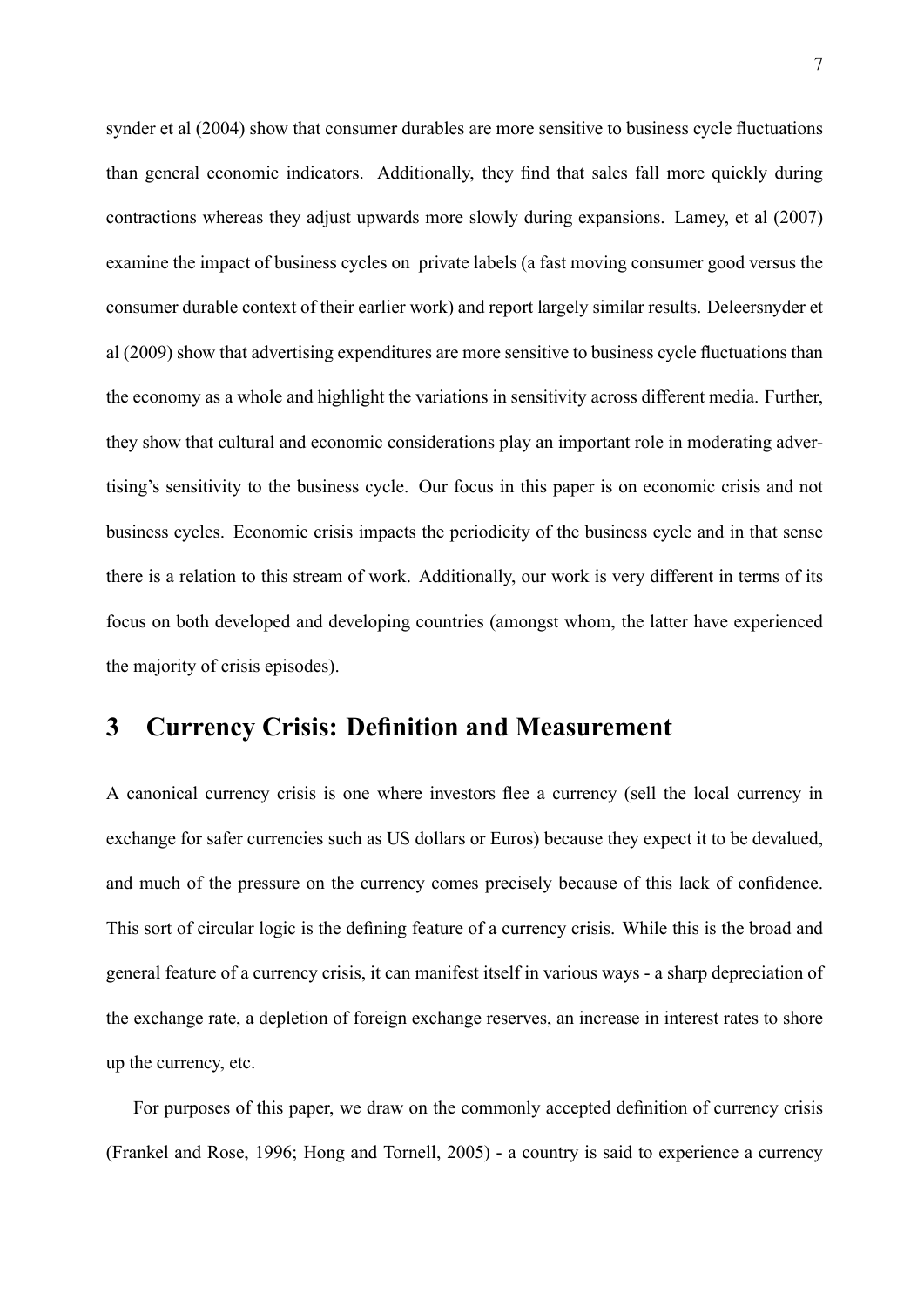crisis if there is: $2$ 

- at least a  $20\%$  nominal depreciation of its currency, and,<sup>3</sup>
- $\bullet$  there is also at least a 10% increase in the rate of depreciation of the exchange rate.

Currency depreciation refers to change in the natural logarithm of the nominal bilateral dollar exchange rate (multiplied by 100) and all changes are expressed in annual rates of change. Since many countries, such as Argentina in the 1980s experienced changes in the exchange rate of 20 per cent or more – year after year, we also require that the change in the exchange rate, not only exceed 20 per cent, but exceed the previous year's change in the exchange rate by a margin of at least 10 per cent. This is a conservative specification and avoids counting the same crisis event multiple times.

We use data on exchange rates from International Financial Statistics to construct a dummy variable which takes the value one in the year of the crisis. Our data spans 99 countries over the period 1960-2003. Using the above definition of currency crisis, we obtain 273 episodes of currency crisis which is about 6.4% of the entire sample (see Figure 1). More importantly, 87 of these 99 countries have experienced at least one crisis testifying to the ubiquitous nature of currency crisis.<sup>4</sup>

 $2$  Eichengreen et. al. (1996) define a currency crisis to include both the large depreciations that we consider here, and also speculative attacks that are successfully warded off by the authorities. Unfortunately, unsuccessful speculative attack are difficult to identify even ex-post and they use sharp falls in foreign exchange reserves and/or increases in interest rates to do this. Moreover, the majority of currency crises have historically been in developing countries where sparse data on interest rates and foreign exchange reserves makes it difficult to identify successful defense against speculative attacks using these variables. Finally, reserve movements are notoriously noisy measures of exchange market intervention for almost all countries.

<sup>3</sup> Frankel and Rose (1996) use a 25% nominal depreciation of currency to identify a crisis. However, some of the ERM crisis countries such as Italy, Finland and Spain exhibit nominal depreciation of greater than 20% but less than 25%. Our cutoff of 20% allows us to include these countries in our sample of countries experiencing a crisis. We also experimented with cutoffs of 15, 25 and 30%. The results remain qualitatively unaffected.

<sup>4</sup> Table-A in the Appendix lists the variables, summary statistics and the data sources used.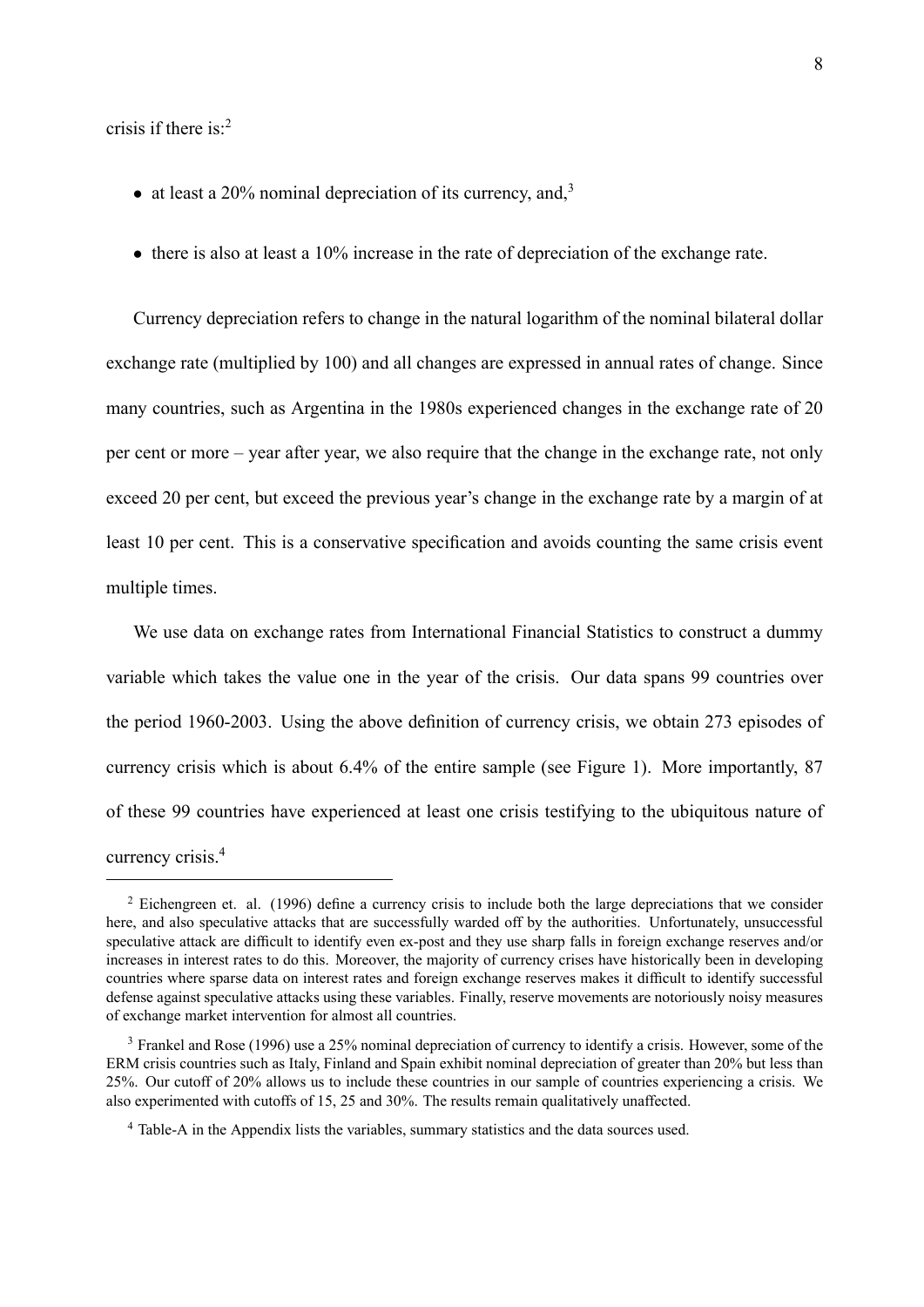## 4 Inter-temporal consumption smoothing

As mentioned in the introduction, one of the ways consumers could respond to a crisis is by changing how much they spend (i.e., changing the size of the wallet). We focus in this section on analyzing the impact of a crisis (both the magnitude and the duration of impact) on aggregate consumer expenditure and document patterns of inter-temporal consumption smoothing. We use two methodologies to do this: (1) the Arellano-Bond GMM estimator and (2) the Pesaran-Smith Mean-Group and Pooled-Mean-Group Estimator.

### 4.1 Arellano-Bond GMM estimation

We follow Davidson et al. (1978) and Haque and Montiel (1989) in our specification of aggregate consumption function, where we estimate per capita consumption expenditure as a function of lagged per capita consumption, per capita income, and the inflation rate. The permanent income hypothesis implies that consumption should evolve over time as a martingale (Hall, 1978). While the literature rejects this contention (see Campbell and Mankiw 1990), it is plausible that per capita consumption expenditure depends on its past values.<sup>5</sup> Therefore, we estimate a consumption function where we include lagged values of per capita consumption as regressors. GMM estimates suggest that only one lag of the dependent variable should be included. Therefore, we estimate the following dynamic specification:

$$
C_{it} = \alpha C_{it-1} + \beta y_{it} + \gamma \pi_{it} + \delta_0 crisis_{it} + \dots + \delta_k crisis_{it-k} + (\eta_i + \tau t + v_{it}); \ i = 1, ..., N; \ t = 2, ..., T
$$
\n(1)

where  $C_{it}$  is per capita consumption in country *i* at time *t*;  $C_{it-1}$  is lagged per capita consumption in country i;  $crisis_{it-k}$  is the crisis dummy at lag k;  $\eta_i$  is a time invariant country-specific effect; t is a common trend component, y is per capita income and  $\pi$  denotes inflation, and  $v_{it}$  is the error

<sup>&</sup>lt;sup>5</sup> Theories of habit-persistence in consumption for example, can also generate such lagged dependence. See Fuhrer (2000).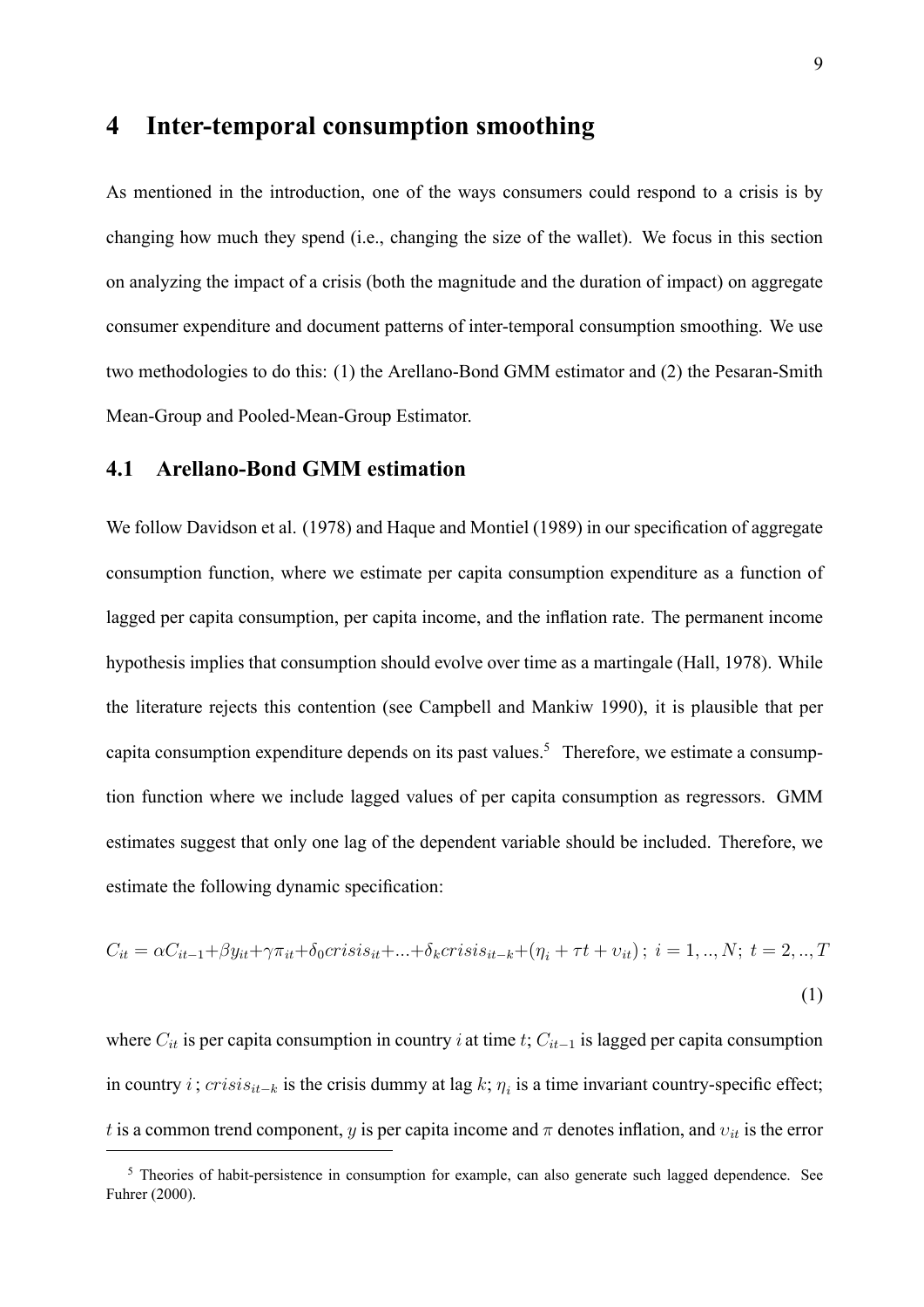term. $<sup>6</sup>$  The country dummies should control for unobserved and time-invariant country-specific</sup> effects while the time trend should capture global trends in per capita consumption. All crisis lags that were significant and resulted in improvement of model fit are included - in general no lags higher than three years  $(k = 3)$  turn out to be significant.

It is widely recognized that per capita GDP contracts following a crisis (Bordo et al, 2001). However, it is unclear whether the impact of a crisis on per capita consumption expenditure exceeds the impact on per capita GDP or whether it falls short. If we think of a crisis as a transitory shock and believe in the permanent income hypothesis then consumption smoothing would dictate a *rising* share of consumption in GDP in the year of the crisis. On the other hand, if a crisis leads to a rise in uncertainty, consumers may react by reducing consumption by more than income and increasing savings as a fraction of income. This behavior is best explained by a precautionary motive for saving. A necessary (but not sufficient) condition for consumption to fall by more than income in the year of the crisis is that we obtain a negative and significant coefficient on the contemporaneous crisis dummy. Hence,  $\delta_0 > 0$  would indicate inter-temporal consumption smoothing with consumers drawing down on savings in the crisis period. Similarly,  $\delta_1, \delta_2, \delta_3 > 0$  would capture persistence of consumption-smoothing one, two and three years after the crisis. However, if these  $\delta's$  are negative this would indicate that a crisis potentially leads to a decline in consumption over and above that dictated by income.<sup>7</sup> Finally, the inflation variable is a proxy for various wealth effects, and we would expect its coefficient to be negative (Hendry, 1974).

In the presence of lagged dependent variables as regressors, the fixed-effects estimator is

<sup>6</sup> Measurement error in per capita consumption is a serious concern with the presence of the lagged dependent variables on the right hand side. However, if this error is driven by country-specific specific characteristics and vary little over time, they will be subsumed within the country specific effect  $\eta_i$ .

<sup>&</sup>lt;sup>7</sup> We could obtain the same result by using consumption as a share of income as the dependent variable. Note that this is equivalent to estimating (1) while constraining the coefficient on income,  $\beta = 1$ . However, (1) is a more general specification, and in fact we can test whether  $\beta$  is indeed equal to one.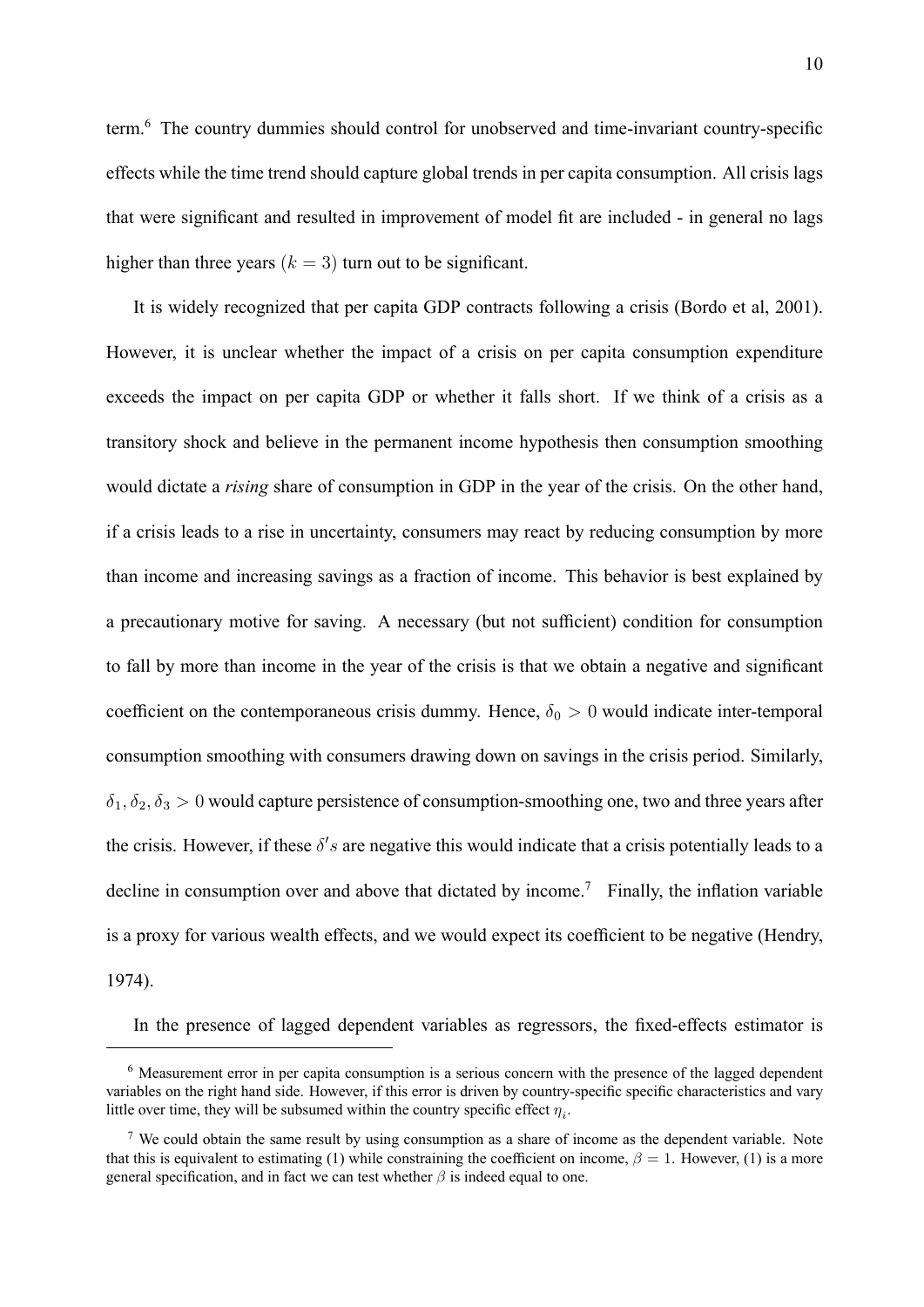consistent only in panels where  $T$  is large - the transformed lagged dependent variables are correlated with the transformed error term but this correlation goes to zero as  $T$  gets large. While  $T \geq 30$  for all countries when we use per capita consumption, this correlation should vanish and the fixed-effects estimator is likely to be consistent. However, we choose to be conservative and employ the generalized method of moments (GMM) procedure developed by Arellano and Bond (1991) to generate consistent estimates of the parameters of interest and their asymptotic variance-covariance. Estimation proceeds by first differencing the data - this eliminates the country-specific effects  $\eta_i$  from the model - and instrumenting the lagged dependent variable by appropriately lagged levels of  $C_{it}$ . The instruments are based on the following moment conditions:

$$
E[C_{it-s}\Delta v_{it}] = 0 \text{ for } s \ge 2; \ t = 3, 4, ...T
$$

Another advantage of the Arellano-Bond technique is that it allows us to treat income and in flation as endogenous variables. We adopt a more conservative specification and assume that the inflation rate and income are endogenous in the sense that  $y_{it}$  and  $\pi_{it}$  are correlated with  $v_{it}$ and earlier shocks but uncorrelated with  $v_{it+1}$  and subsequent shocks. Thus lagged values of  $y_{it}$ and  $\pi_{it}$ , lagged two periods or more, are available as instruments.<sup>8</sup> Finally, to control for heteroskedasticity we report results using the two-step GMM estimator and employ a finite-sample correction to the two-step covariance matrix.

To estimate (1), we use aggregate country-level data on per capita consumption expenditures from the World Development Indicators (World Bank) over the period 1960-2003. Data on per capita income are from Penn World Tables. For all countries, per capital consumption and income are converted to constant 2000 US dollars on a purchasing power parity (PPP) basis.<sup>9</sup> Finally,

 $8$  Arellano (2003) shows that when T is large it leads to an overfitting bias caused by instrument proliferation in dynamic panels. To mitigate this concern, we use only three lags as instruments in the moment conditions.

<sup>&</sup>lt;sup>9</sup> Purchasing power parity conversion factor is the number of units of a country's currency required to buy the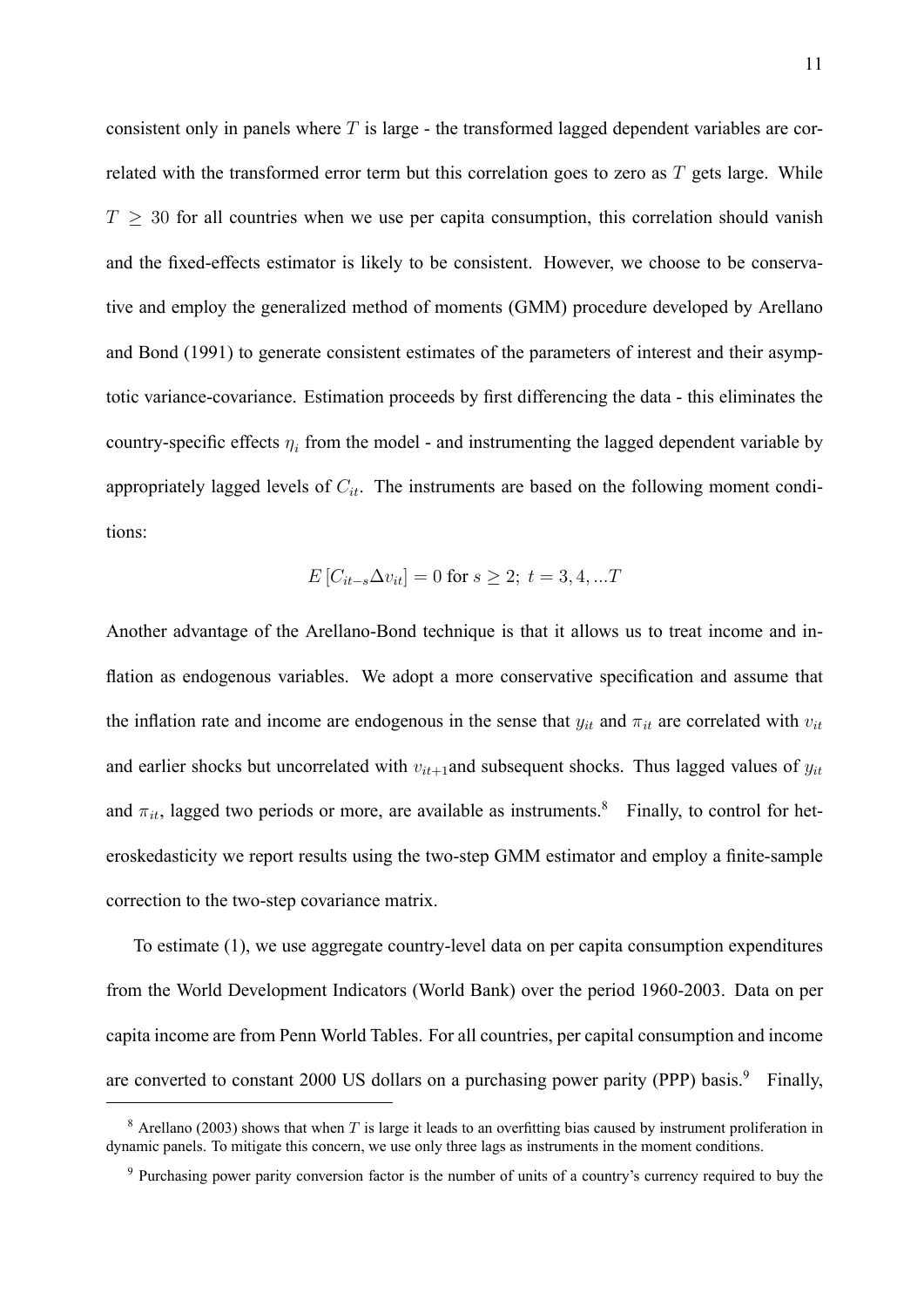inflation is measured using the consumer price index, with the data derived from the World Development Indicators.

#### 4.1.1 Results

We divide our sample into OECD and non-OECD countries to examine if there is variance in the magnitude and length of impact of the crisis across developed and developing countries.<sup>10</sup> Column 1 in Table 1 presents the Arellano-Bond GMM estimates for the OECD sample, where we regress per capita consumption expenditure on lagged consumption, the contemporaneous crisis dummy, as well as three lags of the crisis dummy. We see that the crisis dummies at lags 0, 1 and 3 significantly reduce per capita consumption expenditure. Our results suggest that on average, the impact of a currency crisis lasts at least four years - there is an immediate and significant contemporaneous decline in consumption expenditure, and the impact lasts three years into the future. In terms of magnitude of the effects, the results in Column 1 of Table 2 imply that a crisis event reduces per capita consumption expenditure by about 3.7% in the year of the crisis, by 2.9% one year later, by 0.3% two years later, and by 1.2% three years later. Column 2 adds income and inflation as additional regressors instrumenting these with lagged income and inflation. Now, none of the crisis dummies are statistically significant. Therefore, for OECD countries, the decline in per capita consumption expenditure can simply be linked to a decline in per capita GDP in response to the crisis. There is no independent impact of the crisis itself beyond its impact on income.

For non-OECD countries, Column 1 shows that the crisis reduces consumption the year of the crisis and two years following the crisis. Now, even when we add income and inflation in

same amount of goods and services in the domestic market as a U.S. dollar would buy in the United States. It assumes a constant real exchange rate, which facilitates comparisons across countries and over time.

<sup>&</sup>lt;sup>10</sup> Originally the OECD members consisted of only rich countries. However, over time, it added middle income and developing countries such as Mexico, Poland, Korea. Since we are interested in distinguishing the crisis impact along the developed/developing country dimension, we restrict the OECD sample to the 24 countries who joined the OECD prior to 1973. Mexico, Korea, Poland, Hungary, Slovakia and Czech Republic, all of whom joined the OECD in the 1990s are classified as non-OECD.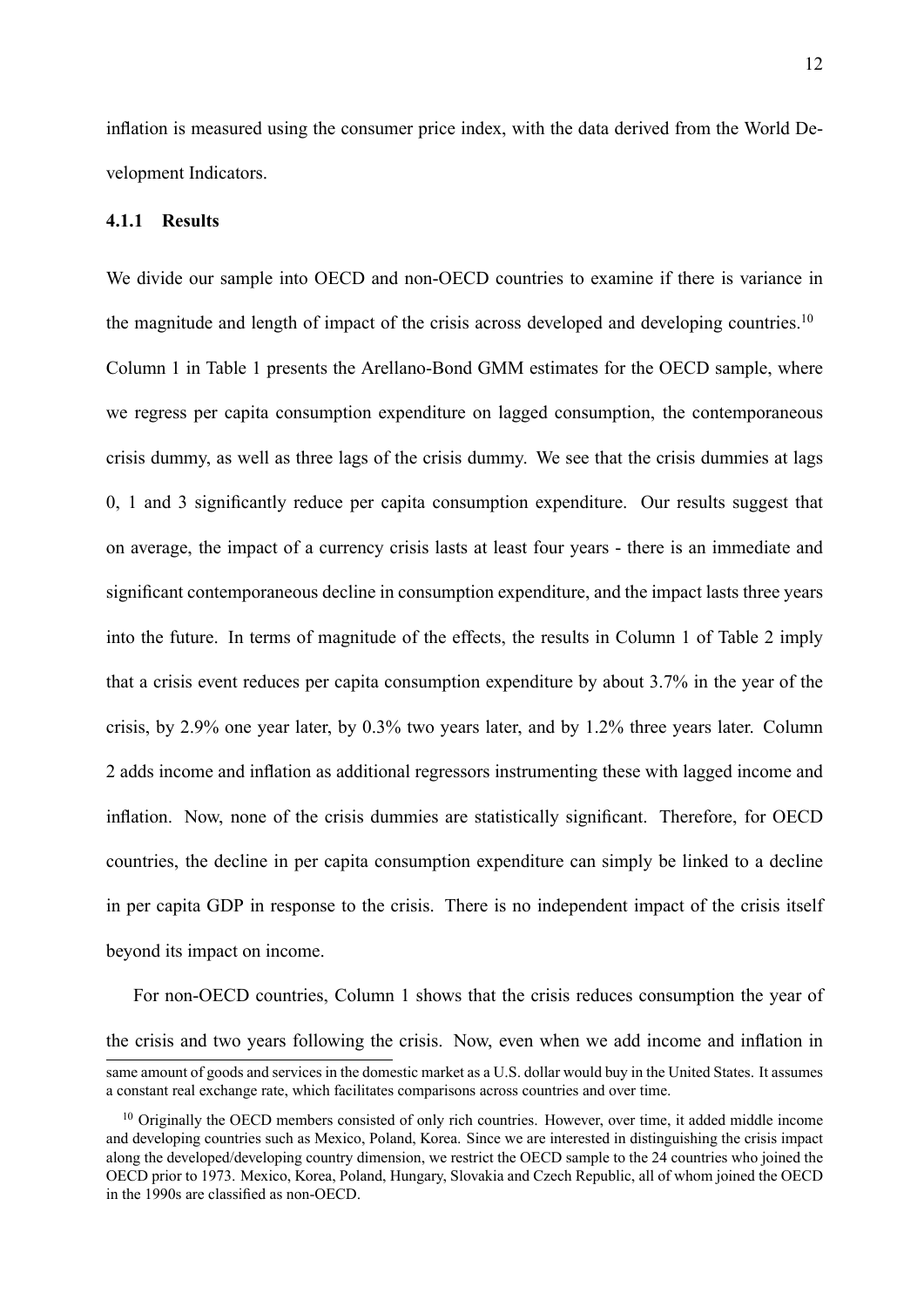Column 2, the crisis dummies at lags  $0$ , 1 and 2 remain negative and significant so that there is an independent impact of the crisis over and above the induced impact through income. Moreover, the effect persists for a period of three years. Our estimates imply that if income declines by more than 4.31% in the year of the crisis we would observe a rising share of consumption in income, indicating consumption smoothing. However, if income declines by less that 4.31% then consumption declines by more than income and is evidence for precautionary savings behavior on part of consumers.<sup>11</sup> Out of the 235 crisis episodes in Column 4, in only 44 was the decline in income greater than 4.31% whereas in 191 countries the decline in income in the year of the crisis was less than 4.31%. Therefore for the vast majority of non-OECD countries (81%) we observe a decline in consumption greater than the decline in income. For them, our estimates suggest that a precautionary motive for saving manifests itself during crisis periods and consumers cut back on consumption out of current income. This is not surprising since financial and credit markets that facilitate consumption smoothing are less developed in these countries, and consumers react to a crisis by saving more out of current income. By contrast, there is no evidence for such a precautionary motive in OECD countries.<sup>12</sup>

The GMM estimator is consistent provided the error term  $v_{it}$  is not serially correlated and provided the lagged values of the explanatory variables are valid instruments. To evaluate this, we perform two specification tests suggested by Arellano and Bond (1991). The first examines serial correlation in the error term. It tests whether the differenced error term (the residuals from the regression in differences) is second-order serially correlated. First-order serial correlation of the differenced error term is expected even if the original error term (in levels) is uncorrelated, unless the latter follows a random walk. Second-order serial correlation of the differenced residual indi-

<sup>&</sup>lt;sup>11</sup> The critical value of 4.31% is calculated as  $\frac{\delta_0}{(1-\beta)}$ 

 $12$  We get similar results if we regress consumption as a share of GDP on the crisis dummies. The crisis dummy at lags 0, 1 and 2 are significant in non-OECD countries while none of the dummies are significant in OECD countries. Note that this is equivalent to estimating (1) and restricting  $\beta = 1$ .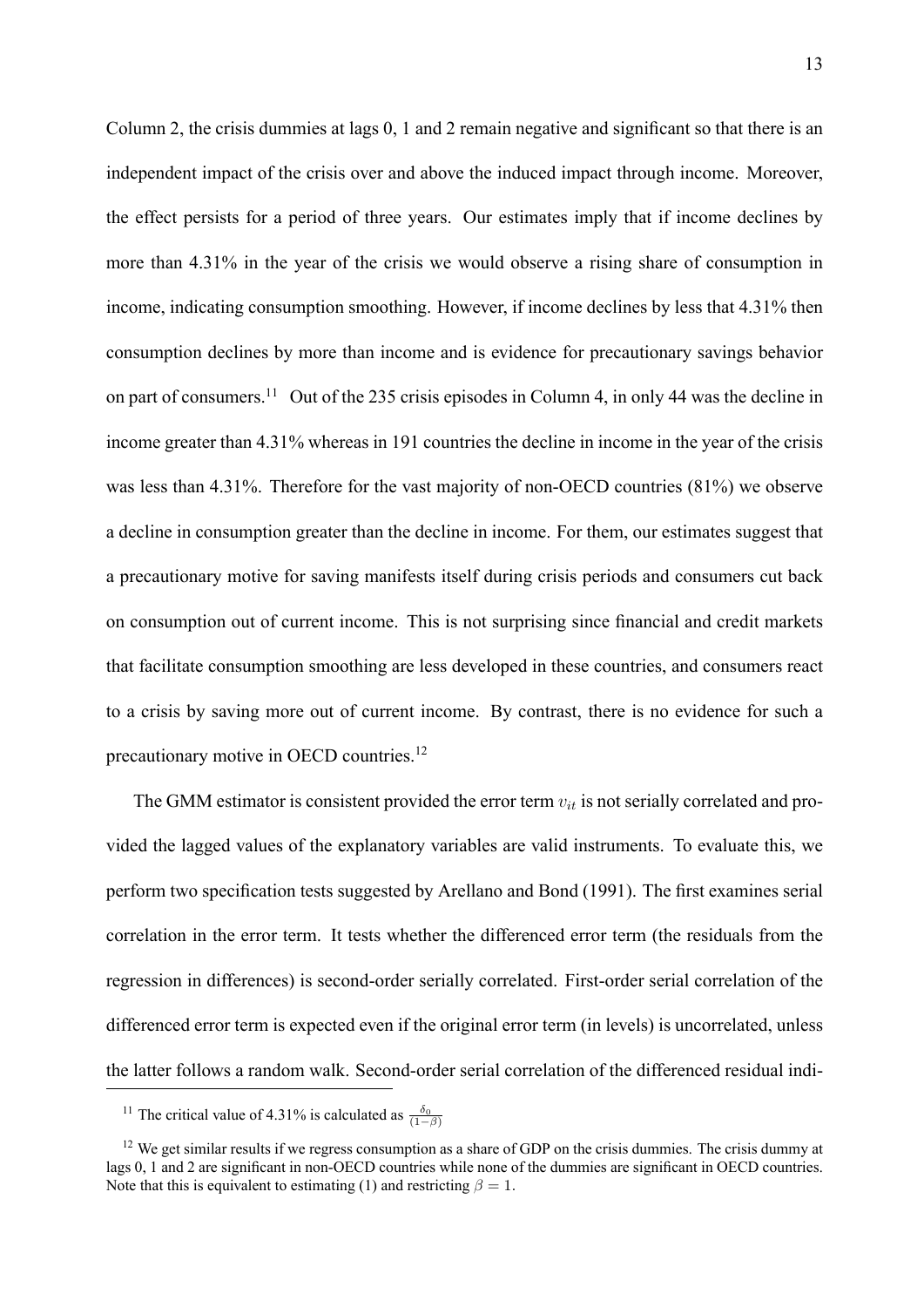cates that the original error term is serially correlated, which means that the moment conditions are invalid. The second specification test is a Hansen test of over-identifying restrictions, which tests the null hypothesis of overall validity of the instruments by analyzing the sample analog of the moment conditions used in the estimation process ( $p$ -values for these tests are reported in the last three rows of table with the Arellano-Bond specification). The last three rows in Table 1 show that our results are supported by the specification tests - our instruments are valid and there is no evidence for serial correlation in  $v_{it}$ .

#### 4.2 Pesaran-Smith Mean-Group and Pooled-Mean-Group Estimator

The Arellano-Bond GMM methodology pools countries together and allows only the intercepts  $(\eta_i)$  to differ across the groups. Philips and Moon (2000) argue that in panel data the assumption of homogeneity of slope parameters is often inappropriate. Moreover, in dynamic panels with large  $T$ , nonstationarity is also a concern. In the presence of nonstationarity the estimated coefficients on the nonstationary variables are consistent, but the standard errors are incorrect rendering inferences invalid. Despite this our inferences with respect to  $\delta$  are *not* affected since the crisis variables are coded as dummies which are stationary.

Pesaran and Smith (1995) and Pesaran, Shin, and Smith (1999) present two new techniques to estimate nonstationarity dynamic panels in which the coefficients are heterogeneous across groups: the mean-group (MG) and pooled mean-group (PMG) estimators. The MG estimator runs separate regressions for each country, averages the coefficients and produces consistent estimates of the averages of the coefficients. The PMG estimator based on maximum-likelihood relies on a combination of pooling and averaging of coefficients. It allows us to estimate both a shortrun consumption function which captures the dynamics of adjustment to a crisis and a longrun consumption function with consumption as a function of income and the inflation rate.<sup>13</sup>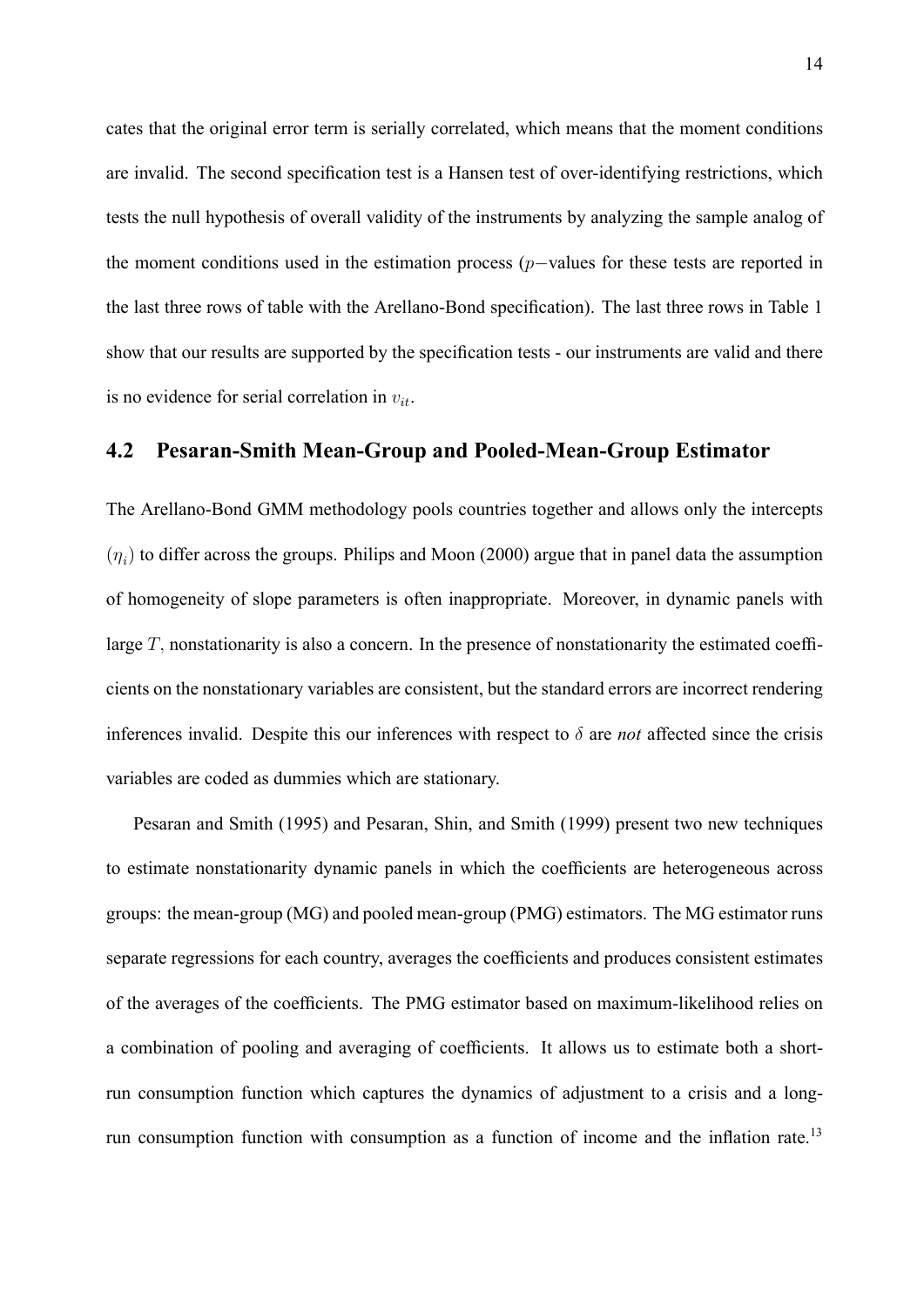The PMG estimator allows the intercepts, the short-run coefficients and the error variances to vary freely across groups (thus capturing cross-sectional heterogeneity) while constraining the long-run coefficients to be the same across groups. This pooling of long-run coefficients across countries yields efficient and consistent estimates when the restrictions are true. If the true model is heterogeneous, the PMG estimates are inconsistent; the MG estimates are consistent in either case. A Hausman test allows us to compare the coefficient estimates of the MG and PMG estimators.

We use an auto-regressive distributed lag model for consumption as

$$
C_{it} = \alpha_i C_{it-1} + \beta_{0i} y_{it} + \beta_{1i} y_{it-1} + \gamma_{0i} \pi_{it} + \gamma_{1i} \pi_{it-1} + \delta_0 crisis_{it} + \dots + \delta_k crisis_{it-k} + \eta_i + \tau t + \nu_{it}
$$
\n
$$
\tag{2}
$$

Setting  $C_{it} = C_{it-1}$ ;  $y_{it} = y_{it-1}$ ;  $\pi_{it} = \pi_{it-1}$ ; crisis<sub>it-k</sub> = 0 for all k we obtain a long-run consumption function as

$$
C_{it} = \theta_{0i} + \theta_{1i} y_{it} + \theta_{2i} \pi_{it} + \tau^* t + u_{it}
$$
\n
$$
\tag{3}
$$

If all variables are integrated of order 1, then  $u_{it}$  is an  $I(0)$  process for all  $i^{14}$ . The error correction reparameterization of (2) is

$$
\Delta C_{it} = \phi_i \left( C_{it-1} - \theta_{0i} - \theta_{1i} y_{it} - \theta_{2i} \pi_{it} - \tau^* t \right) - \beta_{1i} \Delta y_{it} - \gamma_{1i} \Delta \pi_{it} + \delta_0 \Delta crisis_{it} + \dots + \delta_k \Delta crisis_{it-k} + v_{it}
$$
\n(4)

 $\phi_i = - (1 - \alpha_i)$  is the error-correction speed of adjustment parameter and we expect it to be negative if the variables exhibit a return to long-run equilibrium. The long-run coefficients are  $\theta_{1i} = \frac{\beta_{0i} + \beta_{1i}}{(1-\alpha_i)}$  $\frac{\beta_{0i}+\beta_{1i}}{(1-\alpha_i)}$  and  $\theta_{2i} = \frac{\gamma_{0i}+\gamma_{1i}}{(1-\alpha_i)}$  $\frac{\gamma_{0i} + \gamma_{1i}}{(1-\alpha_i)}$  and the  $\delta$  coefficients are again of primary interest, capturing the

 $<sup>13</sup>$  Of course, the long-run consumption expenditure will not be a function of the crisis since a crisis is by definition</sup> a temporary event. In the long-run steady-state the crisis dummy will take a value of 0.

<sup>&</sup>lt;sup>14</sup> We use the Im-Pesaran-Shin (IPS) panel unit root test, assuming individual effects and trends, to determine whether these three variables are cointegrated. Specifically, IPS panel unit root tests like those above are conducted on the residuals from regression (3). We reject the unit root in the residuals at the 1% level, supporting a hypothesis of cointegration. However, a Levin-Lin-Chu panel-stationary test rejects the null that the three variables are integrated of order 1.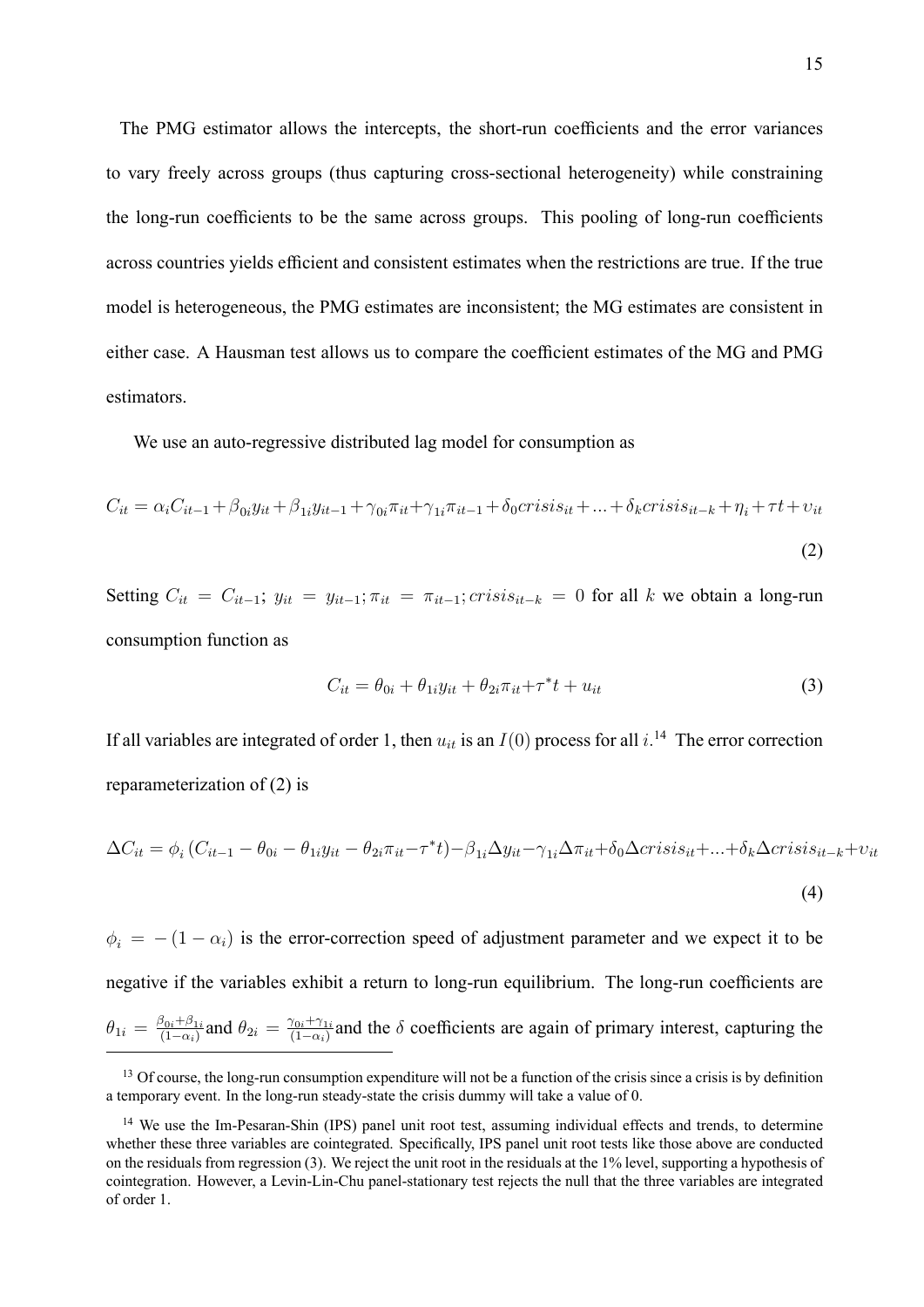short-run response of consumption to a crisis.

#### 4.2.1 Results

Table 2 presents estimates of (4). The top-panel (labeled long-run) gives estimates of the longrun coefficients  $\theta_{1i}$  and  $\theta_{2i}$  while the bottom panel (labeled short-run) presents estimates of the short-run coefficients on the crisis-dummies as well as on income and inflation.

Columns 1 and 2 show the MG and PMG estimates for the OECD countries. In Column 1, the Mean-Group estimator for OECD countries shows that none of the crisis dummies are significant. Column 2 shows the Pooled Mean Group estimator which imposes homogeneity on the long-run coefficients. This estimator also fails to find a significant coefficient on any of the crisis dummies. Comparing the two estimators for OECD countries, we see that the PMG estimator reduces the standard-errors of the long-run coefficients but does not affect the estimates much. This is confirmed by an insignificant Hausman test statistic of 2.62 which is  $\chi^2(2)$  under the null hypothesis of no difference between the MG and PMG estimators. Therefore, as was tha case for the Arellano-Bond estimates, in OECD countries the decline in per capita consumption expenditure can simply be linked to a decline in per capita income in response to the crisis and there is no effect of a crisis on consumption over and above its effect on income.

Columns 3 and 4 present the estimates for non-OECD countries. Here the currency crisis dummy is again significant at lags 0, 1, and 2. Similar to the findings in Table 1, in non-OECD countries, a currency crisis results in a decline in consumption over and above that induced by income in 192 out of the 235 crisis episodes. Moreover, the effect persists for three years - the year of the crisis and two more years thereafter. A Hausman test statistic of 1.44 again indicates no significant difference between the MG and PMG estimators. When compared to the estimates in Column 4 of Table 1, the estimates for the contemporaneous effect of the crisis declines somewhat while that for the lagged crisis dummies remain unaffected in terms of magnitude. Even then,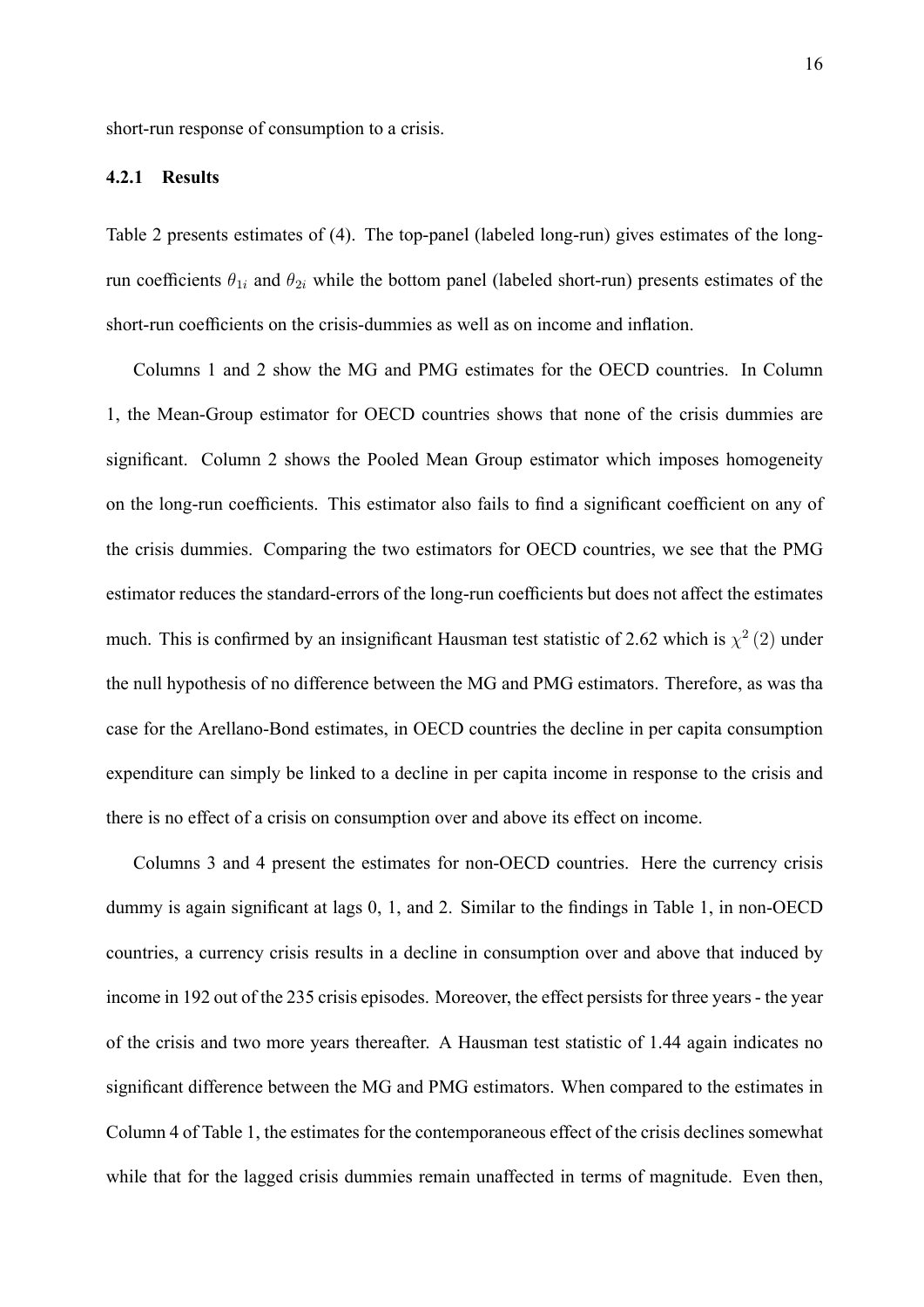the PMG and MG estimates of the coefficient on the contemporaneous crisis dummy are not significantly different from the Arellano-Bond specification in Table 1.

Table 2 also reports the estimate of the error-correction adjustment parameters  $\phi_i$  which are averaged across the countries. The parameter equals -0.3 for the MG estimator for both samples and equals -0.2 for the PMG estimator. In every case  $\phi_i$  is significantly difference from zero. If the panel was not cointegrated, then we would expect this coefficient to be zero, so these estimates further support the cointegration of the panel. The interpretation of the coefficient in the MG estimator is that 30% of the disequilibrium divergence is eliminated each year for both OECD and non-OECD countries. Imposing homogeneity as the PMG estimator does, leads to an upward bias in the coefficient of the lagged dependent variable  $(\alpha_i)$  so the PMG estimate of  $\phi_i$ implies a slower adjustment to the long-run equilibrium.

In summary, we obtain results that are robust to an array of specifications - to endogeneity in income and inflation, to lagged dependence on the dependent variable, to heterogeneity in coefficient estimates, to cross-sectional correlations, and to nonstationarity concerns in panels. We find that a currency crisis result in significant reductions in per capita consumption expenditures that persist for many years after the event. The magnitude of the impact of a crisis, as well as its duration, varies markedly across developed (OECD) and developing (non-OECD) economies. We find that a crisis has a bigger immediate downward impact on consumption indicators and the effect persists longer in developing economies in comparison to developed economies. Second, we find that following a crisis, for more than 70% of developing countries, consumption expenditure declines by more than incomes. This suggests a decline in the share of consumption in income and a greater weight given by consumers to the precautionary motive of saving, in the face of a crisis. By contrast, in developed countries, when we control for per capita GDP, there is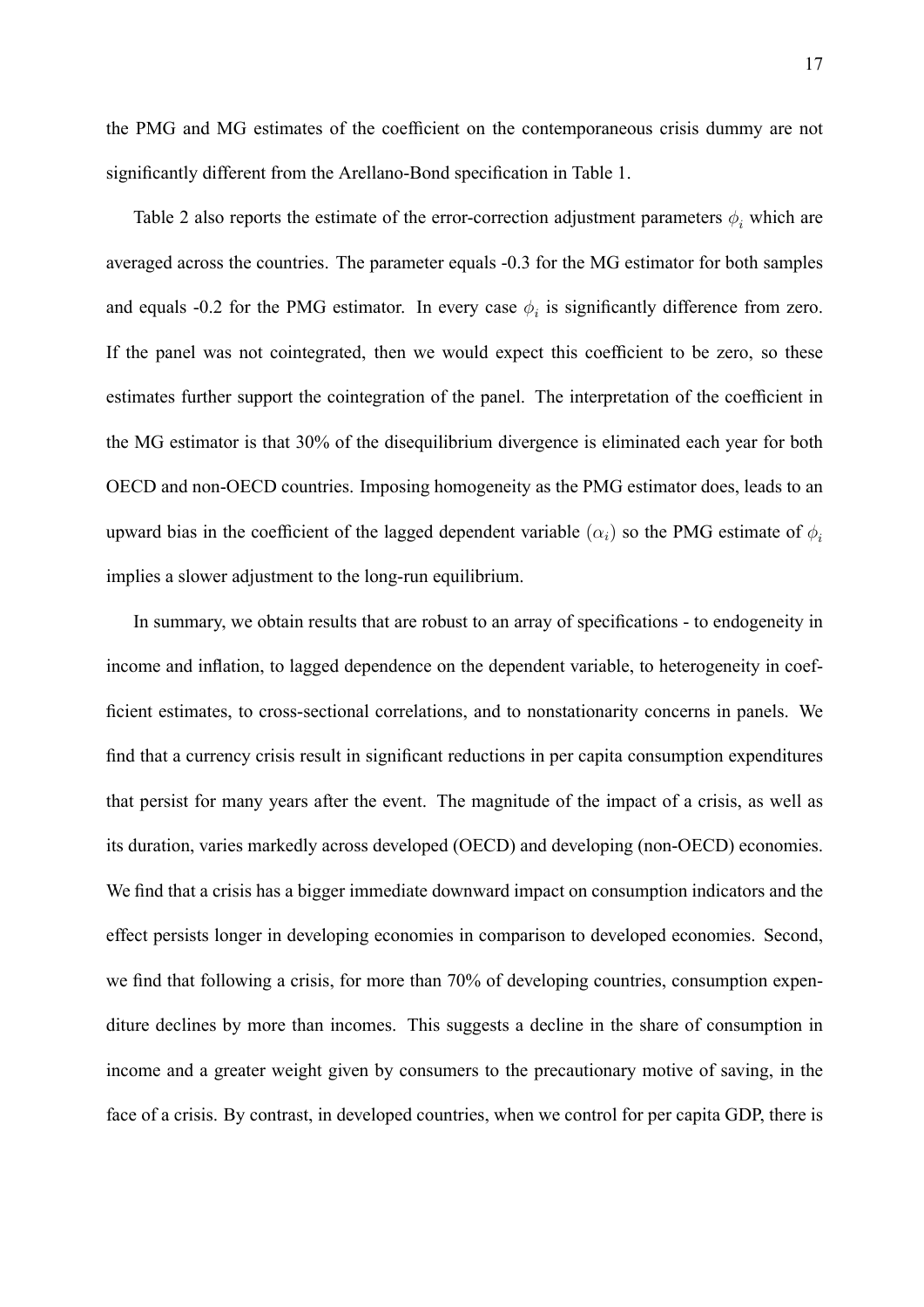no independent impact of the crisis on per capita consumption.<sup>15</sup>

# 5 Inter-Category Consumption Smoothing

Our earlier results reveal a sharp contraction in aggregate indicators of consumption in response to a crisis. Our focus in this section is in moving from understanding the impact of a crisis on aggregate spending indicators to highlighting its impact on disaggregate spending indicators. We examine whether there is evidence of category-level consumption smoothing - whether and how consumers adjust the expenditure shares devoted to various categories of goods and services. In short, this section is about understanding how consumers change their share of wallet allocation decisions to different classes of goods and services during crisis periods.

Previous research has shown that during times of cyclical downturns, consumers can resort to various means to smooth consumption - drawing down on their savings (Paxson, 1992), taking loans from the formal financial sector to carry them through difficult times (Udry, 1994), selling assets (McKenzie, 2006) etc. However, such choices may be infeasible in the case of a currency crisis, especially for crises concentrated in developing countries. Savings and assets may be inadequate to compensate for loss of income, and financial markets may be thin and/or missing during times of crisis. In such a scenario, consumers are likely to respond by altering the *composition* of consumption in response to the crisis. For example, they are likely to reduce and/or postpone expenditure on certain categories of goods (discretionary goods) and substitute these by increasing expenditure shares of others (necessities). Our methodology will allow us to empirically identify which goods are classified by consumers as necessities versus discretionary in the context of a

<sup>&</sup>lt;sup>15</sup> As a robustness check, we decomposed per capita consumption into a trend and a cyclical component using a rational square-wave filter. This is preferred over the Hodrick-Prescott filter when there are structural breaks in the data (Pollock, 2000). In OECD countries we find that the crisis does not induce a trend break; instead, there is only a deeper cyclical downturn. In non-OECD countries, on the other hand, the crisis induces both a trend break and a deeper downturn in terms of the cyclical component, and the impact persists for a period of three years. These results are available from the authors on request.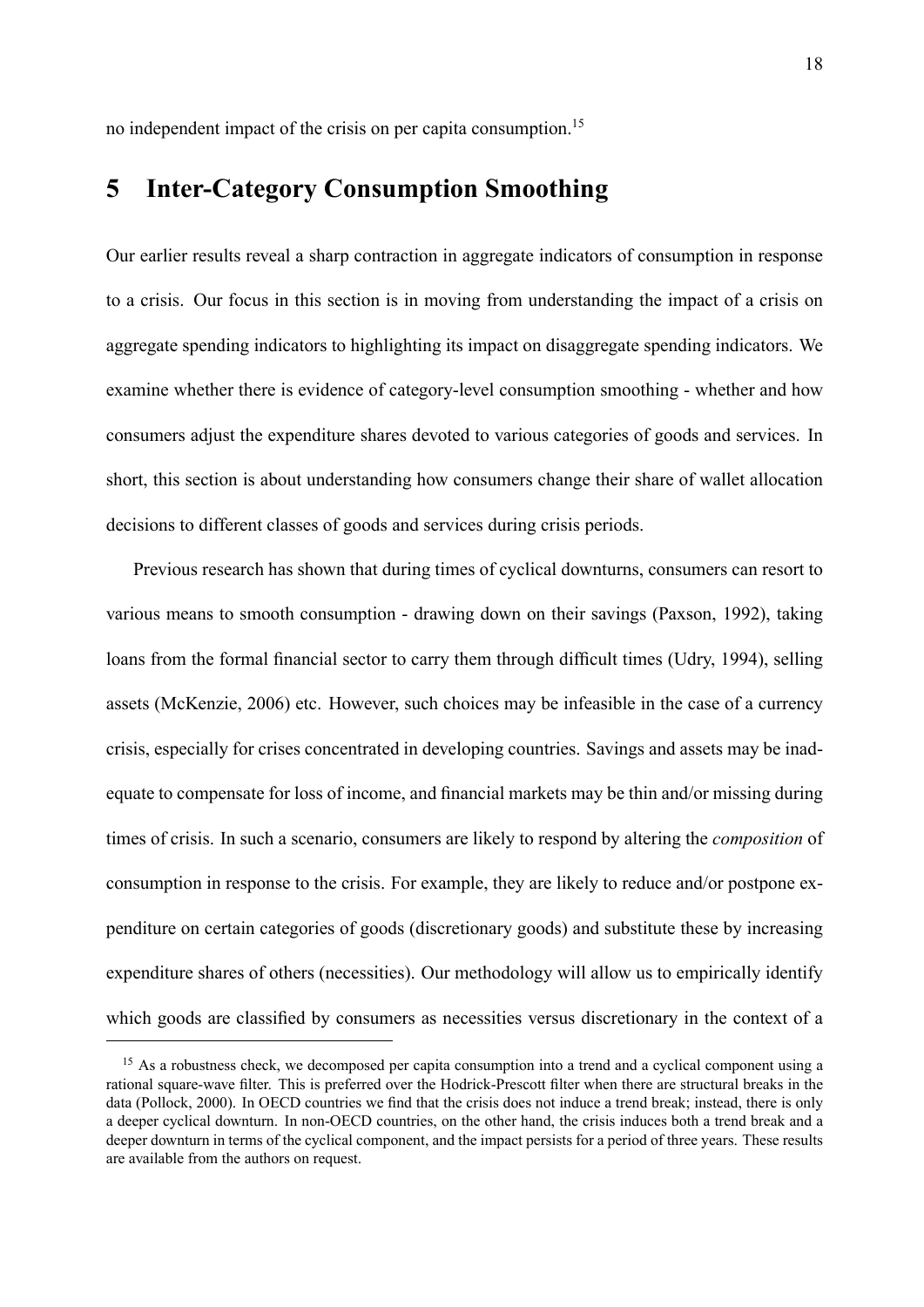crisis. This is important since much of the current writing on the marketing implication of a crisis (e.g., Quelch and Jocz, 2009) relies on informal metrics for categorization of goods as necessities versus discretionary. Additionally, it is unclear if the academic characterization of necessities versus discretionary goods based on income elasticities is sufficient to explain the observed patterns of consumption smoothing in a crisis (e.g., Moeller 1981).

### 5.1 AIDS Methodology

We use the Almost Ideal Demand System (AIDS) methodology of Deaton and Muellbauer (1980) to understand how consumers change their expenditure allocations due to a crisis. The methodology estimates a system of demand equations defined in terms of expenditure shares. It starts from a specific class of preferences to define a system of demand equations that satisfies the axioms of consumer choice. The AIDS model represents a flexible demand system of the Translog and PIGLOG family and can be considered as a first-order approximation to any demand system. An important advantage of this methodology is that it is compatible with aggregation over consumers. It can thus be interpreted in terms of economic models of consumer behavior when estimated with aggregated (macroeconomic) or disaggregated (in terms of households and/or subcategories) data (Deaton and Muellbauer, 1980; Glewwe, 2001). In the AIDS model, the budget share of each good is expressed a linear function of the logarithm of total expenditure and of the logarithm of prices (both own prices and prices of all other goods). The system of equations is specified as

$$
w_{jt}^i = \alpha_j^i + \sum_{k=1}^n \gamma_{jk} \ln p_{kt}^i + \beta_j \ln \left(\frac{E}{P}\right)_t^i + \delta_0 crisis_{it} + \delta_1 crisis_{it-1} + \tau_t
$$
 (5)

where,  $w_{jt}^{i}$  is the budget (expenditure) share of the  $j^{th}$  good in country i at time t;  $p_{kt}^{i}$  is the nominal price of the  $k^{th}$  good in country *i* at time *t*;  $E_t^i = \sum_{i=1}^{n}$  $k=1$  $p_{kt}^{i} x_{kt}^{i}$  is the total expenditure in country *i* at time *t*; *n* is the number of categories;  $\alpha_j^i$  is the constant coefficient in the  $j^{th}$  share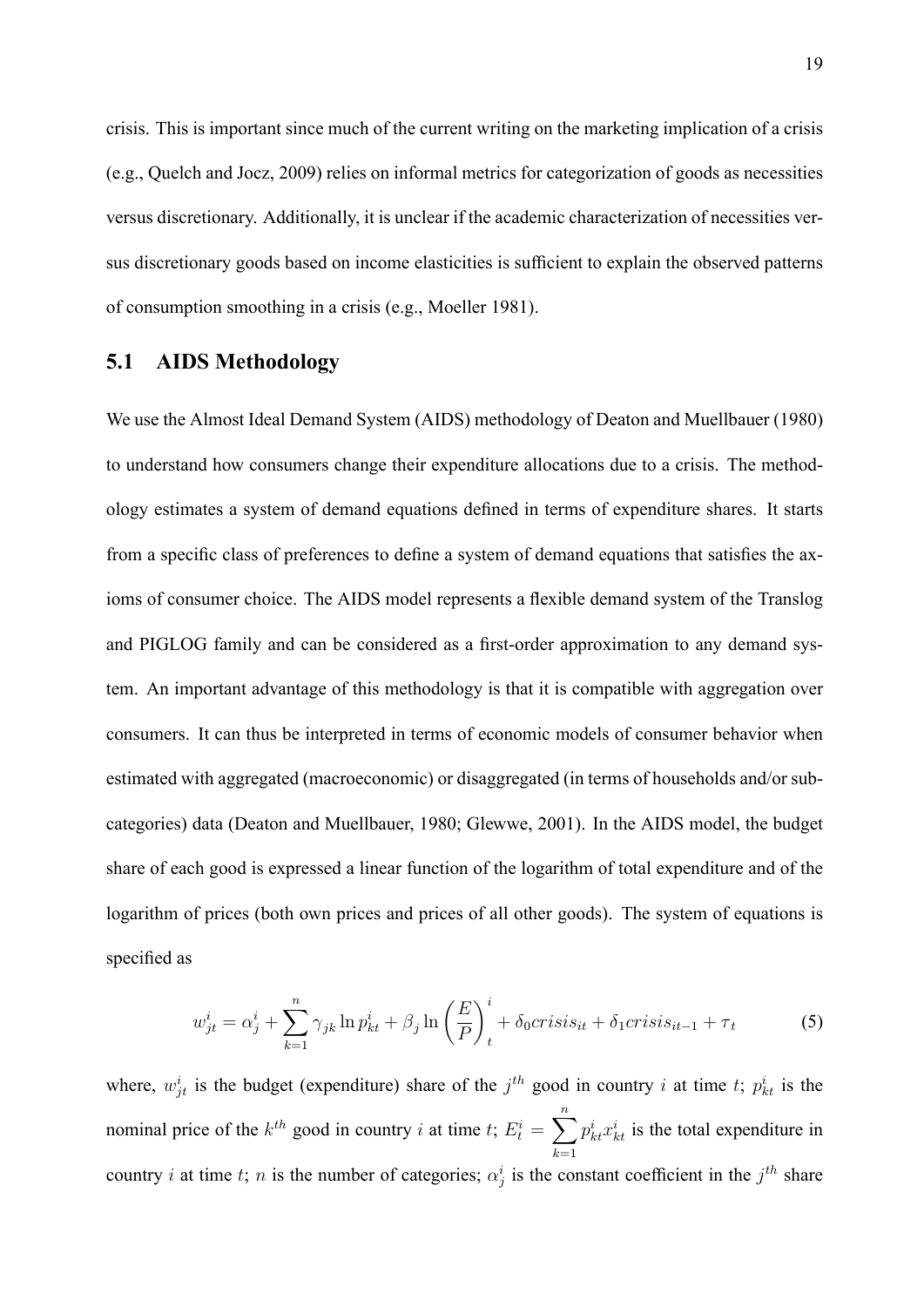equation for country i; crisis<sub>it</sub> is the crisis dummy at time t and crisis<sub>it-1</sub> is the crisis dummy lagged by one year.<sup>16</sup> Finally,  $P_t^i$  is a translog price index defined by

$$
\ln P_t^i = a_0 + \sum_{j=1}^n \ln p_{jt}^i + \frac{1}{2} \sum_{j=1}^n \sum_{k=1}^n \ln p_{jt}^i \ln p_{kt}^i \tag{6}
$$

Deaton and Meulbauer (1980) recommend replacing this price index with Stone's price index, defined as

$$
\ln P_t^i = a_0 + \sum_{j=1}^n w_{jt}^i \ln p_{jt}^i
$$
 (7)

Since the shares are used as the dependent variable and are present in the Stone's price index as well, this gives rise to a simultaneity problem. Following Eales & Unnevehr (1988) we use the lagged share  $w_{jt-1}^i$  in equation (7). We also impose the following constraints on the coefficients<sup>17</sup>

Adding Up: 
$$
\sum \alpha_j^i = 0, \sum_{j=1}^n \beta_j = 0, \sum_{k=1}^n \gamma_{jk} = 0
$$
  
Symmetry: 
$$
\gamma_{jk} = \gamma_{kj}
$$
  
Homogeneity: 
$$
\sum_{k=1}^n \gamma_{jk} = 0 \text{ for all } j
$$

An important caveat is that the coefficients ( $\gamma_{jk}$ ) on the price terms do **not** indicate the direction of price effects. The system of equations is estimated using iterated seemingly unrelated regression as the estimation method. Since budget shares always sum to 1 in the system, one of the share equations is deleted to deal with the singularity problem. Whichever one is eliminated should not have any effect on the results. The parameters associated with the share equation that is deleted can be recovered through the parameter restrictions implied by the homogeneity, symmetry, and adding-up properties. Our variables of interest are  $\delta_0$  and  $\delta_1$ . The signs and significance of the

 $16$  We experimented with higher lags of the crisis dummy but these were not significant.

<sup>&</sup>lt;sup>17</sup> Our results do not change if we perform an unconstrained estimation. For the unconstrained estimation, we are unable to reject the symmetry and homogeneity constraints.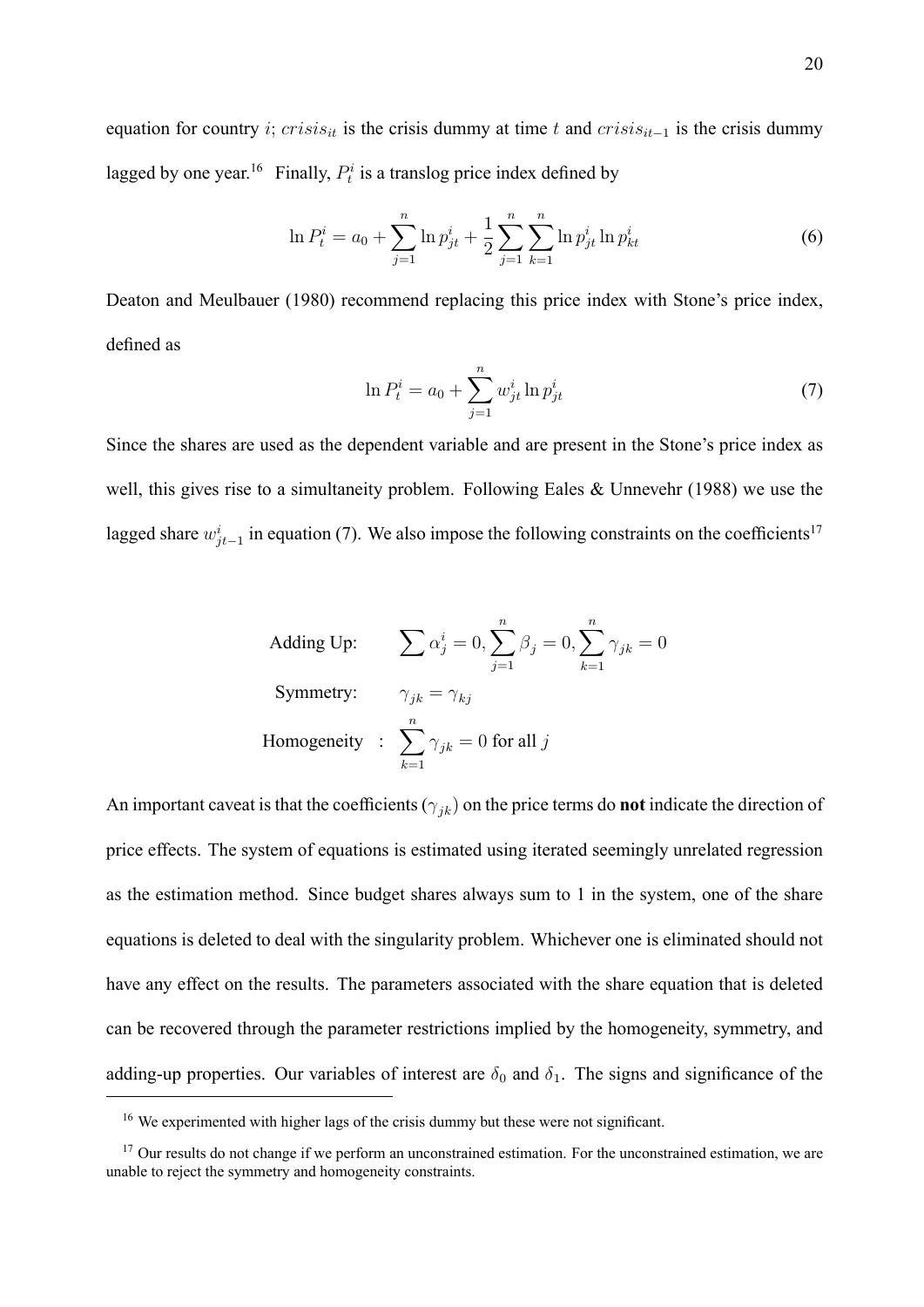$\delta$ 's allow us to examine if there is a direct impact of the crisis, over and above that dictated by movements in incomes and prices. If the  $\delta$ 's prove to be significant, then an immediate implication is that income and price adjustments following a crisis are insufficient, and consumers smooth their consumption patterns directly in response to a crisis. On the other hand, if all adjustment is through relative price and income changes then the crisis dummies in equation (5) should turn out to be insignificant.

For category-level consumption smoothing, we use data from Euro Monitor to calculate category shares. Euro Monitor provides data on consumer expenditures for various categories, at various levels of disaggregation as well as price indices for these categories over the period 1990- 2006 for 54 countries. Euro Monitor first classifies goods into 4 broad categories: Durables, Non-durables, Semi-durables and Services. The share equation for Semi-durables is deleted from the system but we recover the parameter estimates and report them in Table 3. The system of equations specified in equation (5) include country and time fixed effects. However, since consumption patterns may widely vary across countries, following Deaton and Muellbauer (1980), we incorporate a host of demographic variable at the country-level. These include work force size (share of population between the ages 15-64), the urbanization rate (percentage of population living in urban areas), the median age in the population and the unemployment rate. Finally, total consumer expenditure is converted to constant 1990 dollars using the PPP exchange rate and the consumer price index in each country for 1990.

#### 5.1.1 Results

If we examine the fall in expenditures in the year of the crisis across countries, we find on average, a 20% decline for Durables, a 14.6% decline in Services; a 9.5% decline in Semi-durables and a 7% decline in Non-durables. Such a ranking is reasonable since it is likely that the income elasticity of demand is the highest for Durables and lowest for Non-durables. These changes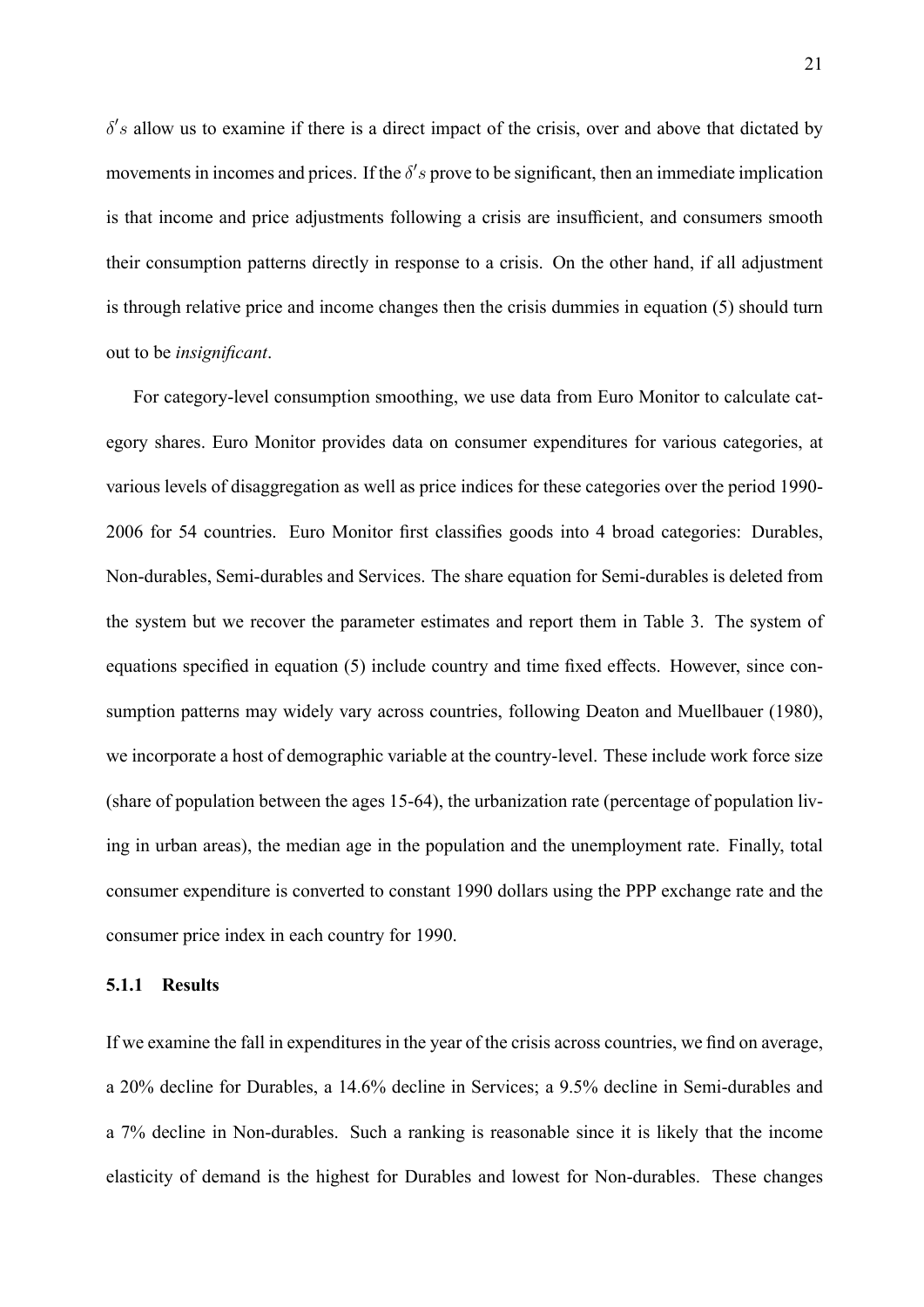hint at the traditional Engel effect where the direct effect of the fall in income caused by the crisis leads consumers to reduce their expenditure shares on discretionary goods and consume relatively more of necessities.

As before, we do a similar sample decomposition by estimating equation (5) separately for 22 OECD countries<sup>18</sup> and 32 non-OECD countries.<sup>19</sup> The estimates are shown in Table 3, where all equations include country fixed effects and a common time trend. The pattern of adjustment for OECD (Columns 1-4) versus non-OECD countries is remarkably different (Columns 5-8) . In OECD countries, we observe a fall in the share of Durables and an increase in the share of Services in the year of the crisis, while the shares of Non-durables and Semi-durables are not affected. In OECD countries who experience a crisis, consumers cut back on consumption of Durables more than predicted through direct income and price effects. Consumption smoothing in OECD countries manifests itself as an increase in the share of Services in the year of the crisis. In non-OECD countries, the pattern of adjustment is very different - we observe a significant fall in the share of Durables as well as Semi-durables and a significant rise in the share of Nondurables. Consumption smoothing in non-OECD countries channels money from Durables and Semi-Durables to Non-durables. Consequently, in these economies, the drop in consumption of Non-durables is less than predicted through direct income and price effects while the drop in Durables and Semi-Durables is more than that predicted through the usual price-income channels.

The fact that the share of Durables falls in both sets of countries in the crisis year shows that postponement of the consumption of Durables is the main mechanism through which consumers smooth consumption. The key finding is that the categories where these savings are channeled

<sup>&</sup>lt;sup>18</sup> Data on Iceland and Luxembourg are missing, so we have only 22 OECD countries as compared to 24 in Tables 1 and 2.

<sup>&</sup>lt;sup>19</sup> For the two sub-samples, the fall in total expenditure on Durables and Non-durables in the year of crisis is very similar - equal to 11% and 2% respectively. The biggest difference is in Services, where the expenditure falls by 5% for non-OECD countries but remains unchanged for OECD countries. Expenditure on Semi-durables falls by 7% in OECD countries and by 10% in non-OECD countries.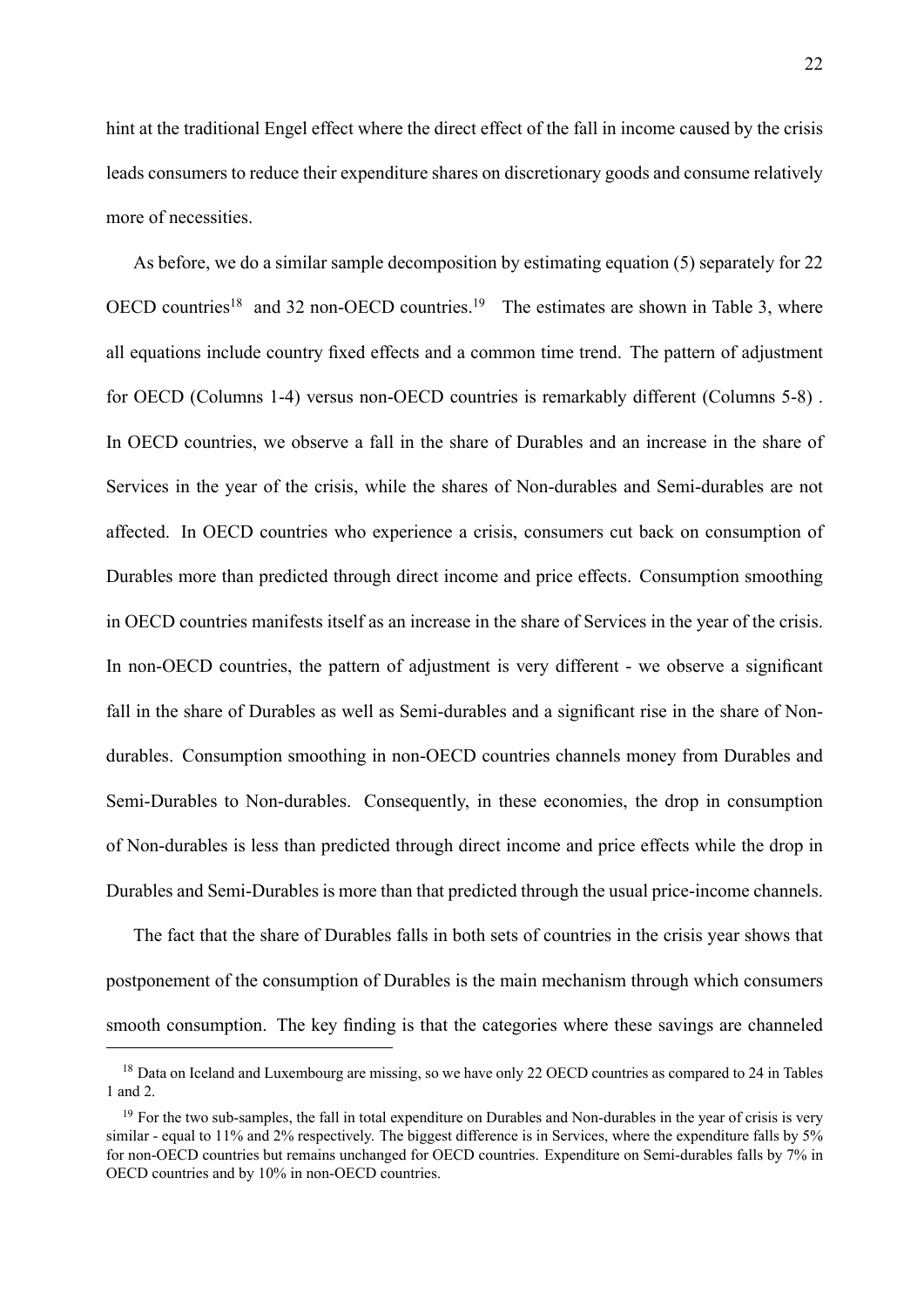into varies across developed and developing economies. In short, our analysis reveals that the goods classified as necessities are different across these classes of economies. Services are considered as necessities by consumers in developed economies and Non-durables are considered as necessities by consumers in developing economies. While the classification of Non-durables as necessities would be considered a routine finding, the identification of Services as necessities in developed economies is not obvious from the literature. In this sense, Non-durables and Services as necessities in developing and developed economies respectively, benefit from consumption smoothing relative to Durables in a crisis.<sup>20</sup> For Semi-durables, we see is that there is a significant drop in Semi-durables share in non-OECD countries, but no change in OECD countries. This difference could arise due to the differences in liquidity constraints between the two sets of countries. In the presence of liquidity constraints, Browning and Crossley (2008) suggest that consumers may postpone their purchases of clothing and other small durable goods in order to finance current non-durable consumption. Consumers in developing economies, to borrow their terminology use their internal capital market of Semi-durables to borrow from themselves.<sup>21</sup>

Overall, this consumption smoothing reveals that firms operating in Durable goods will be worst impacted by a crisis across countries, both developed and developing. Firms in Semidurables will be impacted severely only in developing countries. Firms in the Services sector in OECD countries and firms in Non-durables in non-OECD countries will be least severely impacted. The shift in shares highlight the fact that demand for products/services in a crisis event are significantly impacted by the unfolding of consumption in other seemingly unrelated categories.

<sup>&</sup>lt;sup>20</sup> This is supported by our estimates of income elasticity of demand as well - demand for Services is income inelastic in OECD countries (equal to 0.95) and income elastic in non-OECD countries (equal to 1.72).

 $^{21}$  Empirically, Browning and Crossley (2008) find evidence for this substitution between clothing and food during periods of unemployment in Canada. In Mexico, McKenzie (2006) finds that consumers shifted from clothing and other durables to basic foods in response to the 1994 Peso crisis.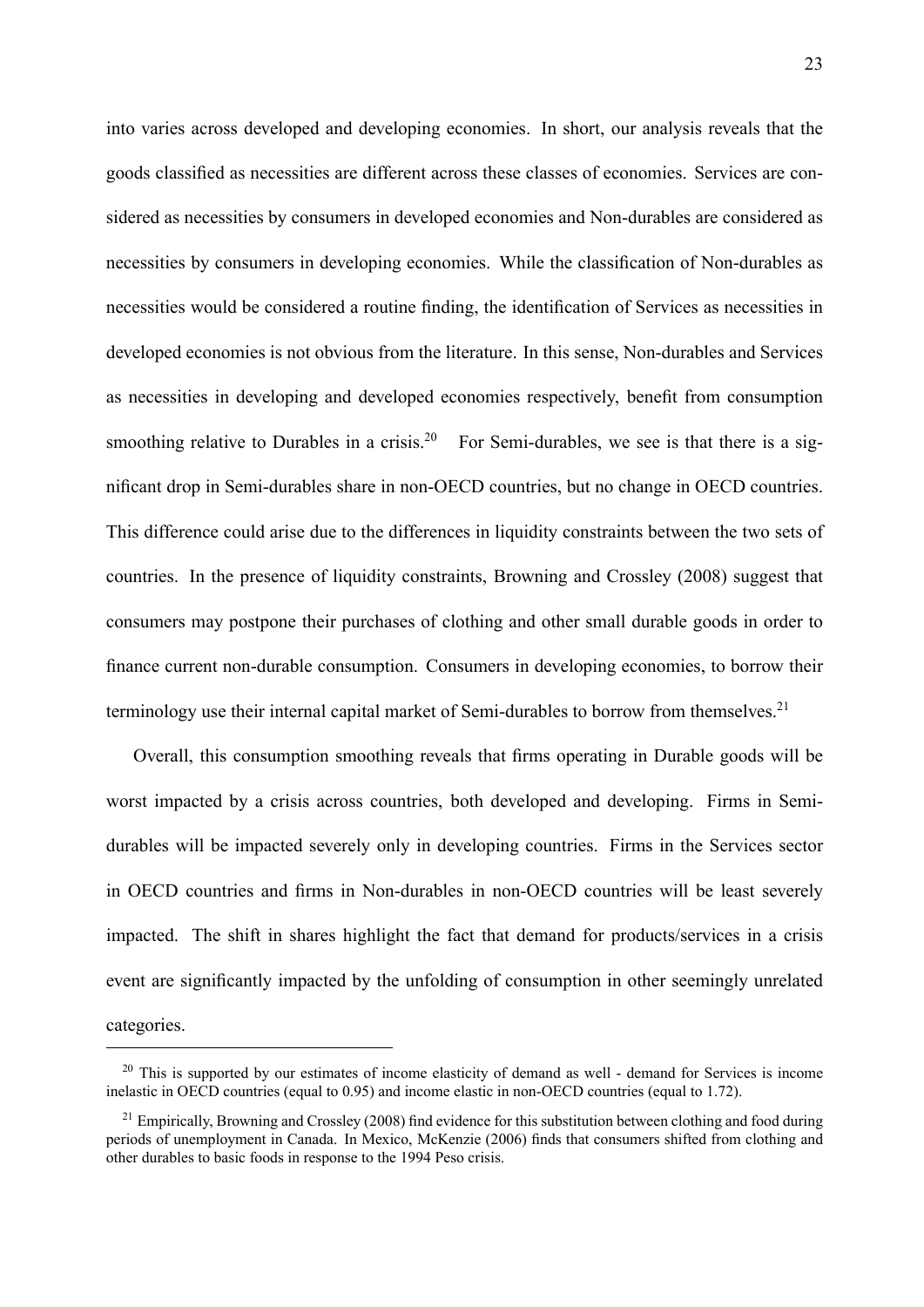Moving to the duration of the impact, the crisis has an impact on the relative shares only in the year of the crisis for OECD countries. The reaction in non-OECD countries is longer - it persists an extra year as the crisis dummy lagged by one year is significant in all share equations, apart from Services. The fact that crisis dummy is significant for the shares only in the year of the crisis in OECD countries, but affects share for both the year and the year following the crisis in non-OECD countries indicates that consumers in developing countries use their internal capital markets to smooth consumption for a longer span of time.

As an aside, we estimate the income elasticity of demand for the category  $j$  in country  $i$  as  $\beta_j$  $\frac{\beta_j}{\overline{w}_j^i}+1$  where  $\overline{w}_j^i$  denotes the average expenditure share in country i on category j. We average the shares over time for each country leaving out the crisis year.<sup>22</sup> The last row of Table 3 shows the income elasticity of demand *averaged* across all countries in each sample. The income elasticity of demand is the highest for durable goods for OECD countries (equal to 1.51 across countries) where we see the biggest decline in the crisis year. For non-OECD countries the biggest decline is in Semi-Durables followed by Durables - the two categories whose income elasticity of demand equals 2.11 and 1.82 respectively. Income elasticity is lowest for Non-durables at 0.99 in non-OECD countries. It is reassuring that the crisis induces an increase in the expenditure share of the good with the income inelastic demand and the biggest decline in the expenditure share of the good with the most income elastic demand.<sup>23</sup>

<sup>&</sup>lt;sup>22</sup> For the AIDS model, income elasticity will mechanically rise for any good whose share declines. To counter the expenditure shifts in crisis years, we averaged the category expenditure shares over time but dropped the crisis year in the averaging procedure.

<sup>&</sup>lt;sup>23</sup> The AIDS model implies that the price elasticities calculated as  $\frac{\gamma_{jk}-\beta_j(w_k-\beta_k\ln(\frac{E}{P}))}{w_k}$  $\frac{k-\beta_k \ln(\overline{p})j}{w_j} - \varphi_{jk}$  where  $\varphi_{jk} = 1$  if  $j = k$  and 0 otherwise. All price elasticities are negative (not reported) so that demand responds negatively to price increases.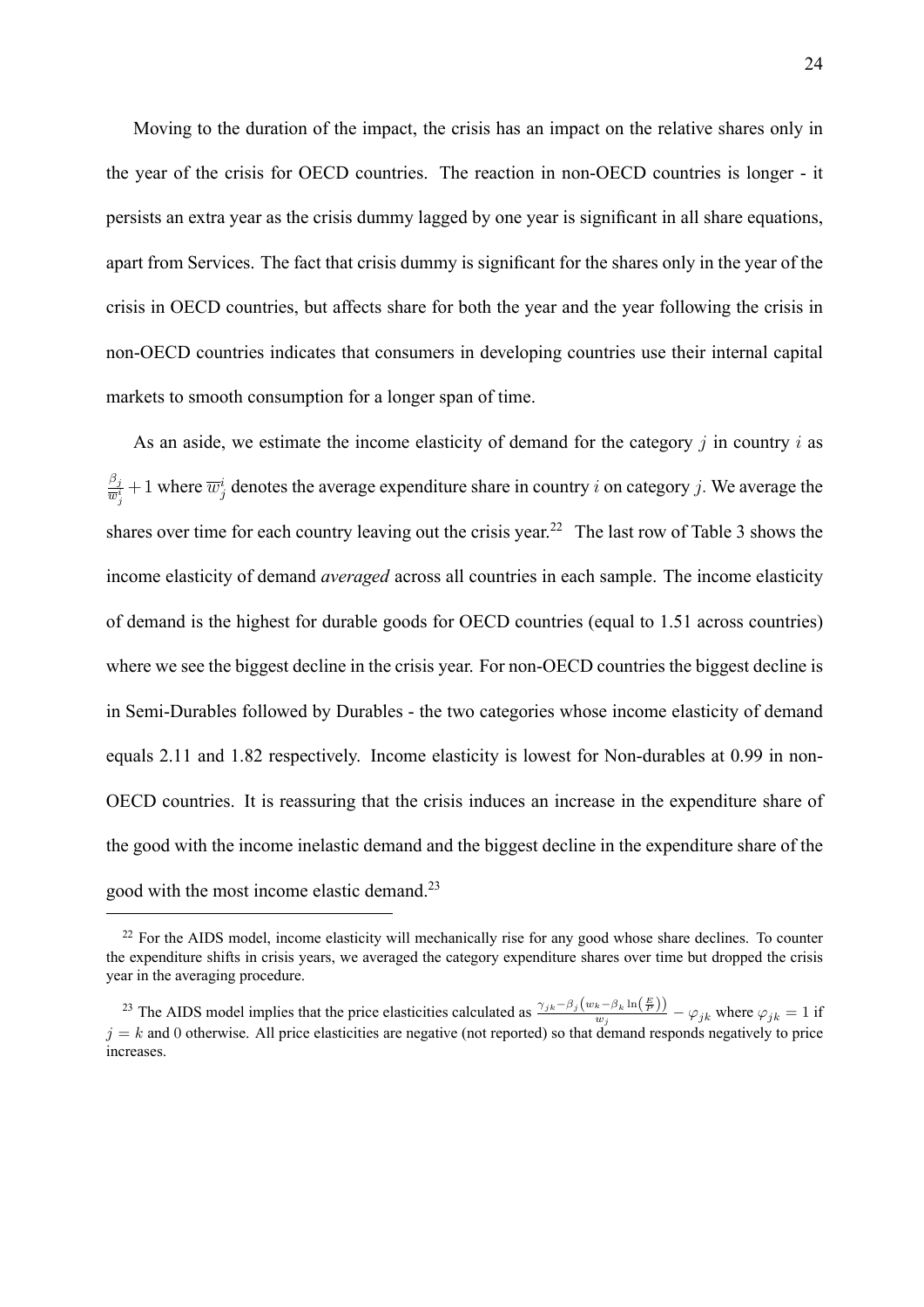## 6 Intra-Category Consumption Smoothing

Next, we further disaggregate each of these four categories and analyze the patterns of consumption smoothing within each category.

#### 6.1 AIDS Methodology

Once again we rely on the Almost Ideal Demand System methodology of Deaton and Muellbauer (1980). We estimate the following system:

$$
w_{jt}^{ih} = \alpha_j^h + \sum_{k=1}^{n^h} \gamma_{jk} \ln p_{kt}^{ih} + \beta_j \ln \left(\frac{E^h}{P^h}\right)_t^i + \delta crisis_{it} + \tau_t
$$
 (8)

separately for each category  $h \in (Durables, Nondurables, Semidurable, Services)$ .  $w_{jt}^{ih}$  is the share of good j in category h,  $n^h$  is the number of sub-categories in category h,  $E^h$  is the expenditure on category h and

$$
\ln P_t^{hi} = a_0^h + \sum_{j=1}^n w_{jt}^i \ln p_{jt}^{hi}
$$
\n(9)

is the Stone's price index for category  $h$ . Higher lags of the crisis dummy were insignificant. A footnote in Table 4 lists the individual goods that Euro Monitor uses to classify the aggregate categories of Durables, Non-durables, Semi-durables and Services. Once again a significant estimate of  $\delta$  implies that income and price adjustments following a crisis are insufficient, and consumers smooth consumption within each category as well. Data on expenditure shares and price indices are from Euro Monitor as well.

#### 6.1.1 Results

Instead of presenting estimates for every coefficient in  $(8)$ , we present a parsimonious and easy to read summary of our results. We simply list the individual goods in each of the four broad categories where  $\delta$  is significantly different from zero. We list the goods where  $\delta > 0$  as well as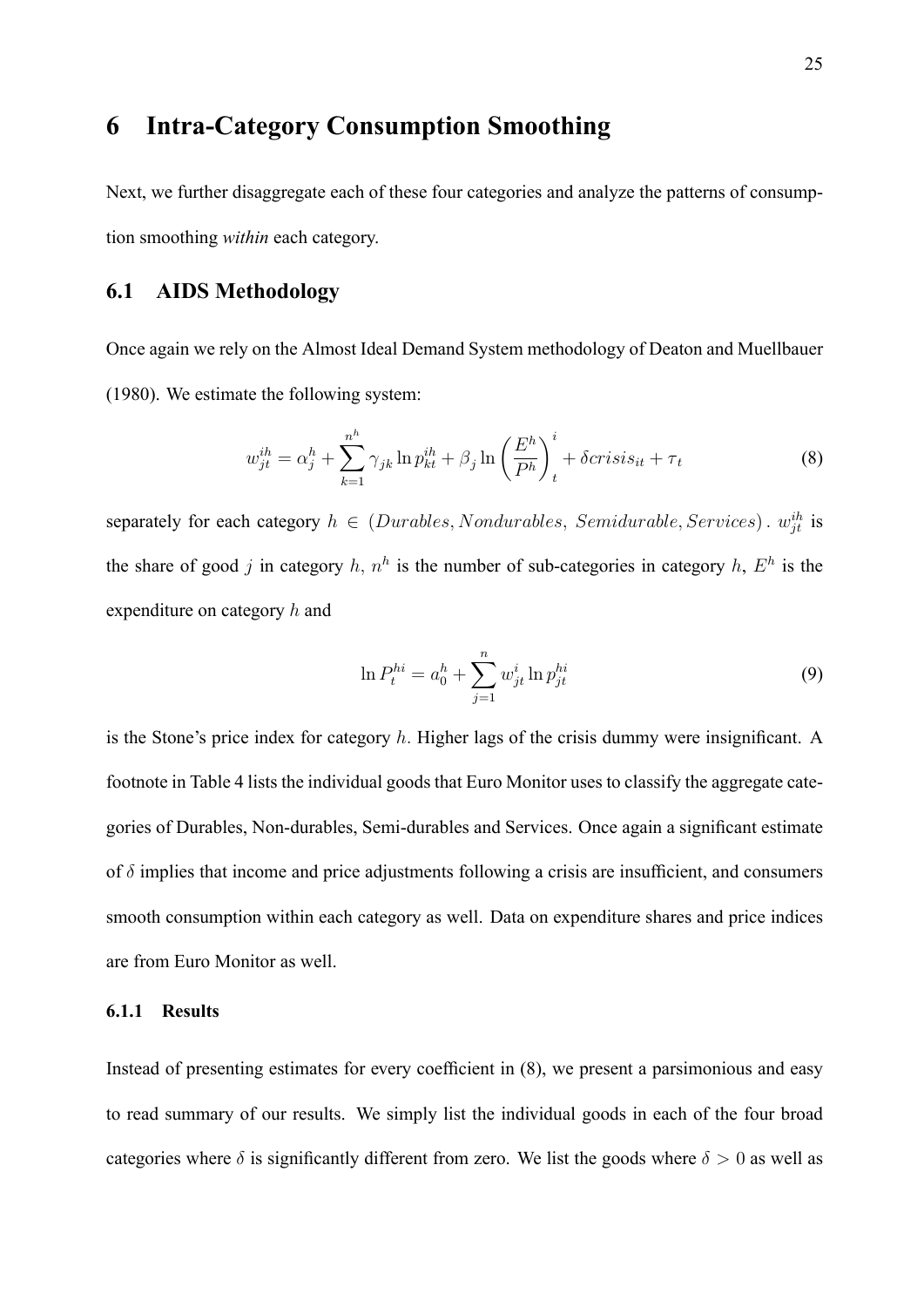the goods where  $\delta$  < 0. As before, we estimate (8) separately for OECD and non-OECD countries to examine if the patterns of adjustment vary across developed vs. developing countries.

Columns 1 and 2 in Table 4 show that within each of the four categories, there are significant differences in consumption smoothing for OECD vs. non-OECD countries. For Durables, we observe a fall in the share of "Cars and Motorcycles" in OECD countries. Consumers in these countries channel the savings from "Cars and Motorcycles" to "Bicycles" and "Telecommunications equipment". In non-OECD countries, we observe a fall in "Audio-visual, photographic and information processing equipment" and "Jewelry, silverware, watches and clocks, travel goods". There is a rise in expenditure shares of "Medical Equipment" in non-OECD countries where they are likely deemed essential goods. Interestingly, Bicycles are the only sub-category where the expenditure share increases in both samples.

If we calculate the elasticities of demand with respect to expenditure on Durables, then the goods with the highest elasticities of demand are "Audio-visual, photographic and information processing equipment" at 1.74 in non-OECD countries and "Cars and Motorcycles" at 1.29 in OECD countries. At the same time, demand is inelastic with respect to expenditure in the Durable goods category for "Bicycles" in OECD countries and for "Medical Equipment" in non-OECD these are also the goods whose share in Durable goods expenditure rises in the crisis year. These results along with the results for the broad category aggregates in Table 3 suggest that Durables are a significant component of consumers' adjustment pattern in a crisis - not only does the share of Durables fall in overall consumer expenditure, but there is significant reallocation of consumer expenditure within the category itself.

For the Semi-Durable category in OECD countries, only the share of "Glassware" falls, while for non-OECD countries there are no significant shifts in the shares of any of the sub-categories. So while Table 3 indicates a significant decline in the overall share of Semi-durables for non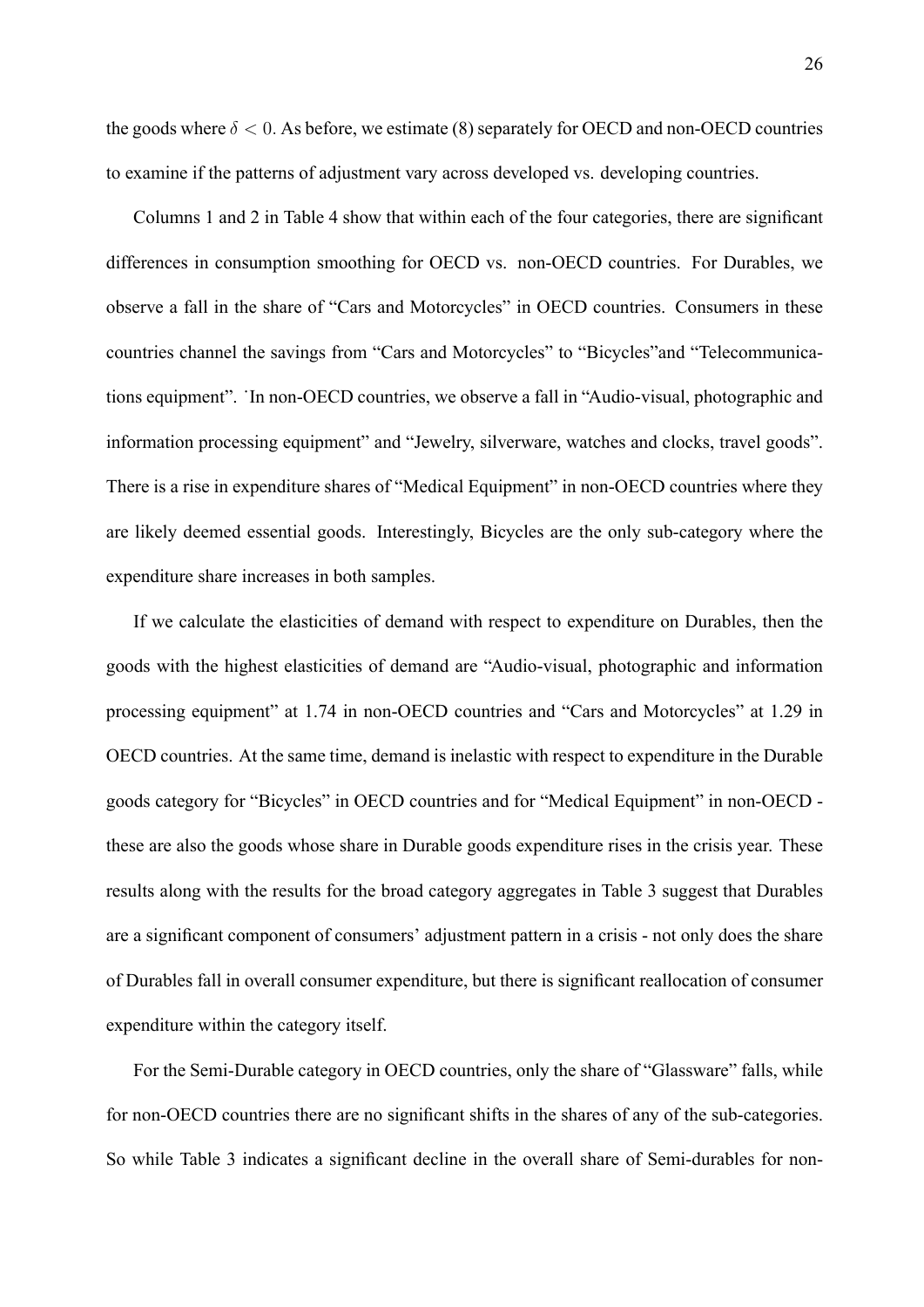OECD countries, there are no significant patterns of adjustment within the category itself.

For Non-durables, we find that the share of "Food" rises, while the share of "Tobacco" falls in each of the two columns. The decline in the share of "Household electricity, gas and other fuels" in the overall sample is mainly confined to OECD countries. Finally, the share of "Nonalcoholic beverages" moves in opposite directions - it rises in non-OECD countries but falls in OECD countries. In the Non-Durable category the highest elasticity of demand with respect to Non-Durable expenditure are for "Tobacco" whose expenditure share falls in both samples, while the lowest is for "Food" whose share rises in both samples. Again, while Non-durable share rises in total consumption, within the category itself, the income inelastic category "Food" takes a larger share in the crisis year while the income elastic ones experience a fall in share.

For Services, there is an increase in "Accommodation" and "Catering" in non-OECD countries while there is an increase in expenditure share of "Education" in OECD countries. In addition, we observe a decline in the expenditure share in "Financial services", "Hospital services" and "Social protection services" in non-OECD countries as a response to the crisis. In the latter, we also observe a significant decline in "Insurance services" and "Household and domestic services". The highest elasticity of demand with respect to expenditure on Services is for "Social protection services" at 3.33 in non-OECD countries and the lowest for "Education" at 0.66 in OECD countries. Overall the pattern of adjustment in OECD countries is a rise in the share of Services in overall consumer expenditures and very little adjustment within the Services category, with only a rise in the share of Education.<sup>24</sup> In non-OECD countries, while we did not observe a major shift either towards or away from the Services sector, there are major adjustments made by consumers within the category itself.

<sup>&</sup>lt;sup>24</sup> This conforms to commonly held notions of a rise in college applications in times of crisis in rich countries. Note also that expenditure on "Social protection services" refers to private consumer expenditure and not expenditures by the state. It covers assistance and support services provided to persons who are: elderly, disabled, having occupational injuries and diseases, survivors, unemployed, destitute, homeless, low-income earners, indigenous people, immigrants, refugees, alcohol and substance abusers, etc.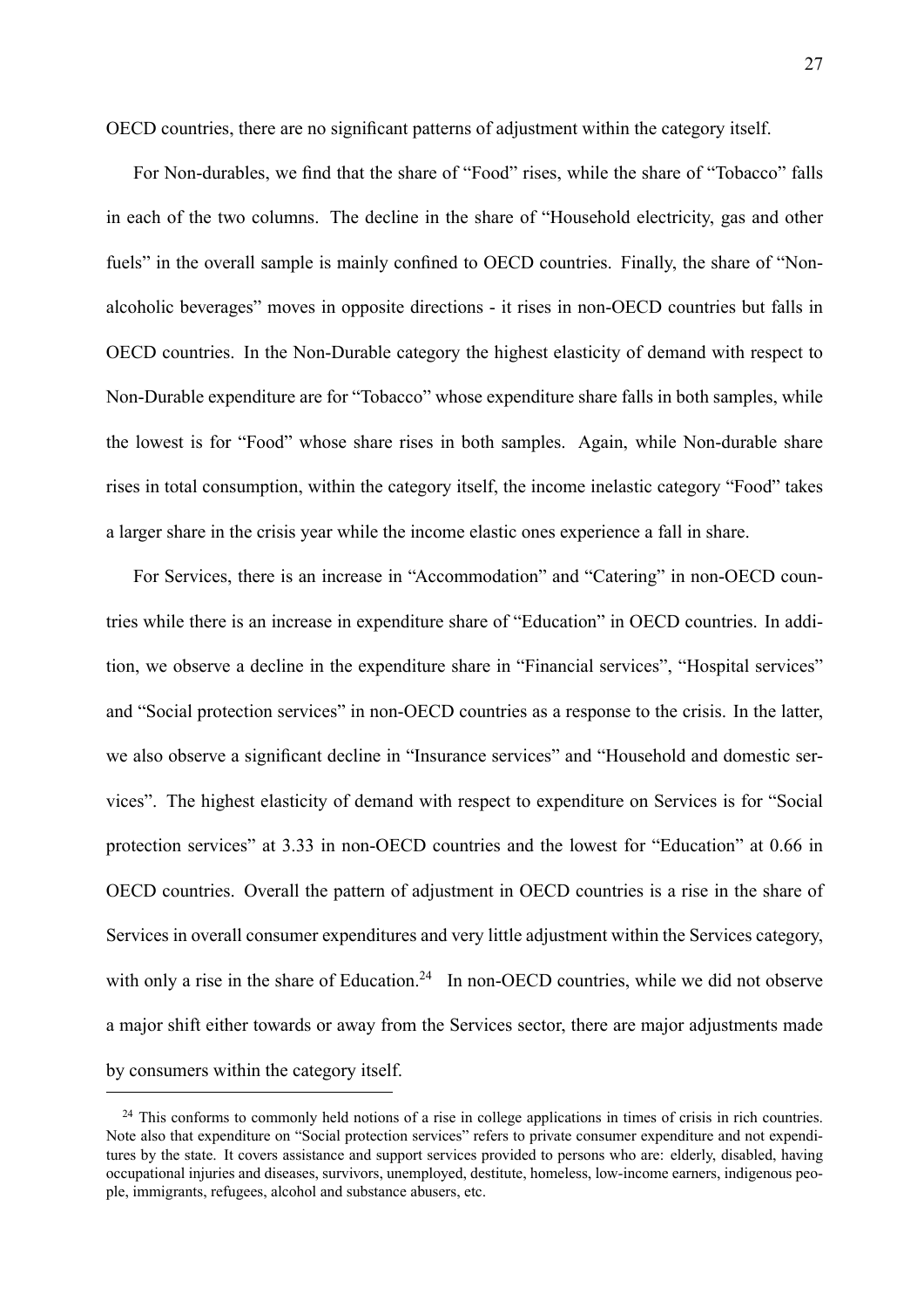Overall, our results show a rich pattern of consumers' adjusting to a crisis, by not only shifting shares of expenditure across broad categories, but also reallocating shares within each category. As before, there are significant differences in the patterns of consumption smoothing across developed and developing economies. It should be noted that the magnitude of income elasticity of demand can help identify which categories are going to be more or less severely impacted by a crisis. However, the significance of the crisis dummies, even when we control for income (and price) indicates that the income elasticity of demand fails to account for the full magnitude of the shifts in demand following a crisis. Rather, only the shift patterns are consistent with a rank ordering of income elasticities of various goods and services.

## 7 Managerial Implications and Conclusion

Our results identify a series of stylized descriptive facts about the impact of a crisis on consumption smoothing behavior at multiple levels of analyses - inter-temporal, inter-category, and intra-category. We also identify and document significant differences in consumers' patterns of adjustment across developed and developing countries. A series of implications follow from these results and we elaborate below.

First, in almost all crisis episodes in developing countries, consumption falls even when we control for per capita GDP. The fall in consumption share in income is the opposite of what intertemporal consumption smoothing would predict. Plausibly, this is due to thin or missing credit markets that facilitate smoothing across time and consumers react to the crisis by saving more and consuming less out of income. Managers in developing economies therefore need to realize that their business are going to see dramatically different patterns of impact relative to their counterparts in the developed markets. Our results also imply that they need to be prepared to weather a longer term duration of the impact of a crisis on their business as well. Increasing access of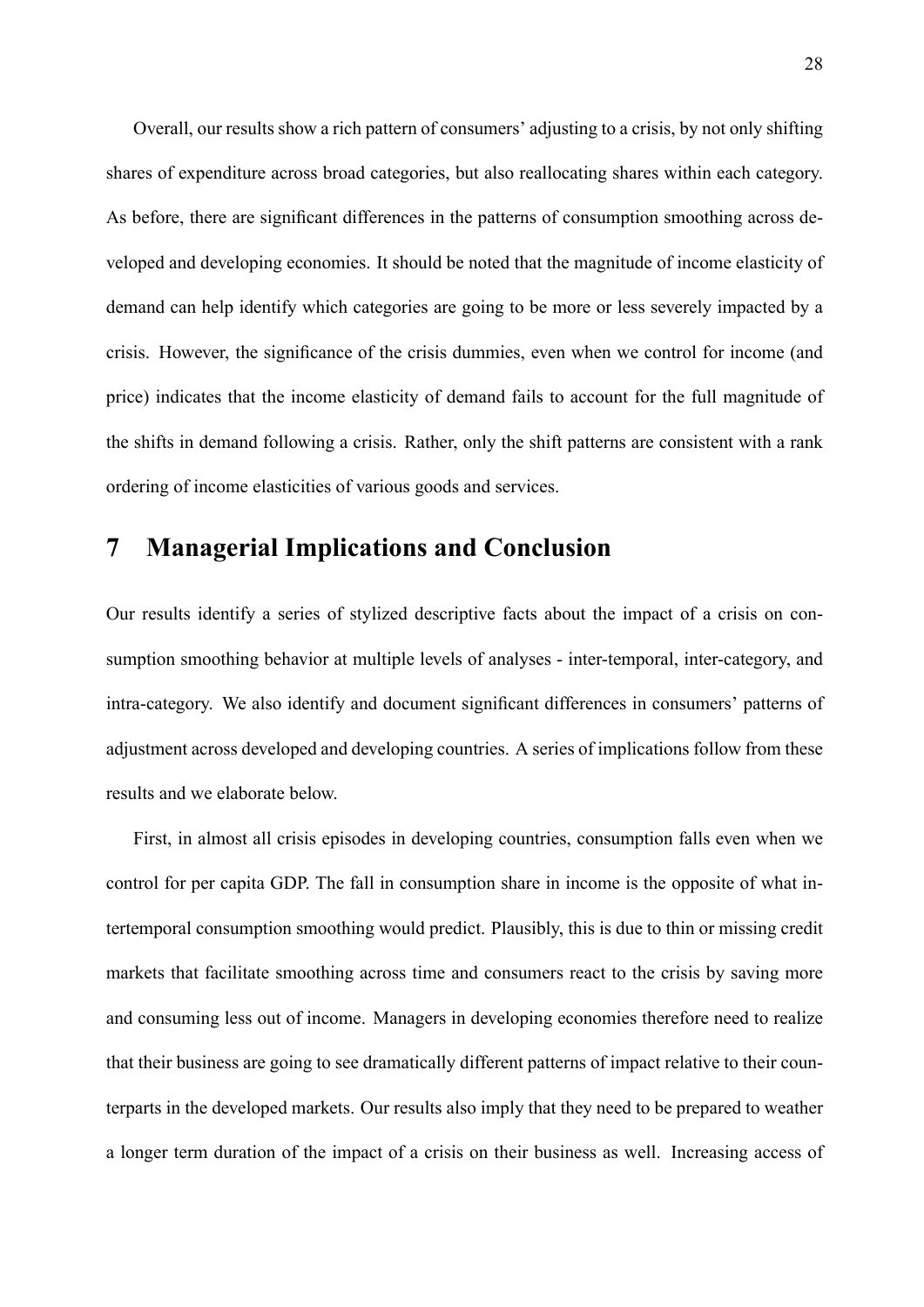consumers in developing markets to credit can help mitigate this impact and there are several instances of these initiatives in recent times. For instance, the tax rebates in China for small cars (Financial Times, February 11, 2009) or the alliance between housing and durable goods manufacturers with finance companies in India for targeted credit programs (Business Line, January 3, 2009). More generally, our results suggest that views expressed in the business literature on decoupling whereby growth in developing economies will help mitigate the global impact of crisis are misplaced (Financial Times, December 10, 2008). In fact our results suggest that the rebound in the global economy from the consumption perspective is going to be more likely driven in the immediate term by the rebound in consumption in developed economies since they exhibit a shorter duration of impact.<sup>25</sup>

Second, our results reveal the multi-faceted consumption smoothing across categories that consumers engage in response to a crisis. Forecasting business performance in a crisis situation will require managers to understand the intricacies of consumption smoothing undertaken by consumers and more specifically the role of their category in the consumer's internal capital market. In other words, managers need to understand whether their product/category is a necessity or discretionary. If it is a necessity (discretionary) then they should realize that they will gain (lose) from the consumer's internal capital expenditure reallocations. The results in Tables 3 and 4 can provide valuable initial guidance to managers in understanding the role of their category in different classes of economies. Managers interested in greater granularity should conduct a careful share-of-wallet analysis of their consumers to understand how they are reallocating consumption expenditures in a crisis. This will enable them to get a true assessment of the likely impact of a crisis on their demand.

<sup>&</sup>lt;sup>25</sup> However, the decline in the consumption share of income and the concomitant rise in the savings rate in the United States in the last two-quarters, suggests that such a rebound may take longer to materialize. Therefore, the impact of the current crisis, the likes of which has not been seen since the Great Depression, may be felt longer.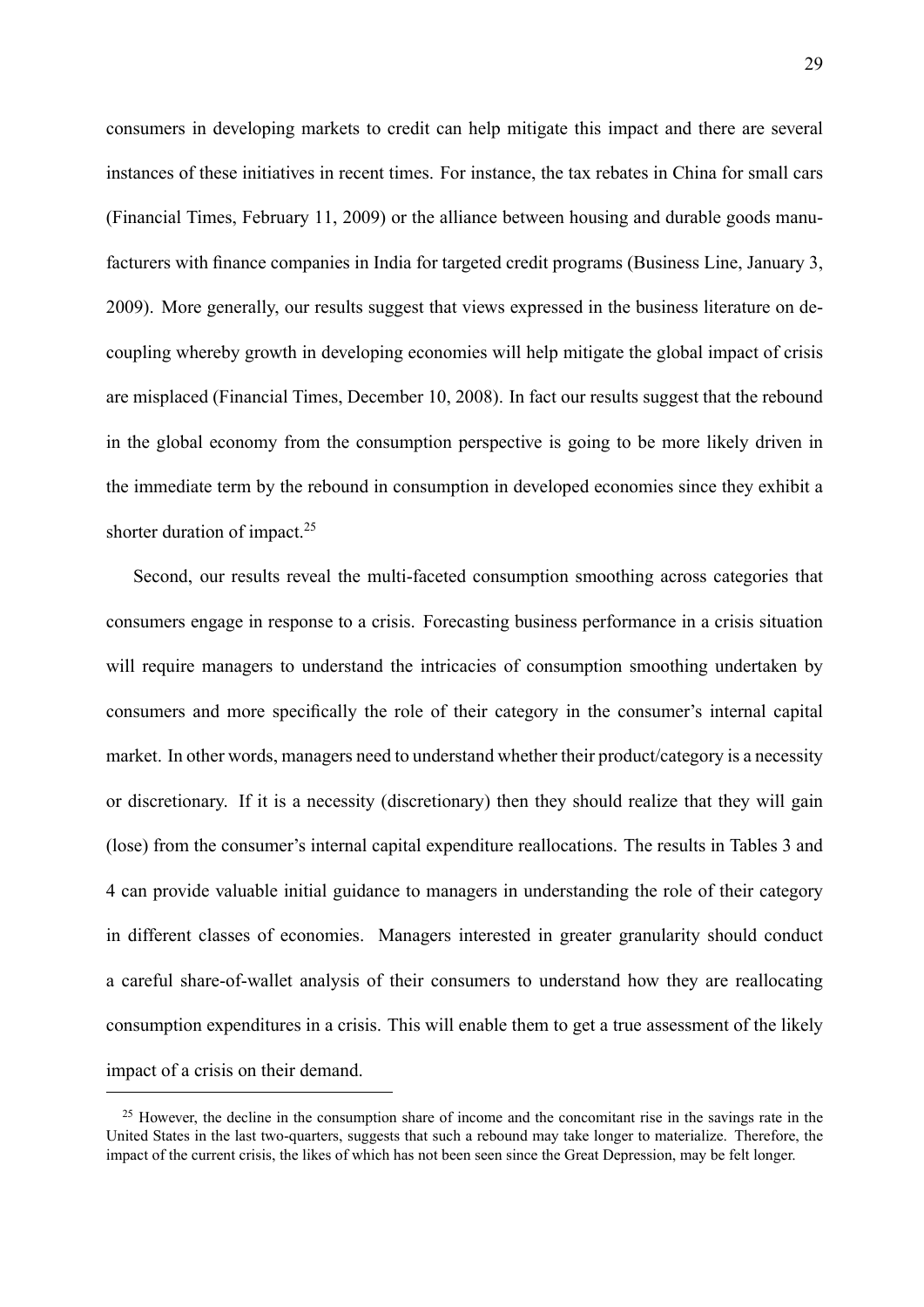Third, estimates of price and income elasticities in a crisis situation will be biased because they fail to take account of the inter-category consumption smoothing undertaken by consumers. Consider the case of a necessity such as services in developed economies or non-durables in developing economies. Traditional estimates of price elasticity for these categories will be biased upwards because of the channeling of consumption expenditures into these categories from discretionary goods. Managers of these categories need to be vigilant and resist the temptation to indulge in intensified price competition in these circumstances. Similarly, estimates of price elasticities for discretionary goods will be biased downwards in a crisis setting. In short, managers need to make sure that their estimates of price (and income elasticities) incorporate the independent impact of a crisis and consumption smoothing. Failure to do so could lead to poor decisions.

Fourth, we illuminate the extent of smoothing that occurs within a category. The estimates reveal that managers need to understand that the extent of consumption smoothing varies from one category to another. In particular, businesses in Durables, Non-durables and Services need to play careful attention since intra-category consumption smoothing is substantial. Businesses in Semidurables will suffer an aggregate contraction from consumption smoothing across categories but there will be minimal impact of intra-category smoothing. The reallocation of expenditure within a category require managers to identify whether their firm's business is among the potential gainers or losers. We would like to caution that the results in Table 4 should not be viewed as a list of winning and losing categories following a crisis. They need to be viewed instead as highlighting which categories are over-exposed or under-exposed to the impact of a crisis.

Finally, the results show that the impact of a crisis on aggregate as well as disaggregate indicators of consumption varies markedly across classes of economies. This highlights the need for decision makers and firms to develop a localized understanding of consumption smoothing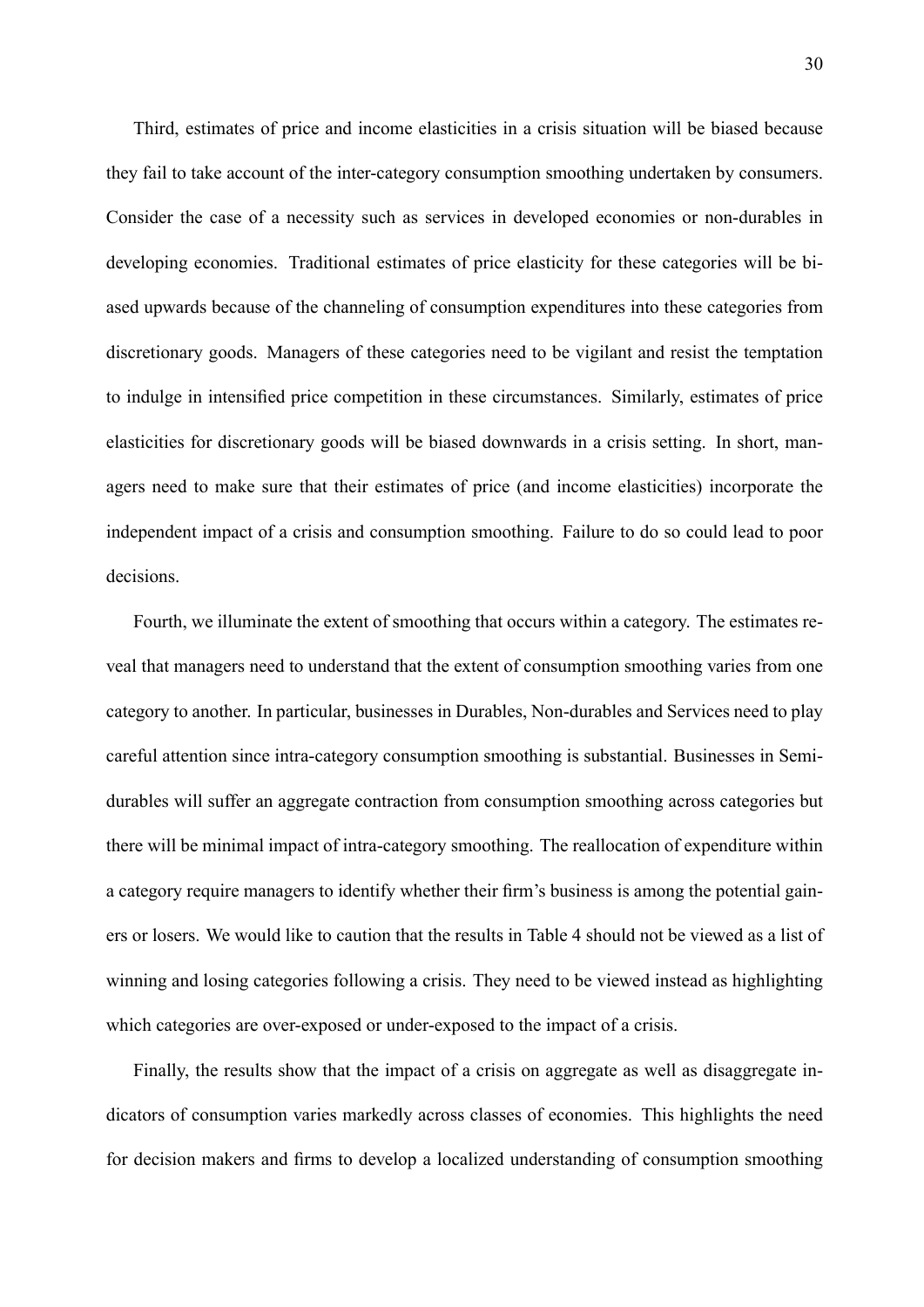in developing the appropriate action plan. However, there are broad similarities within each of developed and developing countries.

In summary, developing an effective strategy for managing the business in times of economic volatility requires an understanding of its impact in the first place. The best way to estimate the magnitude of the impact on a firm's business is to understand the impact of the crisis on the consumption decisions of the firm's consumers. The paper develops a series of stylized facts about the impact of a crisis on the consumption expenditure allocations of a consumer across a broad range of products and services. At its very core, it demonstrates that consumers engage in remarkably sophisticated smoothing of consumption expenditures across and within diverse categories. Understanding these shifts is critical to assessing the likely impact of a crisis on a firm's business.

#### 7.1 Limitations and Future Research Directions

This paper focuses attention on a currency crisis. However, much of the focus of our paper is at the aggregate level. We lack data on variables such as advertising, new product introductions etc. at the category level, across countries over time for us to model fine-grained managerial responses to the crisis. Analyzing firm level data on how marketing managers react to a crisis is a promising avenue for future research. This should provide us with a better understanding of the effectiveness of various strategies in a crisis situation. All our analyses is at the annual level due to data availability constraints. Moving from annual to quarterly or monthly data would enable a richer understanding of the dynamics of consumption smoothing across and within categories in response to a crisis. We also focus somewhat narrowly on currency crisis. However, there are other manifestations of crises - financial/banking crisis, debt crisis, twin crisis are some examples. Understanding the implications of these different forms of crises (e.g., currency crisis vs. banking crisis) will help develop a holistic understanding of the implications of a crisis for managerial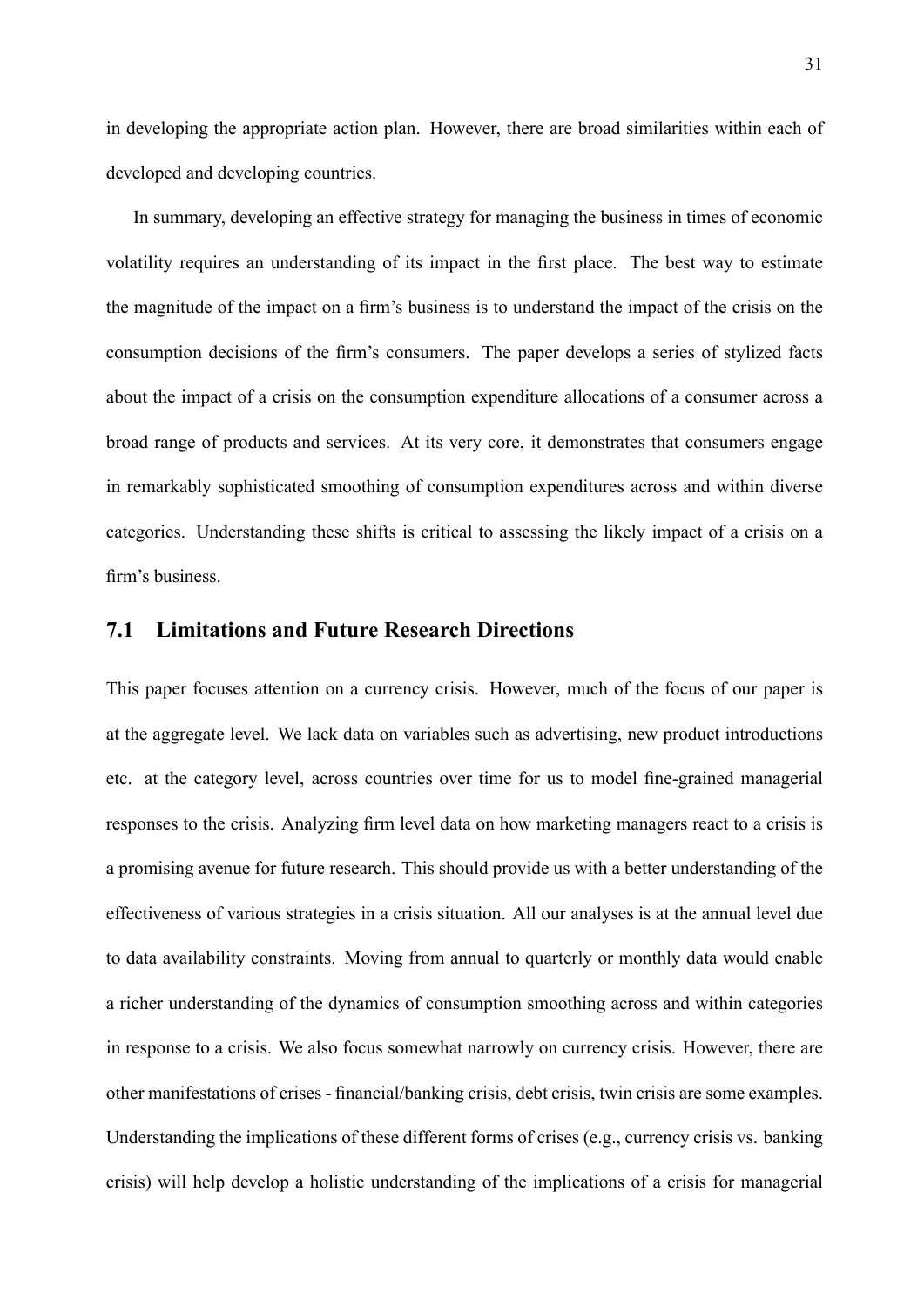decision making. Finally, from a broader perspective, firms would be interested in understanding both the impact of a crisis as well as the recovery following a crisis. Research focusing on the dynamics of recovery and the underlying consumer behaviors would go a long way in furthering a holistic perspective on the impact of economic volatility.

# References

Arellano, M., and S. Bond (1991) "Some Tests of Specification for Panel Data: Monte Carlo Evidence and an Application to Employment Equations," Review of Economic Studies 58, pp. 277-297.

Arellano, M., (2003). "Modelling Optimal Instrumental Variables For Dynamic Panel Data Models," Working Papers 2003 0310, CEMFI.

Bordo, M., B. Eichengreen, D. Klingebiel, and M. Martinez-Peria (2001) "Is the Crisis Problem Growing More Severe?" Economic Policy, 16, pp. 51-82.

Bradlow, E. T. (2009) "Marketing Science and the Financial Crisis," Marketing Science 28, 2, pp. 201.

Browning, M. and T.F. Crossley (2008) "Shocks, Stocks and Socks: Smoothing Consumption Over a Temporary Income Loss," Journal of the European Economic Association, forthcoming.

Campbell, J.Y. and N. G. Mankiw (1990). "Permanent Income, Current Income, and Consumption," Journal of Business & Economic Statistics, 8, pp. 265-279.

Davidson, J.E.H., D. F. Hendry, F. Srba, and Stephen Yeo (1978) "Econometric Modelling of the Aggregate Time-Series Relationship Between Consumers' Expenditure and Income in the United Kingdom," The Economic Journal, 88, 352, pp. 661-692.

Deaton, A. S. and J. Muellbauer (1980) "An Almost Ideal Demand System," American Economic Review, 70(3), pp. 312-26.

Deleersnyder, B., M. G. Dekimpe, M. Sarvary and P. M. Parker (2004) "Weathering Tight Economic Times: The Sales Evolution of Consumer Durables Over the Business Cycle," Quantitative Marketing and Economics, 2, 347-383.

Deleersnyder, B., M. G. Dekimpe, J. B. Steenkamp and P. S. H. Leeflang (2009) "The Role of National Culture in Advertising's Sensitivity to Business Cycles: An Investigation Across Continents " Journal of Marketing Research, October 2009.

Eales, J. and L. Unnevehr (1988) "Demand for Beef and Chicken Products: Separability and Structural Change," American Journal of Agricultural Economics 70(3), pp. 521-532.

Eichengreen, B., A. Rose, and C. Wyplosz, (1996) "Contagious Currency Crisis," Scandinavian Journal of Economics, 98, 4, pp. 463-484.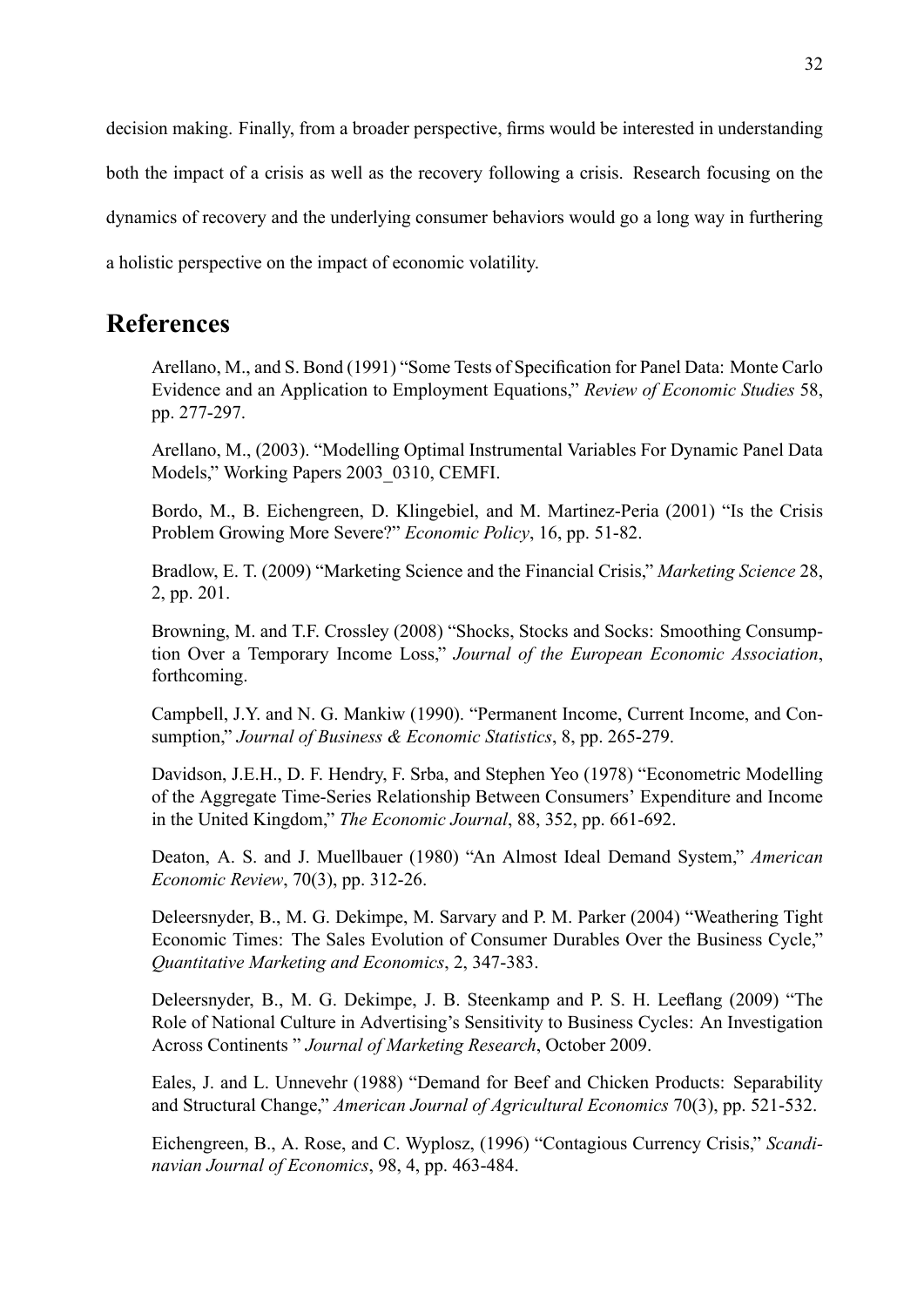Frankel, J. A. and A. K. Rose (1996) "Currency Crashes in Emerging Markets: An Empirical Treatment," Journal of International Economics, 41, pp.351-366.

Frankenberg, E., D. Thomas and K. Beegle (1999). "The Real Costs of Indonesia's Economic Crisis: Preliminary Findings from the Indonesia Family Life Surveys", RAND Labor and Population Program Working Paper Series 99-04.

Friedman, M. (1957) A Theory of the Consumption Function, National Bureau of Economic Research Princeton, N.J.

Fuhrer, J. C. (2000) "Habit Formation in Consumption and Its Implications for Monetary-Policy Models," American Economic Review, 90, pp. 367-390.

Glewwe P. (2001) Consumption Economics. University of Minnesota, St. Paul.

Hall, R.(1978) "Stochastic Implications of the Life Cycle-Permanent Income Hypothesis," Journal of Political Economy, 86(6), pp. 971-87.

Haque, N. U. and P. Montiel (1989) "Consumption in Developing Countries: Tests for Liquidity Constraints and Finite Horizons," Review of Economics and Statistics, 71, 3, pp. 408-415.

Hendry, D.F. (1974) "Stochastic Specification in an Aggregate Demand Model of the United Kingdom," *Econometrica*, Vol. 42, No. 3, pp. 559-578.

Hong, K. and A. Tornell (2005) "Recovery From a Currency Crisis: Some Stylized Facts," Journal of Development Economics, 76, pp. 71-96.

Hutchison, M. and I. Nov (2005) "How Bad Are Twins? Output Costs of Currency and Banking Crises," Journal of Money, Credit and Banking, 4, pp. 725-752.

Kaminsky, G. L., S. Lizondo, and C. M. Reinhart (1998) "Leading Indicators of Currency Crises," International Monetary Fund Staff Papers, 45, pp. 1-48.

Kang, S. J. and Y. Sawada (2008) "A Credit Crunch and Household Welfare: The Case of the Korean Financial Crisis," forthcoming Japanese Economic Review.

Klein, J. and N. Dawar (2004) "Corporate Social Responsibility and Consumers' Attributions and Brand Evaluations in a Product-Harm Crisis," International Journal of Research in Marketing, 21, pp. 203-217.

Lamey, L., B. Deleersnyder, M. G. Dekimpe and J. B. Steenkamp (2007) "How Business Cycles Contribute to Private Label Success: Evidence from the United States and Europe," Journal of Marketing, 71, pp.1-15.

McKenzie, D. J. (2006) "The Consumer Response to the Mexican Peso Crisis," Economic Development and Cultural Change, 55, pp.139-72.

Moeller, J. F. (1981) "Consumer Expenditure Responses to Income Redistribution Programs," Review of Economics and Statistics, 63, 3, pp.409-421.

Paxson, C. (1992) "Using Weather Variability to Estimate the Response of Savings to Transitory Income in Thailand," American Economic Review, 82, pp. 15-33.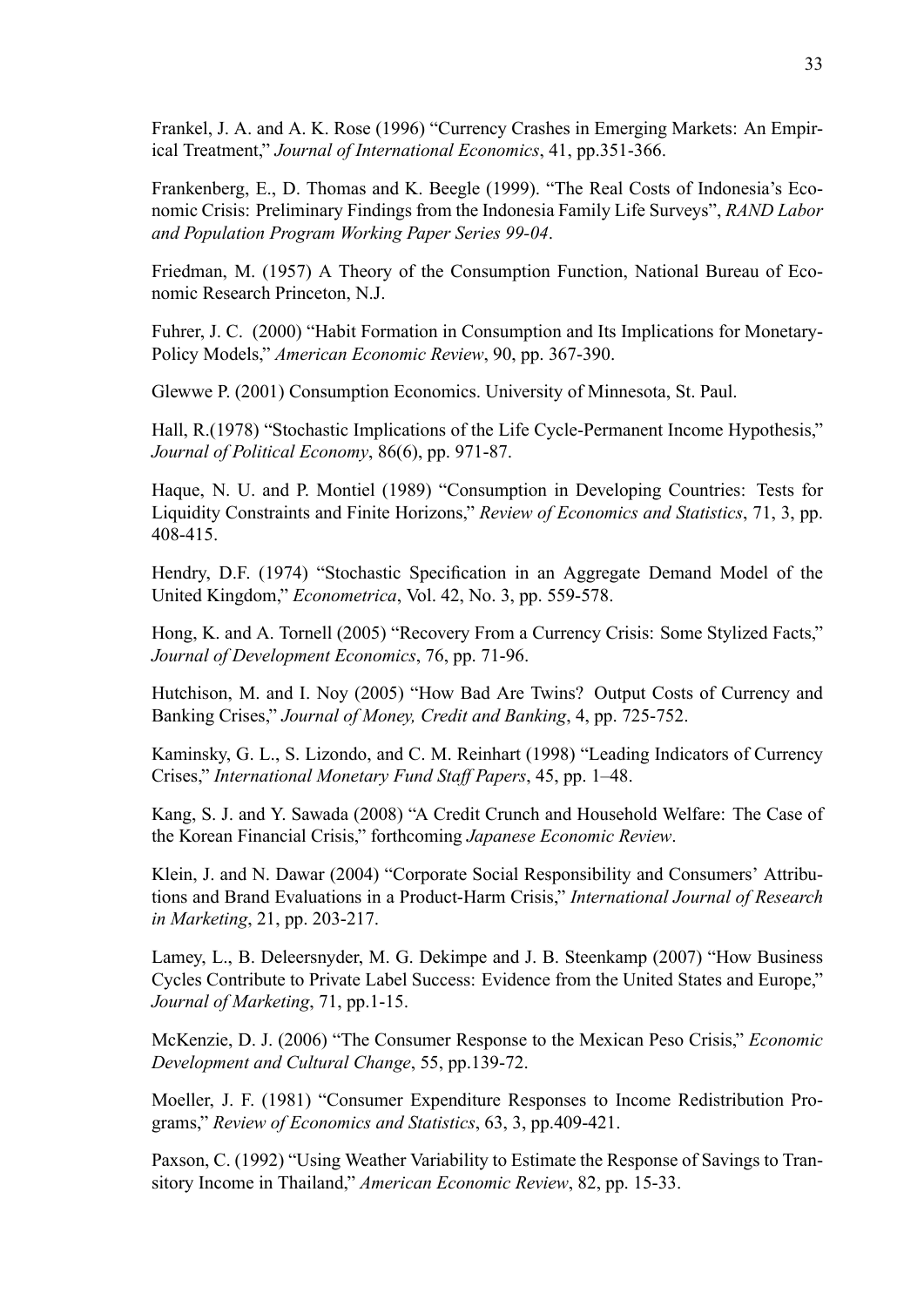Pennings, J. M. E., B. Wansink, and M. T. G. Meulenberg (2002) "A Note on Modeling Consumer Reactions to a Crisis: The Case of the Mad Cow Disease," International Journal of Research in Marketing; 19, pp. 91-100.

Pesaran, M. H., and R. P. Smith (1995) "Estimating Long-Run Relationships from Dynamic Heterogeneous Panels," Journal of Econometrics, 68, pp. 79-113.

Pesaran, M. H., Y. Shin, and R. P. Smith (1999) "Pooled Mean Group Estimation of Dynamic Heterogeneous Panels," Journal of the American Statistical Association, 94, pp. 621-634.

Phillips, P. C. B., and H. R. Moon (2000) "Nonstationary Panel Data Analysis: An Overview of Some Recent Developments," *Econometric Reviews*, 19, pp. 263-286.

Pollock, D.S.G. (2000) "Trend Estimation and De-Trending via Rational Square Wave Filters, Journal of Econometrics,  $99$ , pp.  $317-334$ .

Quelch, J. A. and K. E. Jocz (2009) "How to Market in a Downturn," *Harvard Business* Review, April 2009, pp.52-62.

Reinhart, C. M. and K. S. Rogoff (2009) "The Aftermath of Financial Crises," NBER Working Paper 14656.

Rubel, O., A. N. Prasad and S. Srinivasan (2007) "Optimal Crisis Management", Working Paper, Krannert School of Management, Purdue University.

Sachs, J., A. Tornell, and A. Velasco (1996) "Financial Crises in Emerging Markets: The Lessons from 1995," Brookings Papers on Economic Activity, Vol. 1996, No. 1, pp. 147-215.

Udry, C. (1994) "Risk and Insurance in a Rural Credit Market : An Empirical Investigation in Northern Nigeria," Review of Economic Studies, 61, pp. 495-526.

Van Heerde, H., K. Helsen and M. G. Dekimpe (2007) "The Impact of a Product Harm Crisis on Marketing Effectiveness", Marketing Science, 26(2), pp. 230-245.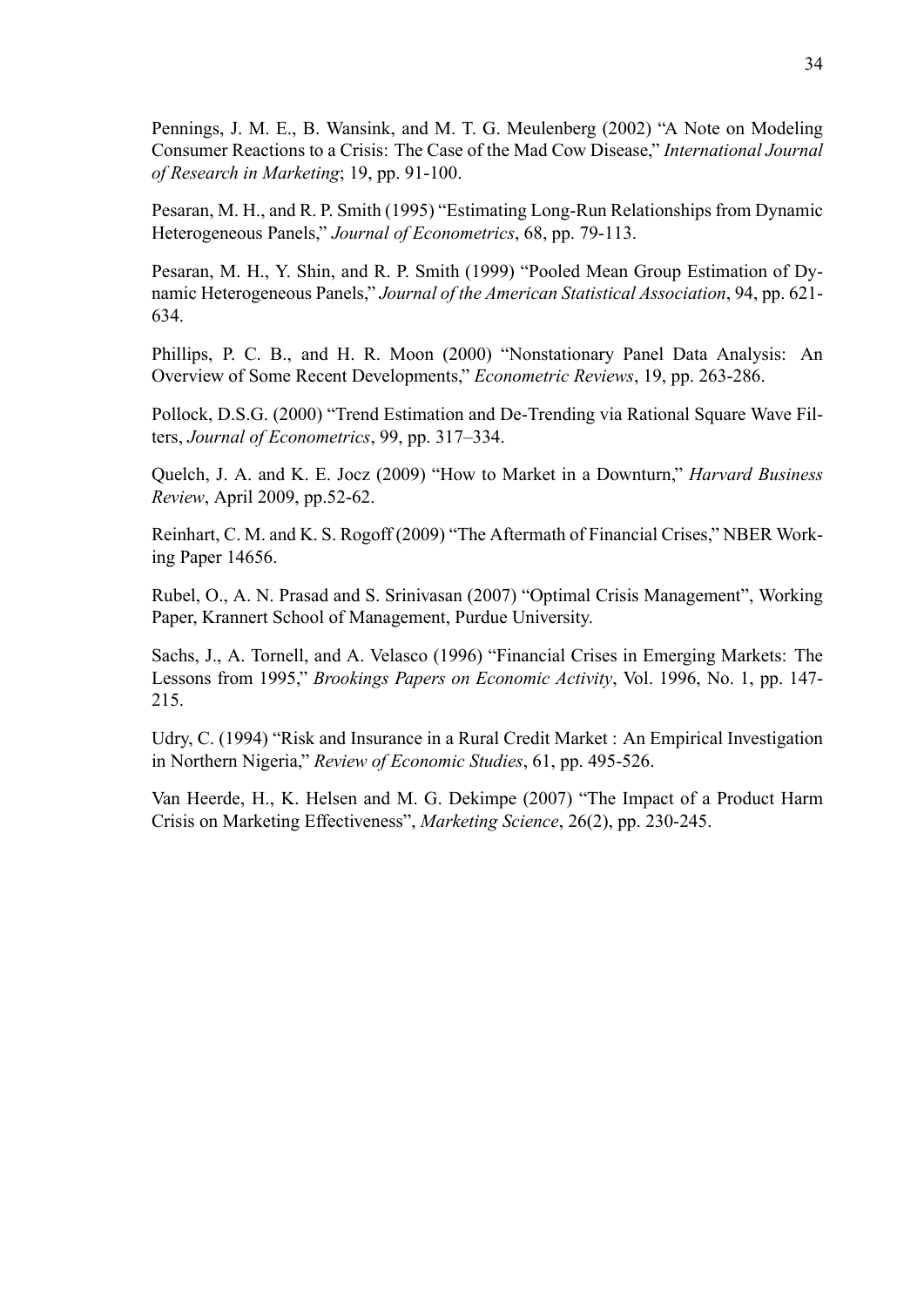|                                    | (1)         | (2)         | (3)              | (4)              |
|------------------------------------|-------------|-------------|------------------|------------------|
|                                    | Per capita  | Per capita  | Per capita       | Per capita       |
|                                    | consumption | consumption | consumption      | consumption      |
|                                    | expenditure | expenditure | expenditure      | expenditure      |
|                                    | (OECD)      | (OECD)      | $(non-OECD)$     | $(non-OECD)$     |
|                                    |             |             |                  |                  |
| Per capita consumption $(t-1)$     | $0.888***$  | $0.399***$  | $0.712***$       | $0.618***$       |
|                                    | (0.034)     | (0.051)     | (0.009)          | (0.024)          |
| Crisis event $(t)$                 | $-0.037***$ | $-0.008$    | $-0.035***$      | $-0.030***$      |
|                                    | (0.007)     | (0.005)     | (0.002)          | (0.002)          |
| Crisis event $(t-1)$               | $-0.029***$ | $-0.012$    | $-0.018***$      | $-0.014***$      |
|                                    | (0.007)     | (0.009)     | (0.001)          | (0.001)          |
| Crisis event $(t-2)$               | $-0.003$    | $-0.001$    | $-0.010***$      | $-0.007***$      |
|                                    | (0.005)     | (0.011)     | (0.001)          | (0.001)          |
| Crisis event $(t-3)$               | $-0.012***$ | $-0.008$    | $-0.001$         | 0.001            |
|                                    | (0.003)     | (0.012)     | (0.001)          | (0.001)          |
| Per capita GDP                     |             | $0.570***$  |                  | $0.304***$       |
|                                    |             | (0.038)     |                  | (0.017)          |
| Inflation                          |             | $-0.014$    |                  | $0.0003***$      |
|                                    |             | (0.051)     |                  | (0.000)          |
| <i><b>Observations</b></i>         | 950         | 944         | 2960             | 2719             |
| Number of countries                | 24          | 24          | 74               | 74               |
| Number of crisis episodes          | 38          | 38          | 235              | 235              |
| Overall model test                 | 1207.84***  | 11424.38*** | 13850.66***      | 82188.16***      |
| <b>Specification test p-values</b> |             |             |                  |                  |
| OID test                           | 1.0         | 1.0         | 0.99             | 1.0              |
| Serial correlation: AR(1) test     | 0.65        | 0.02        | $\boldsymbol{0}$ | $\boldsymbol{0}$ |
| Serial correlation: $AR(2)$ test   | 0.45        | 0.24        | 0.58             | 0.63             |

**Table 1: Impact of Currency Crisis on Aggregate Consumption: Arellano-Bond GMM Estimator<sup>+</sup>**

+Robust standard errors in parentheses; \* significant at 10%; \*\* significant at 5%; \*\*\* significant at 1%.

All variables except inflation and crisis dummies are logged. All columns include a trend term (not shown).

The first two columns restrict the sample to 24 OECD countries. The last two columns restrict the sample to non-OECD countries.

Only countries that joined the OECD prior to 1973, were classified as OECD countries. Countries who joined after 1973 such as Mexico, Korea, Poland, Hungary, Slovakia and Czech Republic are classified as non-OECD.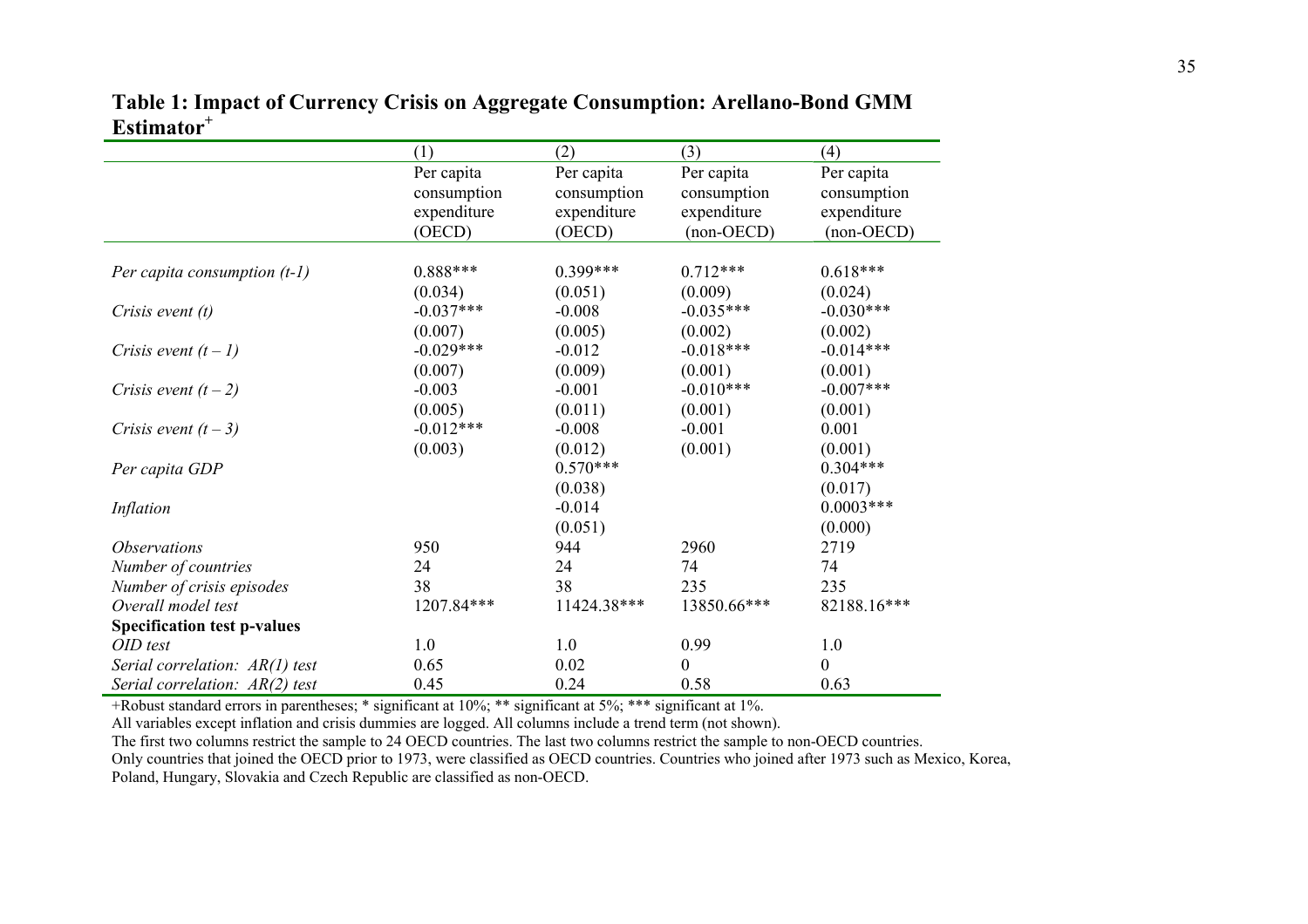|                              | (1)         | (2)               | (3)          | (4)               |
|------------------------------|-------------|-------------------|--------------|-------------------|
|                              | Mean Group  | Pooled Mean Group | Mean Group   | Pooled Mean Group |
|                              | (OECD)      | (OECD)            | $(non-OECD)$ | $(non-OECD)$      |
| <b>Long Run</b>              |             |                   |              |                   |
| per capita GDP               | $0.911***$  | $0.955***$        | $0.675***$   | $0.845***$        |
|                              | (0.030)     | (0.006)           | (0.143)      | (0.009)           |
| inflation                    | 0.131       | $0.217***$        | 0.046        | 0.003             |
|                              | (0.109)     | (0.033)           | (0.095)      | (0.002)           |
| <b>Short run</b>             |             |                   |              |                   |
| Crisis event $(t)$           | 0.001       | $-0.000$          | $-0.014*$    | $-0.020**$        |
|                              | (0.002)     | (0.002)           | (0.008)      | (0.010)           |
| Crisis event $(t-1)$         | $-0.000$    | $-0.002$          | $-0.015**$   | $-0.019**$        |
|                              | (0.003)     | (0.004)           | (0.007)      | (0.007)           |
| Crisis event $(t-2)$         | 0.001       | $-0.000$          | $-0.012**$   | $-0.013***$       |
|                              | (0.003)     | (0.004)           | (0.005)      | (0.005)           |
| Crisis event $(t-3)$         | $-0.003$    | $-0.003$          | $-0.006$     | $-0.004$          |
|                              | (0.002)     | (0.002)           | (0.005)      | (0.004)           |
| per capita GDP               | $0.366***$  | $0.518***$        | $0.466***$   | $0.557***$        |
|                              | (0.027)     | (0.044)           | (0.046)      | (0.041)           |
| inflation                    | $-0.084***$ | $-0.081***$       | 0.025        | $0.043***$        |
|                              | (0.031)     | (0.026)           | (0.016)      | (0.015)           |
| Error correction coefficient | $-0.325***$ | $-0.171***$       | $-0.309***$  | $-0.186***$       |
|                              | (0.032)     | (0.032)           | (0.026)      | (0.014)           |
| <i><b>Observations</b></i>   | 944         | 944               | 2719         | 2719              |
| Number of countries          | 24          | 24                | 74           | 74                |
| Number of crisis episodes    | 38          | 38                | 235          | 235               |

**Table 2: Impact of Currency Crisis on Aggregate Consumption: Mean-Group and Pooled-Mean-Group Estimator<sup>+</sup>**

+Standard errors in parentheses; \* significant at 10%; \*\* significant at 5%; \*\*\* significant at 1%.

All variables except inflation and crisis dummy are logged. All columns include a constant and a time trend (not shown).

The first two columns restrict the sample to 24 OECD countries. The last two columns restrict the sample to non-OECD countries.

Only countries that joined the OECD prior to 1973, were classified as OECD countries. Countries who joined after 1973 such as Mexico, Korea, Poland, Hungary, Slovakia and Czech Republic are classified as non-OECD.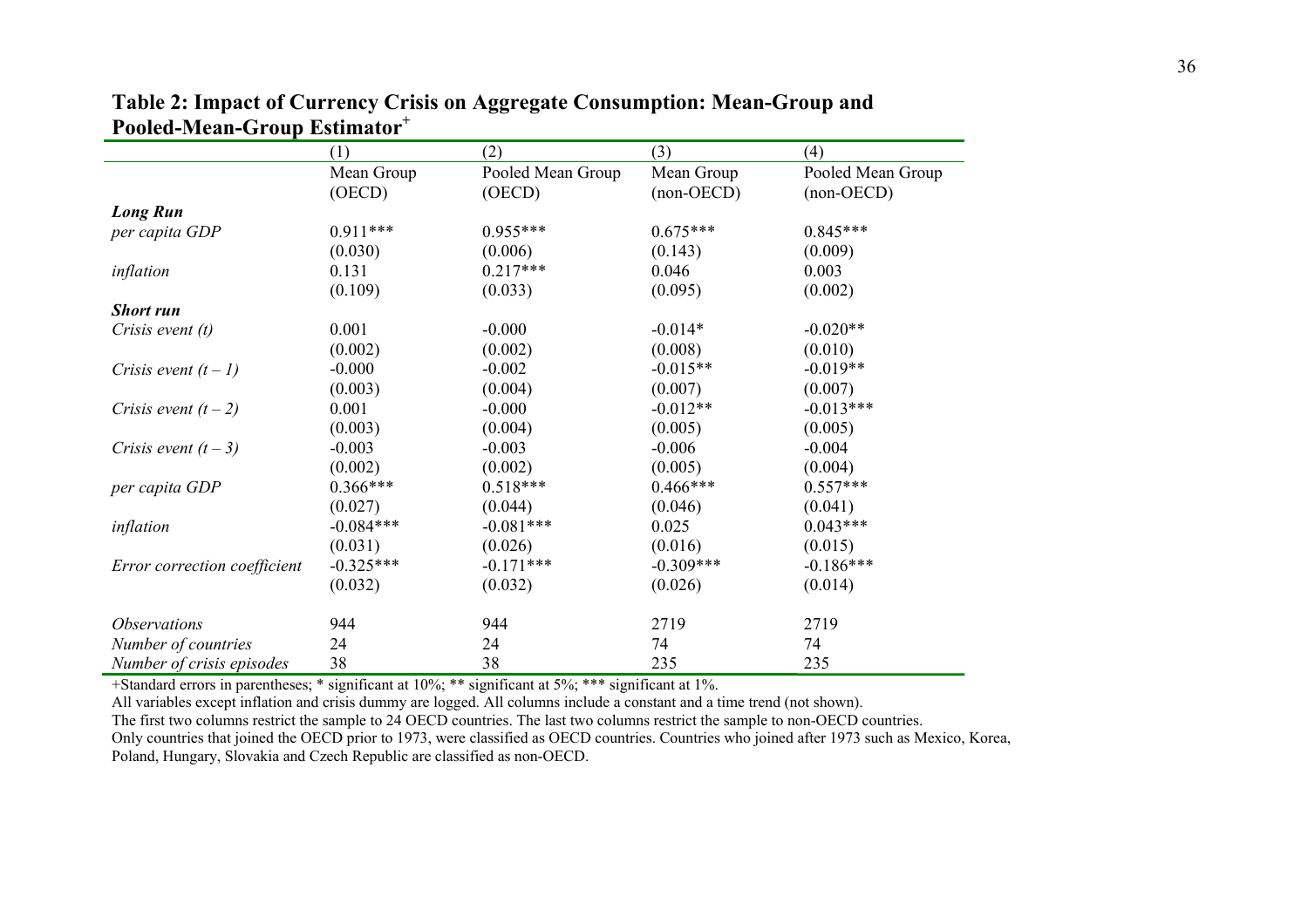**Table 3: Impact of Currency Crisis on Category Shares: Almost Ideal Demand System (AIDS) Model for Four Categories** 

|                            | (1)         | (2)         | (3)         | (4)         | (5)          | (6)          | (7)          | (8)          |
|----------------------------|-------------|-------------|-------------|-------------|--------------|--------------|--------------|--------------|
|                            | Durables    | Non-        | Services    | Semi-       | Durables     | Non-         | Services     | Semi-        |
|                            | (OECD)      | durables    | (OECD)      | durables    | $(non-OECD)$ | durables     | $(non-OECD)$ | durables     |
|                            |             | (OECD)      |             | (OECD)      |              | $(non-OECD)$ |              | $(non-OECD)$ |
|                            |             |             |             |             |              |              |              |              |
| Crisis event $(t)$         | $-0.006**$  | 0.002       | $0.008*$    | $-0.003$    | $-0.004**$   | $0.013**$    | $-0.006$     | $-0.004**$   |
|                            | (0.003)     | (0.003)     | (0.004)     | (0.002)     | (0.002)      | (0.006)      | (0.005)      | (0.002)      |
| Crisis event $(t - 1)$     | $-0.003$    | 0.002       | 0.003       | $-0.002$    | $-0.003*$    | $0.013**$    | $-0.006$     | $-0.004**$   |
|                            | (0.003)     | (0.003)     | (0.005)     | (0.002)     | (0.002)      | (0.006)      | (0.005)      | (0.002)      |
| Price (Durables)           | $-0.018***$ | $0.011*$    | $-0.023***$ | $0.030***$  | $-0.015***$  | $0.025***$   | $-0.002$     | $-0.009***$  |
|                            | (0.007)     | (0.006)     | (0.007)     | (0.004)     | (0.004)      | (0.007)      | (0.005)      | (0.003)      |
| Price (Non-durables)       | $0.011*$    | $0.134***$  | $-0.114***$ | $-0.031***$ | $0.025***$   | $-0.010$     | $-0.022$     | 0.007        |
|                            | (0.006)     | (0.010)     | (0.009)     | (0.005)     | (0.007)      | (0.021)      | (0.015)      | (0.006)      |
| Price (Services)           | $-0.023***$ | $-0.114***$ | $0.115***$  | $0.023***$  | $-0.002$     | $-0.022$     | $0.050***$   | $-0.026***$  |
|                            | (0.007)     | (0.009)     | (0.014)     | (0.006)     | (0.005)      | (0.015)      | (0.013)      | (0.005)      |
| Price (Semi-durables)      | $0.030***$  | $-0.031***$ | $0.023***$  | $-0.022***$ | $-0.009***$  | 0.007        | $-0.026***$  | $0.028***$   |
|                            | (0.004)     | (0.005)     | (0.006)     | (0.005)     | (0.003)      | (0.006)      | (0.005)      | (0.005)      |
| Expenditure                | $0.043***$  | $-0.028***$ | $-0.019*$   | 0.004       | 0.001        | $-0.004***$  | $0.003**$    | $0.001**$    |
|                            | (0.006)     | (0.007)     | (0.010)     | (0.004)     | (0.001)      | (0.001)      | (0.001)      | (0.000)      |
| Urbanization               | $-0.002***$ | $0.002***$  | $-0.000$    | $0.001***$  | $0.002***$   | $-0.003***$  | $0.003***$   | $-0.002***$  |
|                            | (0.000)     | (0.000)     | (0.001)     | (0.000)     | (0.000)      | (0.001)      | (0.001)      | (0.000)      |
| Unemployment rate          | $-0.001***$ | $0.002***$  | $-0.000$    | $-0.000$    | $-0.000$     | $-0.002**$   | $0.002***$   | 0.000        |
|                            | (0.000)     | (0.000)     | (0.000)     | (0.000)     | (0.000)      | (0.001)      | (0.001)      | (0.000)      |
| Median population age      | $-0.008***$ | $-0.001$    | $0.013***$  | $-0.004***$ | $0.005***$   | $-0.016***$  | $0.015***$   | $-0.004***$  |
|                            | (0.001)     | (0.001)     | (0.001)     | (0.001)     | (0.001)      | (0.002)      | (0.002)      | (0.001)      |
| Work force size            | $0.001**$   | $-0.007***$ | $0.006***$  | 0.000       | 0.001        | $-0.002$     | $-0.002$     | $0.003***$   |
|                            | (0.001)     | (0.001)     | (0.001)     | (0.000)     | (0.000)      | (0.001)      | (0.001)      | (0.000)      |
| <i><b>Observations</b></i> | 352         | 352         | 352         | 352         | 481          | 481          | 481          | 481          |
| Number of countries        | 22          | 22          | 22          | 22          | 32           | 32           | 32           | 32           |
| Income elasticity of       | 1.51        | 0.92        | 0.95        | 1.05        | 1.82         | 0.99         | 1.72         | 2.11         |
| demand                     |             |             |             |             |              |              |              |              |

Standard errors in parentheses; \* significant at 10%; \*\*\* significant at 5%; \*\*\* significant at 1%. Columns (1)-(3) present the AIDS model. Columns 1-4 present the AIDS estimates for OECD countries; columns 5-8 show it for non-OECD countries. Estimation is done using iterated SURE technique. Each share equation includes country fixed-effects, a time trend and a constant (not shown). The table shows the average income elasticity of demand for each category evaluated at the average share for each country across time.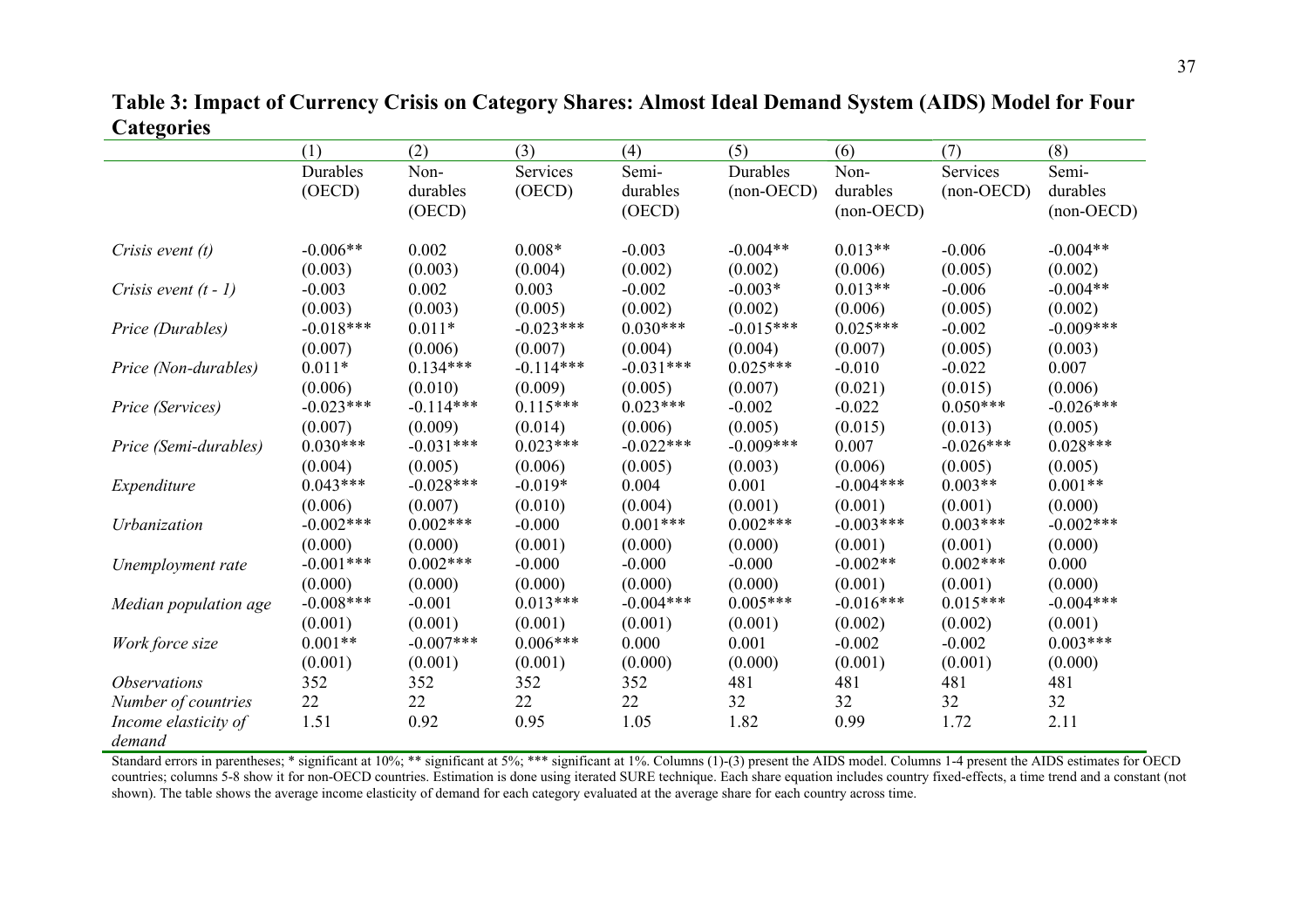## **Table 4: Almost Ideal Demand System (AIDS) Model Applied to Sub-Categories of Durables, Non-durables, Services, and Semi-durables**

|                      | (1)                                                                             | (2)                                                                                                                            |
|----------------------|---------------------------------------------------------------------------------|--------------------------------------------------------------------------------------------------------------------------------|
| Durable Goods        | <b>OECD</b> countries                                                           | Non-OECD countries                                                                                                             |
| Significant increase | Telecommunication equipment; Bicycles                                           | Bicycles; Medical equipment                                                                                                    |
| Significant decrease | Cars and motorcycles                                                            | Audio-visual, photographic and information<br>processing equipment; Jewellery, silverware,<br>watches and clocks, travel goods |
| Semi-Durable Goods   | <b>OECD</b> countries                                                           | Non-OECD countries                                                                                                             |
| Significant increase | None                                                                            | None                                                                                                                           |
|                      |                                                                                 |                                                                                                                                |
| Significant decrease | Glassware                                                                       | None                                                                                                                           |
| Non-Durable Goods    | <b>OECD</b> countries                                                           | Non-OECD countries                                                                                                             |
| Significant increase | Food                                                                            | Non-alcoholic Beverages; Food                                                                                                  |
| Significant decrease | Non-alcoholic Beverages; Household electricity,<br>gas and other fuels; Tobacco | Tobacco                                                                                                                        |
| <b>Services</b>      | <b>OECD</b> countries                                                           | Non-OECD countries                                                                                                             |
| Significant increase | Education                                                                       | Accommodation; Catering                                                                                                        |
| Significant decrease |                                                                                 | Financial services; Hospital services; Social<br>protection services; Household and domestic<br>services; Insurance services   |

Goods whose share in each category significantly increases or decreases is shown; Column 1 uses all countries; Column 2 applies the AIDS specification to only OECD countries; Column 3 applies the AIDS specification to only non-OECD countries.

**Durable Goods**: Audio-visual, photographic and information processing equipment; Furniture and furnishings, carpets and other floor coverings; Household appliances; Jewellery, silverware, watches and clocks, travel goods; Medical appliances and equipment; Cars and motorcycles; Bicycles; Other major durables for recreation and culture; Telecommunications equipment.

**Semi-Durable Goods:** Clothing; Footwear; Glassware, tableware and household utensils; Hardware and DIY goods; Household textiles; Books and stationery; Recreational items and equipment for gardens and pets; Personal care items.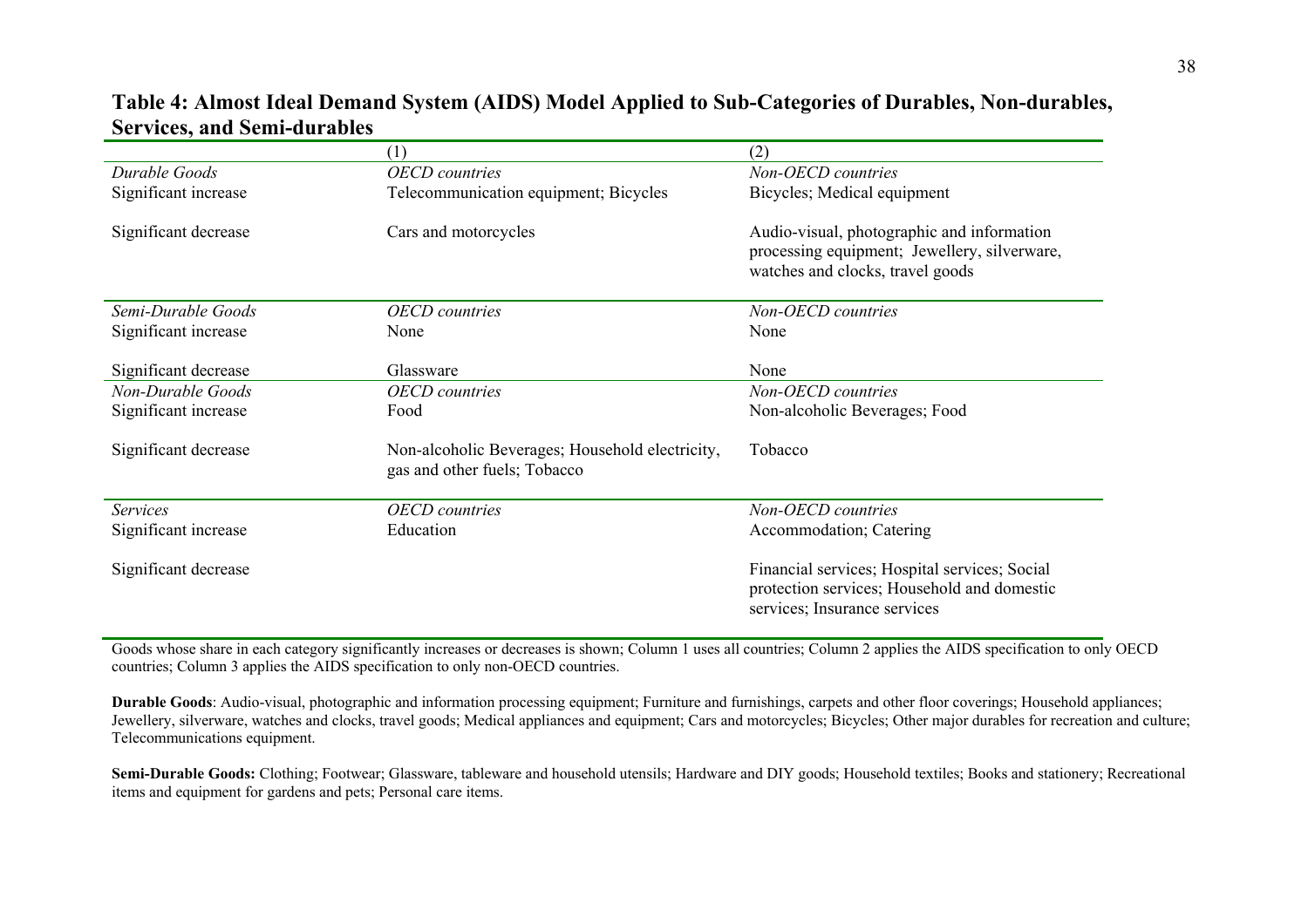**Non-durables:** Alcoholic drinks; Food; Non-alcoholic beverages; Tobacco; Household electricity, gas and other fuels; Household maintenance and repair of dwellings; Fuel for personal transport equipment; Water.

**Services**: Accommodation; Catering services; Education; Financial services; Hospital services; Household and domestic services; Insurance services; Outpatient services; Social protection services; Telecommunications services; Transport services; Recreational and cultural services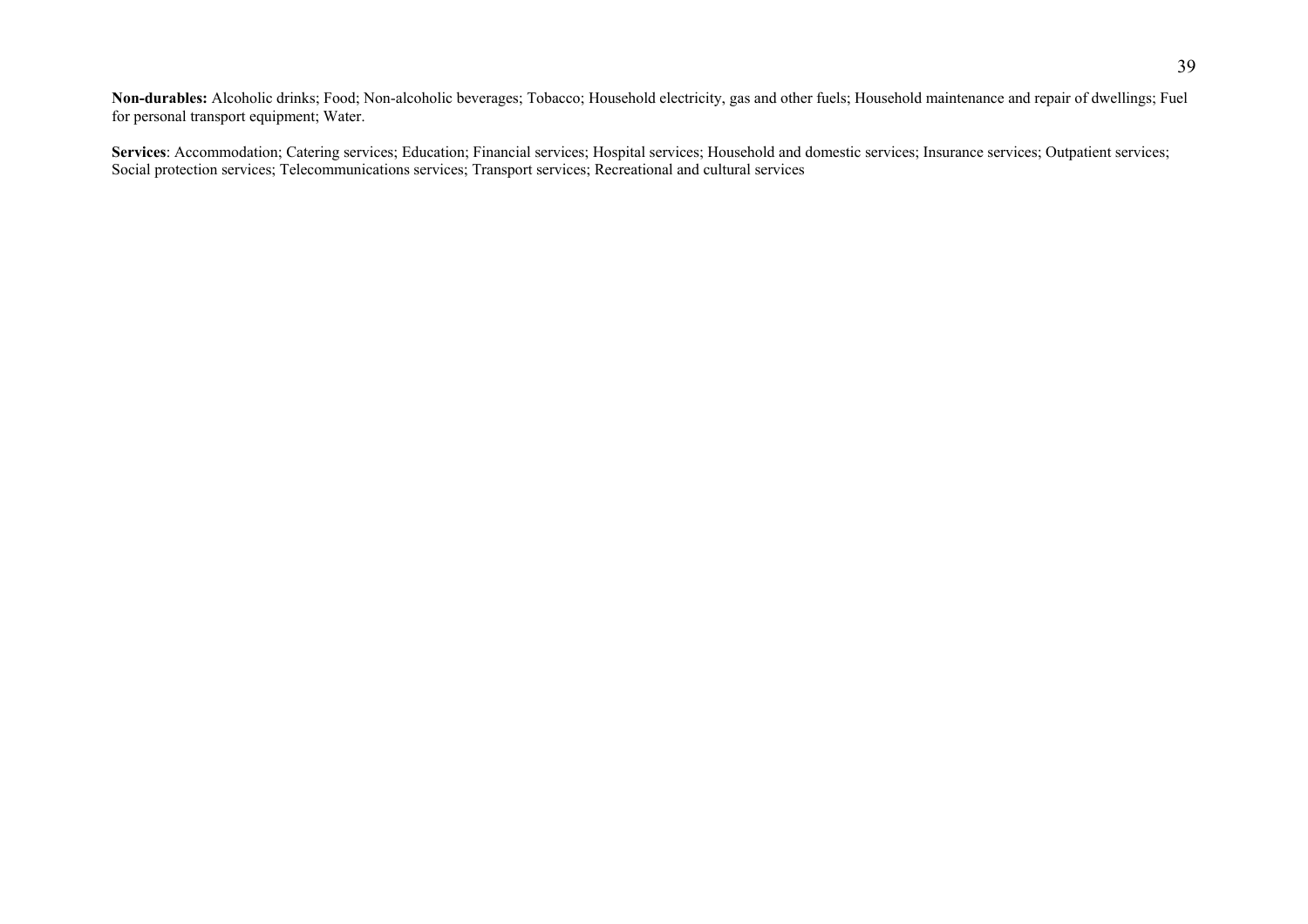

Figure 1: Number of Currency Crisis per Year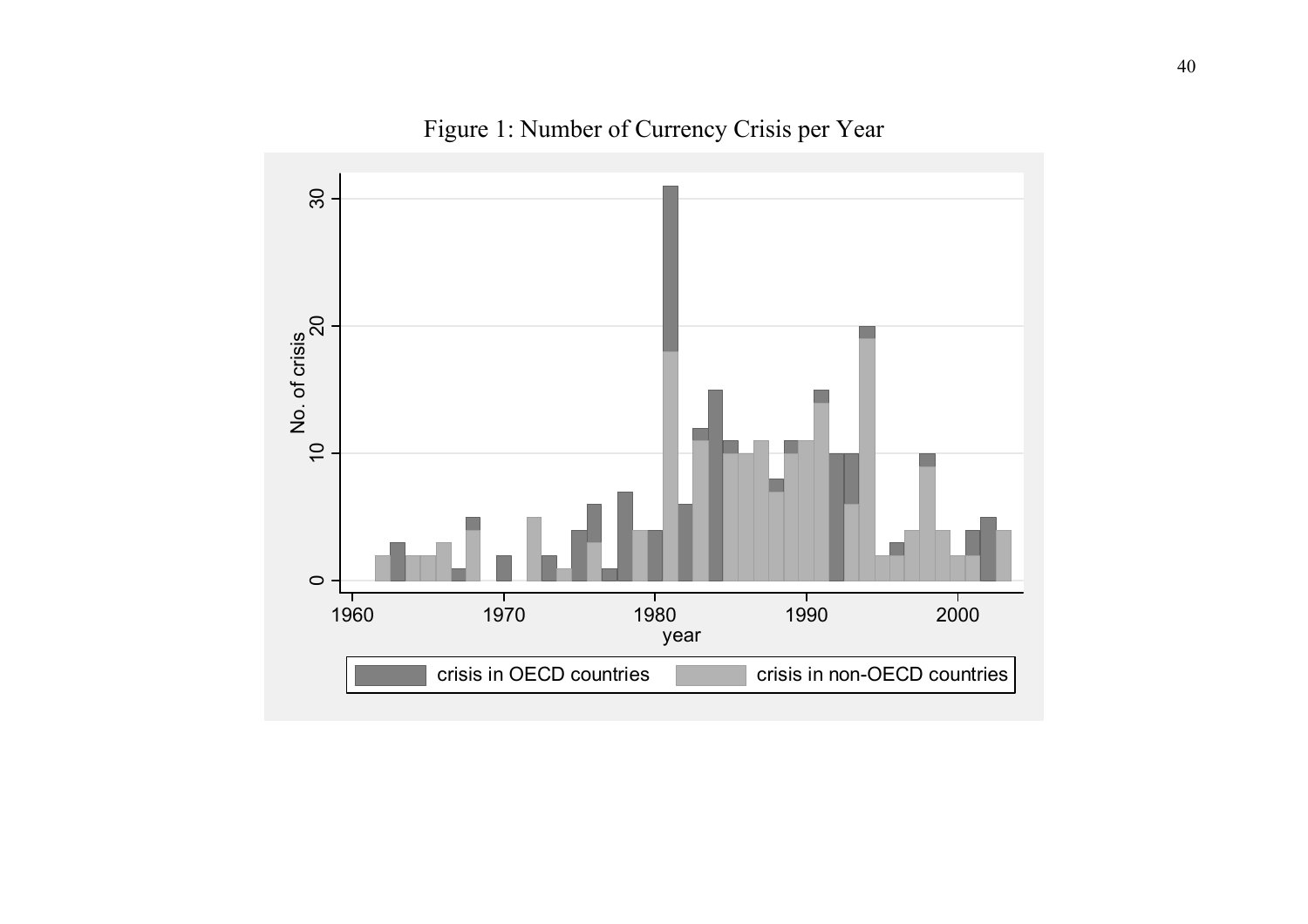## Appendix Table A: Variable Description and Summary Statistics

| Variable                                         | $\boldsymbol{N}$ | Mean  | <b>Description</b>                                                                                                                                                                                                                             |
|--------------------------------------------------|------------------|-------|------------------------------------------------------------------------------------------------------------------------------------------------------------------------------------------------------------------------------------------------|
| Crisis Event                                     | 3922             | 0.07  | Dummy variable equal to 1 if nominal depreciation of currency $\geq$ 20% in a year and increase<br>in the rate of depreciation from previous year $\geq 10\%$ . Source: Date on exchange rates from<br><b>International Finance Statistics</b> |
| Per capita consumption expenditure 3922<br>(log) |                  | 7.98  | Log of per capita private consumption expenditure in constant 2000 dollars. Source: World<br>Development Indicators                                                                                                                            |
| Per capita GDP (log)                             | 3922             | 8.35  | Log of per capita GDP in constant 2000 dollars. Source: World Development Indicators                                                                                                                                                           |
| Inflation                                        | 3922             | 0.32  | Inflation measured as annual change in consumer price index. Source: World Development<br>Indicators                                                                                                                                           |
| Durable goods share                              | 833              | 0.10  | Share of Durable goods in total expenditure. Source: Euro Monitor                                                                                                                                                                              |
| Non-durable goods share                          | 833              | 0.37  | Share of Non-durable goods in total expenditure. Source: Euro Monitor                                                                                                                                                                          |
| Services share                                   | 833              | 0.44  | Share of Services in total expenditure. Source: Euro Monitor                                                                                                                                                                                   |
| Semi-durable goods share                         | 833              | 0.09  | Share of Semi-durable goods in total expenditure. Source: Euro Monitor                                                                                                                                                                         |
| Durable goods price                              | 833              | 4.73  | Price index for Durable goods (logged). Source: Euro Monitor                                                                                                                                                                                   |
| Non-durable goods price                          | 833              | 4.82  | Price index for Non-durable goods (logged). Source: Euro Monitor                                                                                                                                                                               |
| Services price                                   | 833              | 4.77  | Price index for Services. (logged). Source: Euro Monitor                                                                                                                                                                                       |
| Semi-durable goods price                         | 833              | 4.84  | Price index for Semi-durable goods (logged). Source: Euro Monitor                                                                                                                                                                              |
| Expenditure                                      | 833              | 20.34 | Total expenditure (logged)                                                                                                                                                                                                                     |
| Urbanization rate                                | 833              | 68.20 | Percentage of population living in urban areas. Source: World Development Indicators                                                                                                                                                           |
| Unemployment rate                                | 833              | 7.68  | Number of unemployed as percentage of working age population (ages 15-64). Source:<br>World Development Indicators                                                                                                                             |
| Median age in population                         | 833              | 30.72 | Median age of population. Source: World Development Indicators                                                                                                                                                                                 |
| Work force size                                  | 833              | 65.03 | Population between the ages 15-64 as percentage of total population. Source: World<br>Development Indicators                                                                                                                                   |